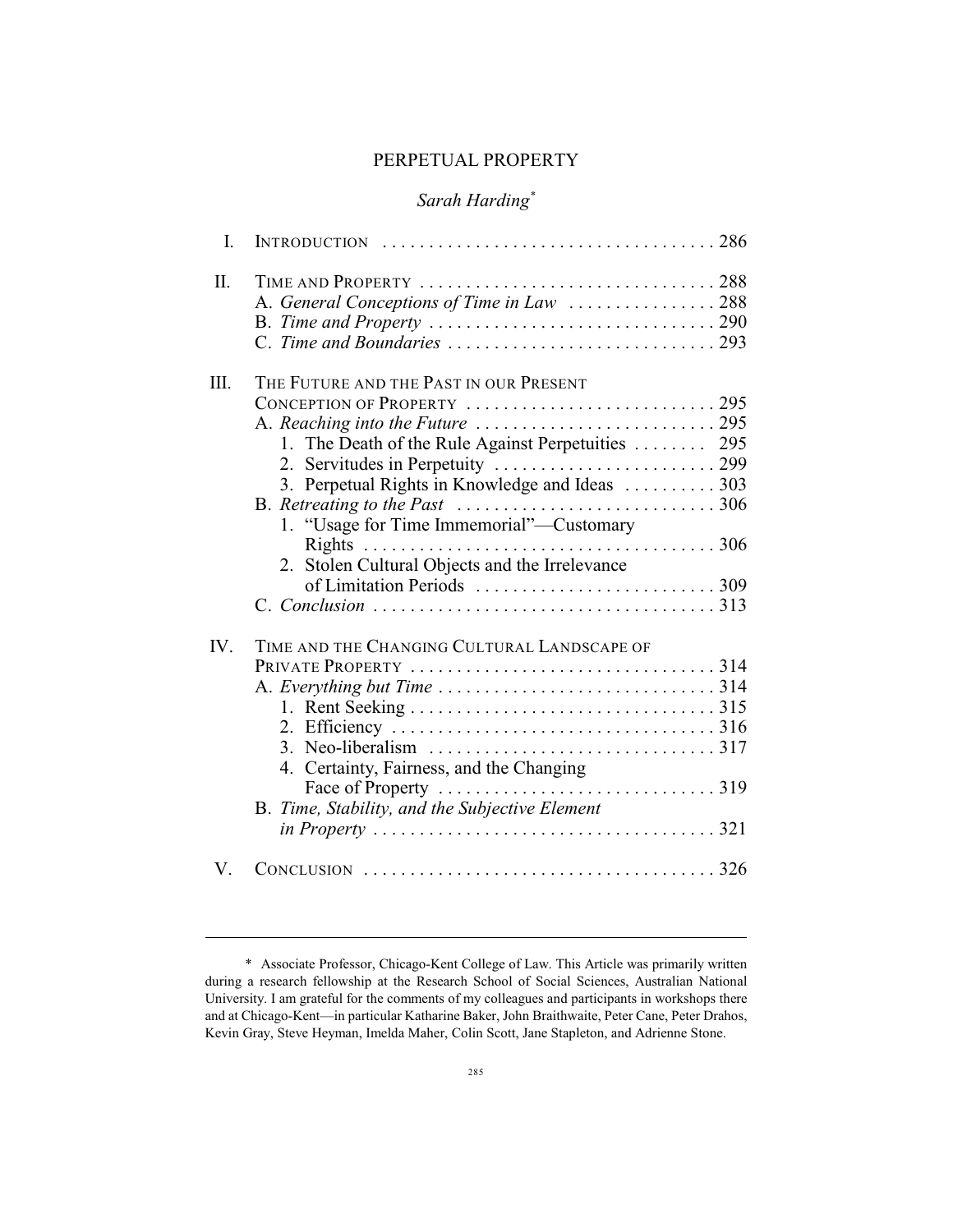Property interests, unlike contracts, tend to adhere to a limited set of specific forms—the *numerus clausus* principle.<sup>1</sup> Much scholarship in the past decade has focused on this distinction in an attempt to understand both the nature of and the reasons for the limitation on property forms within the common law.<sup>2</sup> While these limitations on form are central to the common law, equally significant are the temporal limitations embedded in property law—property interests typically exist for a specific time period. Even the fee simple, a property interest of supposedly infinite duration, is limited in time by several overarching rules often referred to as "rules furthering marketability."<sup>3</sup>

Like the *numerus clausus* principle, these temporal limitations have been relatively tenacious, limiting the longevity and remote vesting of property interests for much of the recent history of the common law of property. The most infamous and controversial of these limitations is the somewhat quirky rule against perpetuities. But recently, many of these limitations have begun to disappear. In several discrete but significant areas of property law, temporal limitations are expanding beyond recognition or are disappearing altogether, giving rise to more enduring and, in some cases, more fragmented property interests. So while limitations on the forms of property interests remain relatively stable,<sup>4</sup> limitations on the duration of some property interests are disappearing, giving rise to a growing number of perpetual property interests.

This Article explores the emergence of longer-lasting property interests in a number of discrete areas of property law: the longevity of servitudes in historic and environmental protections, the ever-growing timespan of intellectual property rights, and the disappearance of the rules against perpetual interests. While the demise of these and other temporal limitations deserves recognition itself and will be the focus of a major part

<sup>1.</sup> *See* Thomas W. Merrill & Henry E. Smith, *Optimal Standardization in the Law of Property: The* Numerus Clausus *Principle*, 110 YALE L.J. 1, 4 (2000) ("In the common law, the principle that property rights must conform to certain standardized forms has no name. In the civil law, which recognizes the doctrine explicitly, it is called the *numerus clausus*—the number is closed.").

<sup>2.</sup> *See* Bernard Rudden,*Economic Theory v. Property Law: The* Numerus Clausus *Problem, in* 3 OXFORD ESSAYS IN JURISPRUDENCE 239, 239 (John Eekelaar & John Bell eds., 1987); Henry Hansmann & Reinier Kraakman, *Property, Contract, and Verification: The* Numerus Clausus *Problem and the Divisibility of Rights*, 31 J.LEGAL STUD. 373, 373–74 (2002); Michael A. Heller, *The Boundaries of Private Property*, 108 YALE L.J. 1163, 1166 (1999); Merrill & Smith,*supra* note 1, at 3.

<sup>3.</sup> JESSE DUKEMINIER ET AL., PROPERTY 240–74 (6th ed. 2006).

<sup>4.</sup> One exception to this, a relative newcomer to the law of property in the United States, is affirmative obligations attached to the ownership of land. Rudden, *supra* note 2, at 242–43.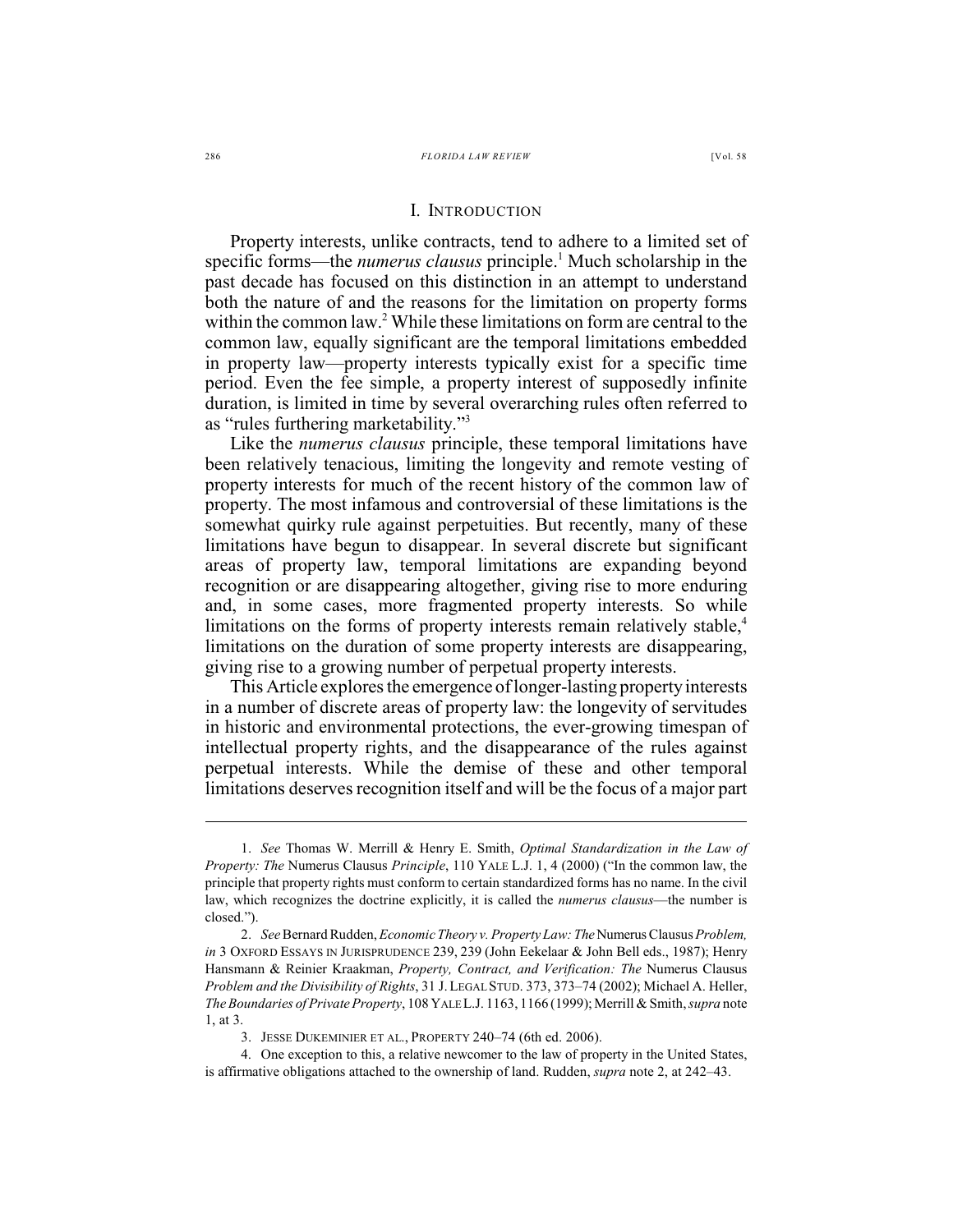of this Article, my primary interest is whether these changes tell us something about shifting cultural attitudes to our system of private property. If, as a number of prominent sociologists have argued, an exploration of social attitudes toward time is indispensable to an understanding of cultural conditions, then exploring temporal limitations in property law will presumably help us better understand what Margaret Radin has called "the Cultural Commitments of Property."<sup>5</sup> The emergence of potentially longer-running property interests, with their embedded expectations of stability and permanence, is particularly compelling, considering that it has occurred at a time when speed, flexibility, and impermanence are dominant features of our social conditions. In short, the emergence of perpetual property within the larger context of the twenty-first century and "time-space compression" is nothing short of paradoxical.

Part II of this Article begins with a brief exploration of time in property, from the abstract theories that justify and delineate entitlements, to the concrete doctrines temporally constraining ownership interests. The institution of private property, Carol Rose has argued, functions within the expectations of "an agrarian or a commercial people—a people whose activities with respect to the objects around them require an unequivocal delineation of lasting control  $\dots$ ." The primary contention in this Part is that the temporal realities in private property are essential to the inherent conditions and broader social expectations in a commercial or agrarian society.

Part III addresses the changes in property law affecting temporal limitations, beginning with those concerning the control of property in the distant future. Here the two most notable changes are the slow disappearance of the rule against perpetuities and the rise of perpetual servitudes in the areas of environmental conservation and historic preservation. In addition, this Part will look at the increasing longevity of intellectual property rights. The second half explores the reclamation of property from the past, in particular the meteoric rise in repatriation claims. Most of the changes discussed in this Article are based in U.S. law, but I also draw on material from other common-law jurisdictions with the expectation of making at least tentative claims about shifts in the cultural significance of some private property interests within common-law systems.

Part IV discusses some plausible explanations for the emergence of perpetual property. It is important to note that there are a variety of diverse and complex first-order explanations for the changes discussed in this

<sup>5.</sup> MARGARET J. RADIN, REINTERPRETING PROPERTY 168 (1993).

<sup>6.</sup> Carol M. Rose, *Possession as the Origin of Property*, 52 U. CHI. L. REV. 73, 87 (1985).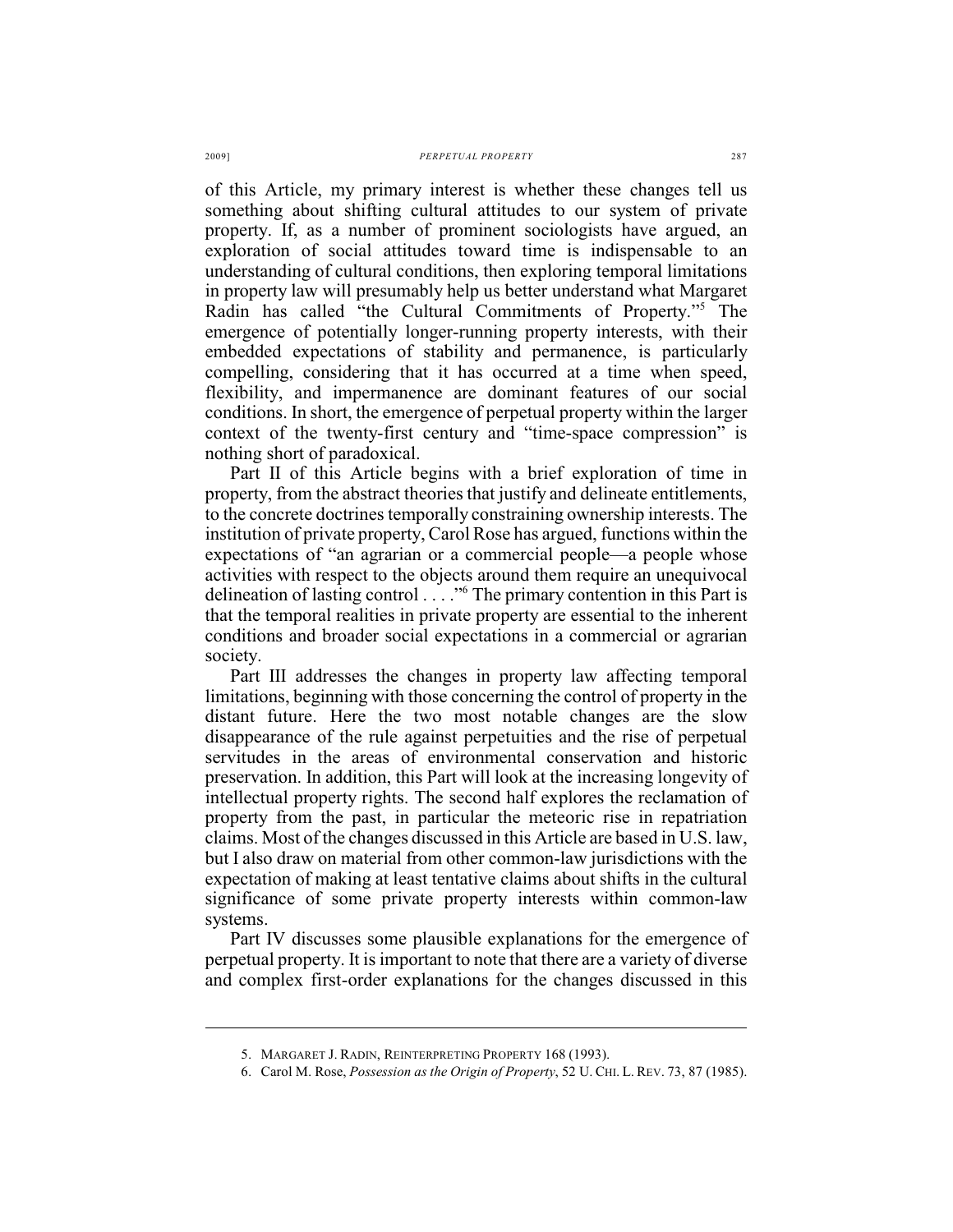#### 288 *FLORIDA LAW REVIEW* [Vol. 58

Article—explanations that may have little to do with the temporal limitations themselves. For example, the disappearance of the rule against perpetuities is most likely a result of changes to the tax code, and the increasing length of copyrights is a consequence of a powerful entertainment industry lobby. And yet in each area, the temporal changes are intentional and significant. Collectively they pose a phenomenon worth exploring, particularly given the common law's traditional abhorrence of perpetual property interests. Furthermore, considering these changes together might reveal important underlying shared characteristics justifying the proposition of an emerging category in which our collective yearnings for stability manifest themselves in a desire for longer-lasting interests. In the final analysis, I argue that this increasing collective desire for permanence—not the supposedly fundamental and absolute nature of property rights, as others have argued—may help explain a preference for perpetual interests. 7

## II. TIME AND PROPERTY

## A. *General Conceptions of Time in Law*

At the most abstract level, the law operates within specific conceptions of time. Its temporal representations legitimate it as much as its spatial or territorial limitations—it is both here and now. But just as our cultural conceptions of time are complicated and contradictory, dependent on both linear and cyclical representations, so is the law. The "now" is both the present and all times, at once specific and general.

In her insightful discussion of conceptions of time in the operation of law, Carol Greenhouse argues that the common law simultaneously draws on two conceptions of time.<sup>8</sup> On the one hand, it "reflects perfectly a logic of linear time."<sup>9</sup> The law depends on past articulations through the doctrine of precedent not merely as substantively persuasive legal ideas but as statements benefitting from time itself.<sup>10</sup> Common-law courts depend on a pervasive "traditionality"<sup>11</sup> in decision-making—the past is relevant "for

<sup>7.</sup> *See, e.g.*, Richard A. Epstein, *Past and Future: The Temporal Dimension in the Law of Property*, 64 WASH. U. L.Q. 667, 694–96 (1986) (exploring the common-law rule of absolute ownership).

<sup>8.</sup> *See* Carol J. Greenhouse, *Just in Time: Temporality and the Cultural Legitimation of Law*, 98 YALE L.J. 1631, 1631–34 (1989).

<sup>9.</sup> *Id.* at 1635–40 (advancing the view that the reception of linear time in the West was the product of Christianity, but was subsequently secularized in medieval times).

<sup>10.</sup> *See id.* at 1640.

<sup>11.</sup> Martin Krygier, *Critical Legal Studies and Social Theory—A Response to Alan Hunt*, 7 OXFORD J. LEGAL STUD. 26, 36 (1987).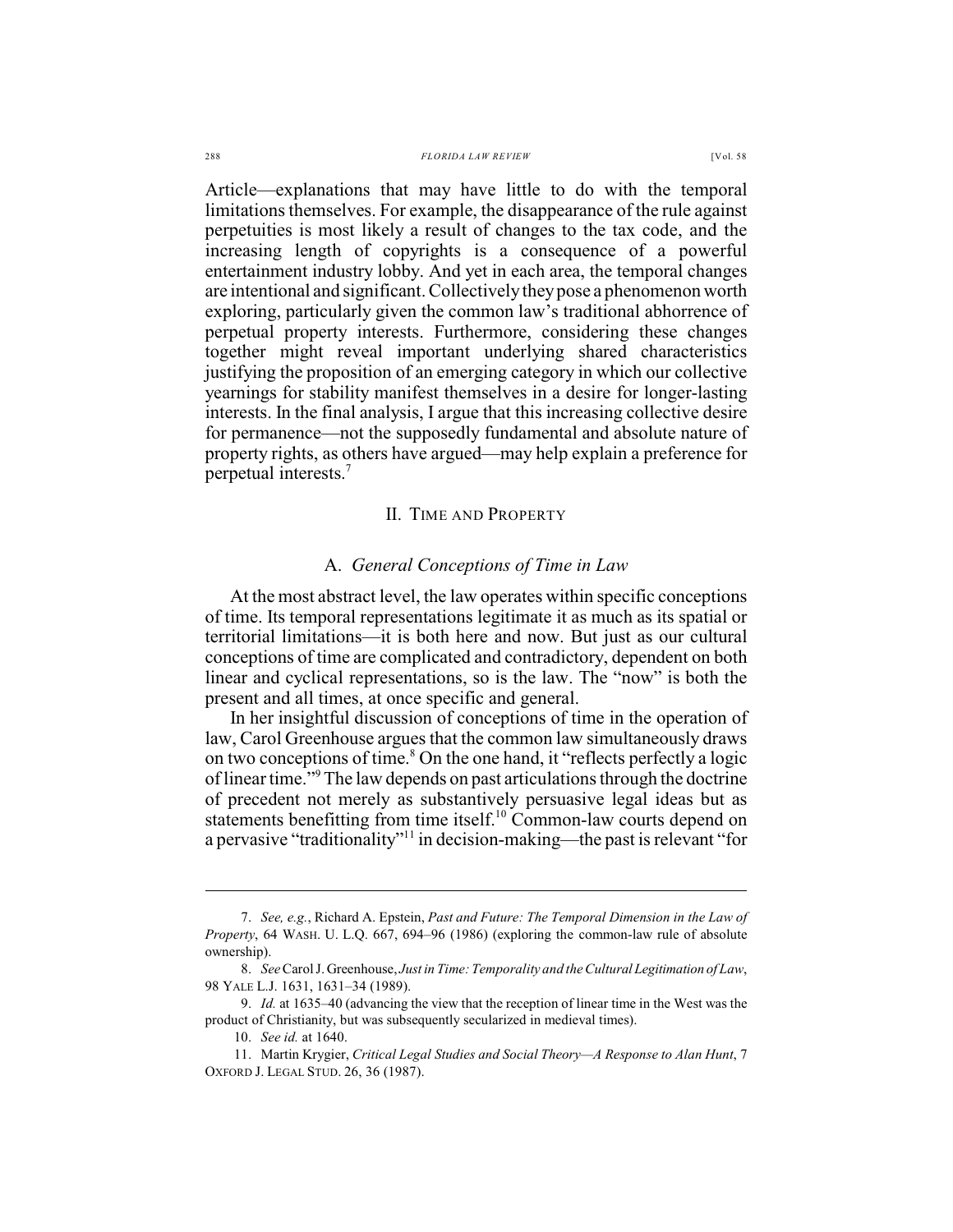its own sake." $\frac{12}{2}$  The circular reasoning is countered by the linear conception of reform. While constantly embedding itself in the past, law also expresses itself as an engine of progress. Law as reform, or as a constantly improving set of ideas, has been a pervasive view since the great reformers of the late eighteenth century—Jeremy Bentham and John Stuart Mill.<sup>13</sup> In this way, law and the legal resolution of disputes string together the past, present, and future, perfecting representations of linear time.

On the other hand, Greenhouse argues "the common law also involves larger claims beyond linear time."<sup> $14$ </sup> While its linear representation and dependence on the possibility of change suggest incompleteness, at any given moment the common law "represents a totality."<sup>15</sup> Greenhouse writes:

It is by definition complete, yet its completeness does not preclude change. It is a human achievement, yet, by its reversible and lateral excursions, and by its collective voice, it is not identifiably the product of any particular individual or group. Symbolically, it stands at the border between the two great zones of Indo-European thinking—the humanmade . . . and the divine . . . and is nourished by the indeterminacy of the distinction between events in linear time and possibilities (all-times). $16$ 

It is the representation of these two conceptions of time, Greenhouse argues, that generates the mythic dimension of law and sets it apart from other dispute-focused, norm-creating institutions.<sup>17</sup> By being both "in time" and "out of time," the law is capable of sustaining its mythical status and its connected claims to neutrality.<sup>18</sup>

First-year law students in common-law systems know this tension very well, even if it is rarely acknowledged. They learn in the first weeks of their legal studies the notion of precedent and stare decisis and the importance of rationalizing legal opinions by resorting to past decisions,

<sup>12.</sup> *See, e.g.*, Anthony T. Kronman, *Precedent and Tradition*, 99 YALE L.J. 1029, 1068 (1990) (exploring the importance of the principle of stare decisis and a more general respect for the past not in terms of utilitarian or deontological considerations but as a pervasive and intrinsic feature of culture). "It is only on that condition—on the basis of a traditionalism which honors the past for its own sake—that the world of culture can be sustained." *Id.*

<sup>13.</sup> This view is best captured in Bentham's critique of Blackstone's Commentaries: *A Fragment on Government: Being an Examination of What is Delivered on the Subject of Government in General in the Introduction of Sir William Blackstone's Commentaries* (1776).

<sup>14.</sup> Greenhouse, *supra* note 8, at 1640.

<sup>15.</sup> *Id.*

<sup>16.</sup> *Id.*

<sup>17.</sup> *See id.*

<sup>18.</sup> *Id.*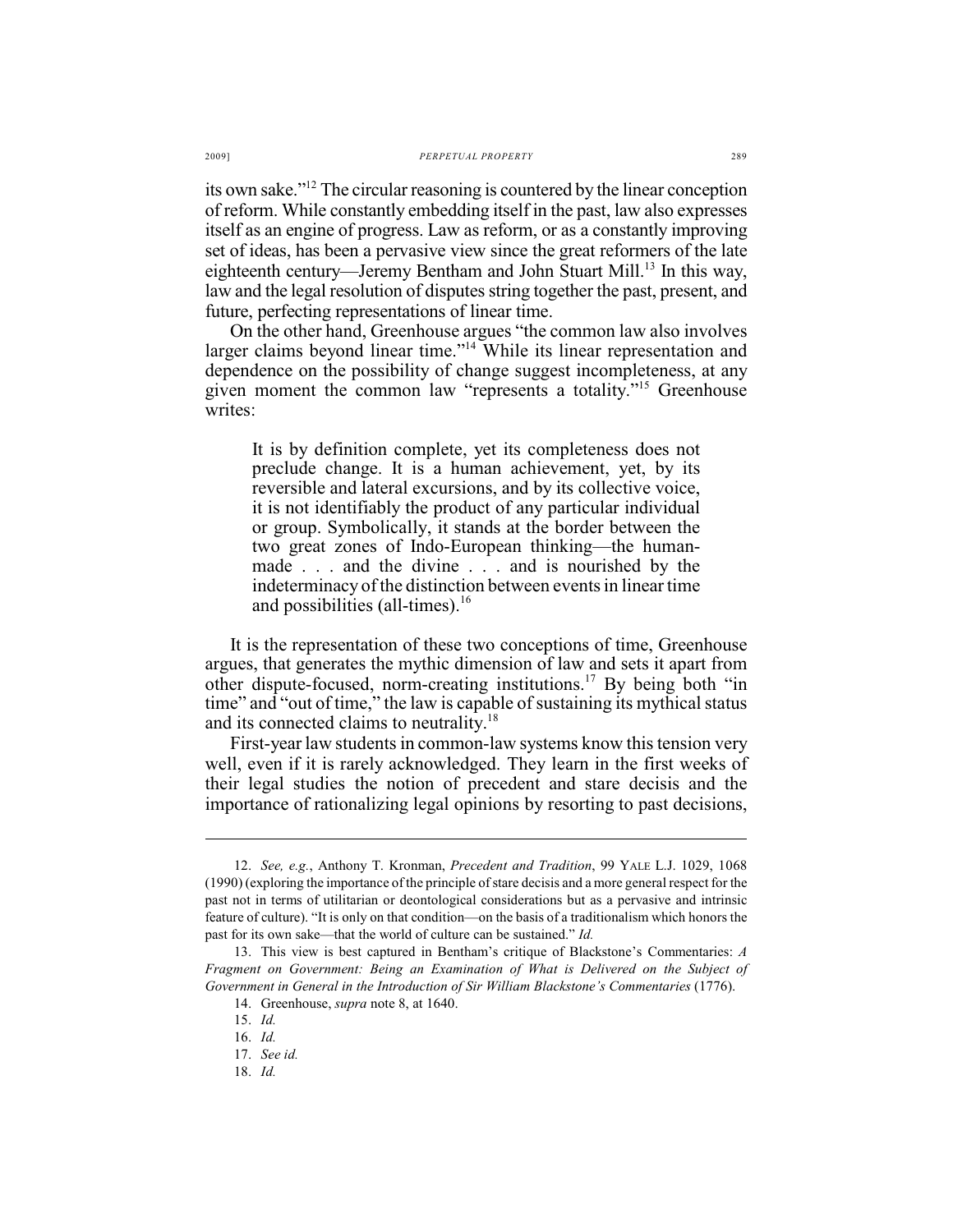the more prominent the better. But students are also conditioned to present legal solutions as being "out of time," as part of a continuous whole that has, for the most part, always been as it is. Constancy, not change, is the foundation of persuasive legal arguments. The curious timeless nature of the common law, its mythical status, is also captured in the declaratory theory—the idea that judges only find and declare the common law, merely identifying its true nature, rather than making it up as they go along. While a strong version of the declaratory theory may be out of fashion among legal thinkers and judges, the notion that law pre-exists judicial decision-making still has a place in the common law.<sup>19</sup>

Greenhouse was writing broadly about the common law and its legitimation rather than specific substantive areas within the law.<sup>20</sup> But we can borrow her notion of the temporalities of the law to explore specific substantive areas.<sup>21</sup> If, as Greenhouse wrote, the law engages specific temporal logics to legitimate itself within the larger culture, do specific areas of law represent their subject matter within a conception of time?<sup>22</sup>

### B. *Time and Property*

As a subset of the common law, property depends on these broad and competing conceptions of time. Additionally, property produces and depends upon specific temporal representations of property itself. So just as "law—as an idea—carries cultural force because it engages [certain] temporalities," $^{23}$  property law engages specific temporalities as relevant to its subject matter. At the most abstract level, Carol Rose notes that, contrary to expectations, traditional theorizing about property almost inevitably takes "a striking turn toward a narrative or diachronic explanatorymode where . . . time and cumulative experience play essential roles." In such accounts, property as an institution is explicable only through a series of events emerging over time—a "story" in Rose's terminology<sup>25</sup>—rather than as an analytically derived system whose separate parts are immediately discernible and predictable.

If Rose is right, we can see how theorizing about property has relied on the same cultural expectation of linearity that Greenhouse suggests is embedded in the common law. Broadly speaking, an assumption of progress over time is essential to a diachronic explanation of the institution

<sup>19.</sup> *See* Richard H. S. Tur, *Time and Law*, 22 OXFORD J. LEGAL STUD. 463, 470–72 (2002).

<sup>20.</sup> *See* Greenhouse, *supra* note 8.

<sup>21.</sup> *See id.* at 1631.

<sup>22.</sup> *See id.*

<sup>23.</sup> *Id.* at 1650.

<sup>24.</sup> CAROL M. ROSE, PROPERTY AND PERSUASION: ESSAYS ON THE HISTORY, THEORY, AND RHETORIC OF OWNERSHIP 26 (1994).

<sup>25.</sup> *Id.*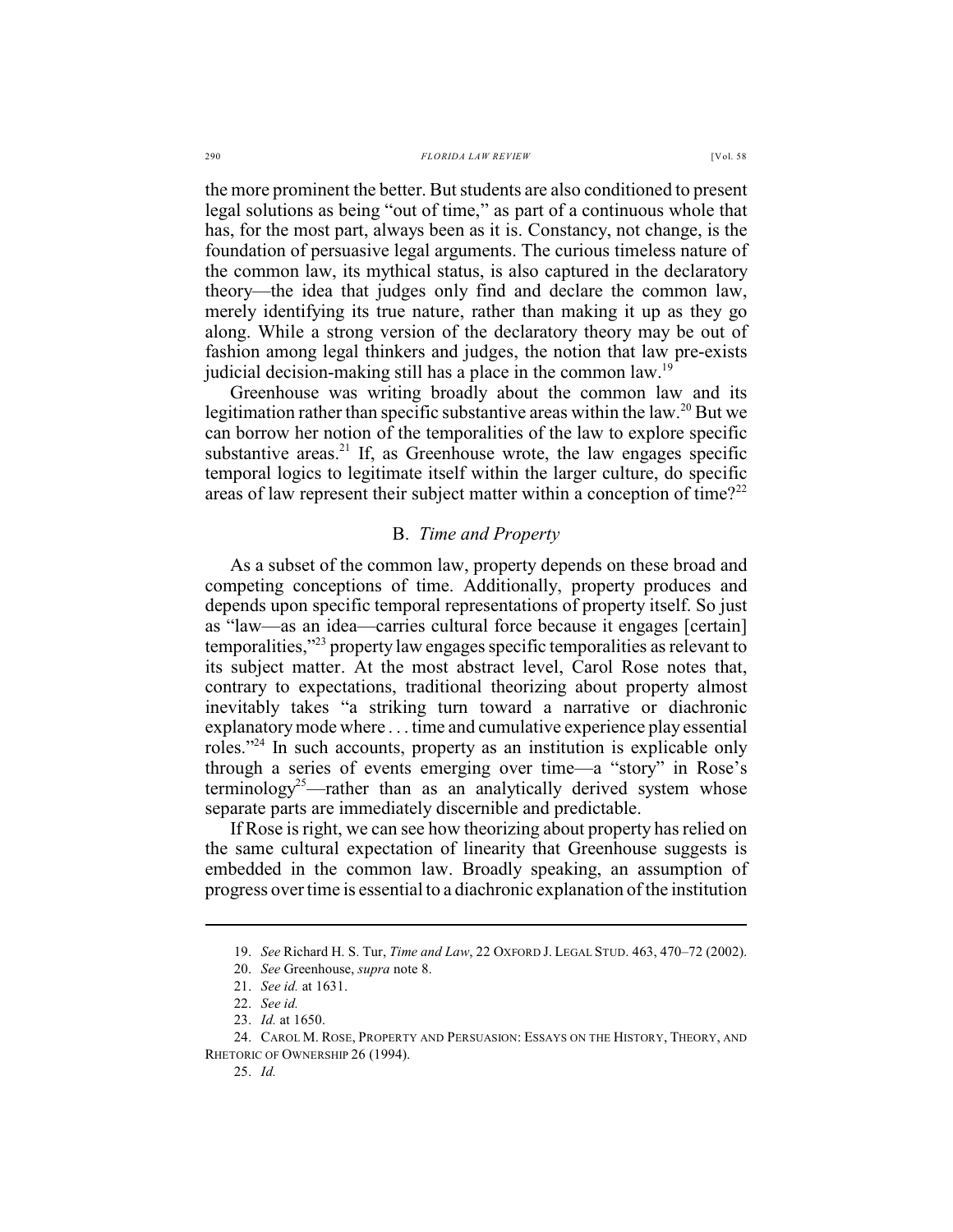of private property. But equally apparent in Rose's analysis of the structure of property theories is the "out of time" element. While many of the most important figures in the history of property theory must rely on stories to arrive at an explanation for property rights, the rights themselves are presented as self-ordained—or natural. Locke's theory of entitlements, for example, depends on a series of connected assumptions about the self and the products of individual effort, $26$  and in this sense, property emerges like a moral from a cautionary tale. On the other hand, Margaret Radin notes that "the temporal dimension is irrelevant to the Lockean theory of property" because it concerns itself with only the precise moment of acquisition, ignoring the larger "temporal dimension of human affairs."<sup>27</sup> Both of these observations ring true and are not contradictory, but rather reinforce Rose's suggestion that while traditional property theories tend to rationalize property as a self-evident and timeless institution, they very much depend on "time and cumulative experience."<sup>28</sup> Thus, property theory can be seen as an instance of law's broader mythic dimension—both embedded in the constant flux of society, while simultaneously presenting itself as existing for all times.

If we move from the structure of property theories to the theories themselves, the relevance of time to property becomes even more apparent. Certainly one of the most ubiquitous concepts in the establishment of property rights is "first in time"—the first person to possess the property has priority over all others.<sup>29</sup> Robert Sugden argues that "first come, first served" is a primary convention in both formal and informal justifications of private property.<sup>30</sup> To this we can add the intent of "lasting control"<sup>31</sup> as another central feature of theories about successful ownership claims. While these concepts are complicated by difficulties in ascertaining what constitutes firstness or control, the person "first in time" with an intent to exercise "lasting control" in ways clearly recognizable to others is more likely to succeed in their property claim. As with the importance of diachronic explanations for the development of private property, the ubiquity of first-in-time theories reinforces the importance

<sup>26.</sup> *See* JOHN LOCKE, TWO TREATISES OF GOVERNMENT 303–04 (P. Laslett rev. ed. 1960) (1690) (discussing the assumptions involved in ascertaining the derivation of man's original rights to property ownership).

<sup>27.</sup> Margaret Jane Radin, *Time, Possession, and Alienation*, 64 WASH. U.L.Q. 739, 739–40 (1986).

<sup>28.</sup> *See* ROSE, *supra* note 24, at 26.

<sup>29.</sup> *See* Epstein, *supra* note 7, at 669–74 (detailing the importance of the first in possession or "first come, first served" principle in property law).

<sup>30.</sup> *See* ROBERT SUGDEN,THE ECONOMICS OF RIGHTS,CO-OPERATION AND WELFARE 87–97 (1986).

<sup>31.</sup> *See* Rose, *supra* note 6, at 87 ("[T]he common law of first possession . . . require[s] an unequivocal delineation of lasting control so that those objects can be managed and traded.").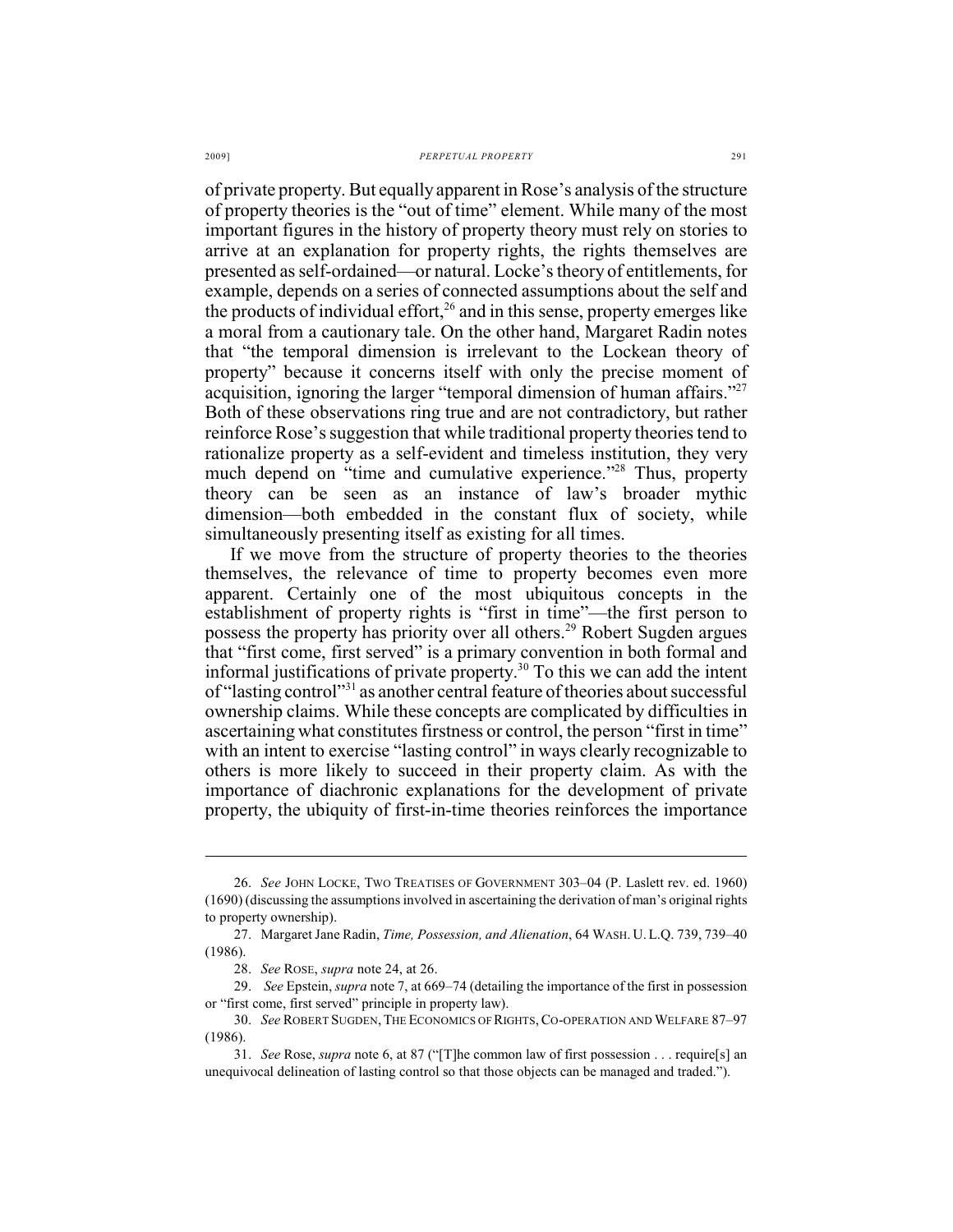of linearity in the creation of cognizable property rights.

At the doctrinal level, property law utilizes culturally determined time frames to create, limit, and destroy property interests. While the central concept in the common law of property, the fee simple, is defined as a temporally unbounded interest, all lesser estates are defined by precise time limitations—a life, ninety-nine years, a month, etc. $32$  The fee simple, an interest of "potentially infinite duration,"<sup>33</sup> fits well with and even encourages a belief in absolute, unfettered property interests, despite the fact it too is subject to temporal constraints. It reinforces Greenhouse's observation that legal interests are represented as being both "in time" and "out of time." An absolute right of infinite duration is "out of time," lacking clear temporal definition. But just as the notion of absolute ownership is a myth,  $34$  so too the idea of perpetual ownership has never been accurate. In other words, while an intent of "lasting control" might be important in establishing property rights, real control over too long a period of time can be used to quash those very same interests. Arguably, this is the whole point of the various "rules furthering marketability."<sup>35</sup>

To maintain clarity in ownership and free alienability, various mechanisms in the common law limit property interests to a specified time period. The most infamous and direct temporal constraint is the rule against perpetuities, discussed below. Legislatures have also imposed time limitations, predominantly through statutes of limitations. Based on little more than the passage of time, these restraints effectively terminate some property interests while recognizing others.<sup>36</sup> They can be generic, like

<sup>32.</sup> WILLIAM BLACKSTONE, 2 COMMENTARIES \*103 ("First, with regard to the *quantity of interest* which the tenant has in the tenement, this is measured by its duration and extent. Thus, either his right of possession is to subsist for an uncertain period, during his own life, or the life of another man: to determine at his own decease, or to remain to his descendants after him: or it is circumscribed within a certain number of years, months, or days: or, lastly, it is infinite and unlimited, being vested in him and his representatives forever.").

<sup>33.</sup> HERBERT HOVENKAMP & SHELDON F. KURTZ, THE LAW OF PROPERTY: AN INTRODUCTORY SURVEY 94 (5th ed. 2001).

<sup>34.</sup> *See* Kevin Gray & Susan F. Gray, *Private Property and Public Propriety, in* PROPERTY AND THE CONSTITUTION 11, 15 (Janet McLean ed., 1999) ("The ideology of property as uncontrolled exclusory power is nowadays just as untenable as is the dichotomous distinction between the domains of the private and the public."); LAURA S. UNDERKUFFLER, THE IDEA OF PROPERTY: ITS MEANING AND POWER 2 (2003) ("The idea that property rights—particularly those involving land—are presumptively free from collective claims has been decisively abandoned, if ever it was true.").

<sup>35.</sup> *See* Dukeminier, ET AL., *supra* note 3, at 240–74.

<sup>36.</sup> While adverse possession has many elements, the most unwavering is the simple passage of time. For a discussion of the many justifications for adverse possession, many of which hinge on the passage of time, see Jeffrey Evans Stake, *The Uneasy Case for Adverse Possession*, 89 GEO. L.J. 2419, 2471 (2001), which ultimately isolated the endowment effect or loss-aversion theory as the most plausible justification for adverse possession.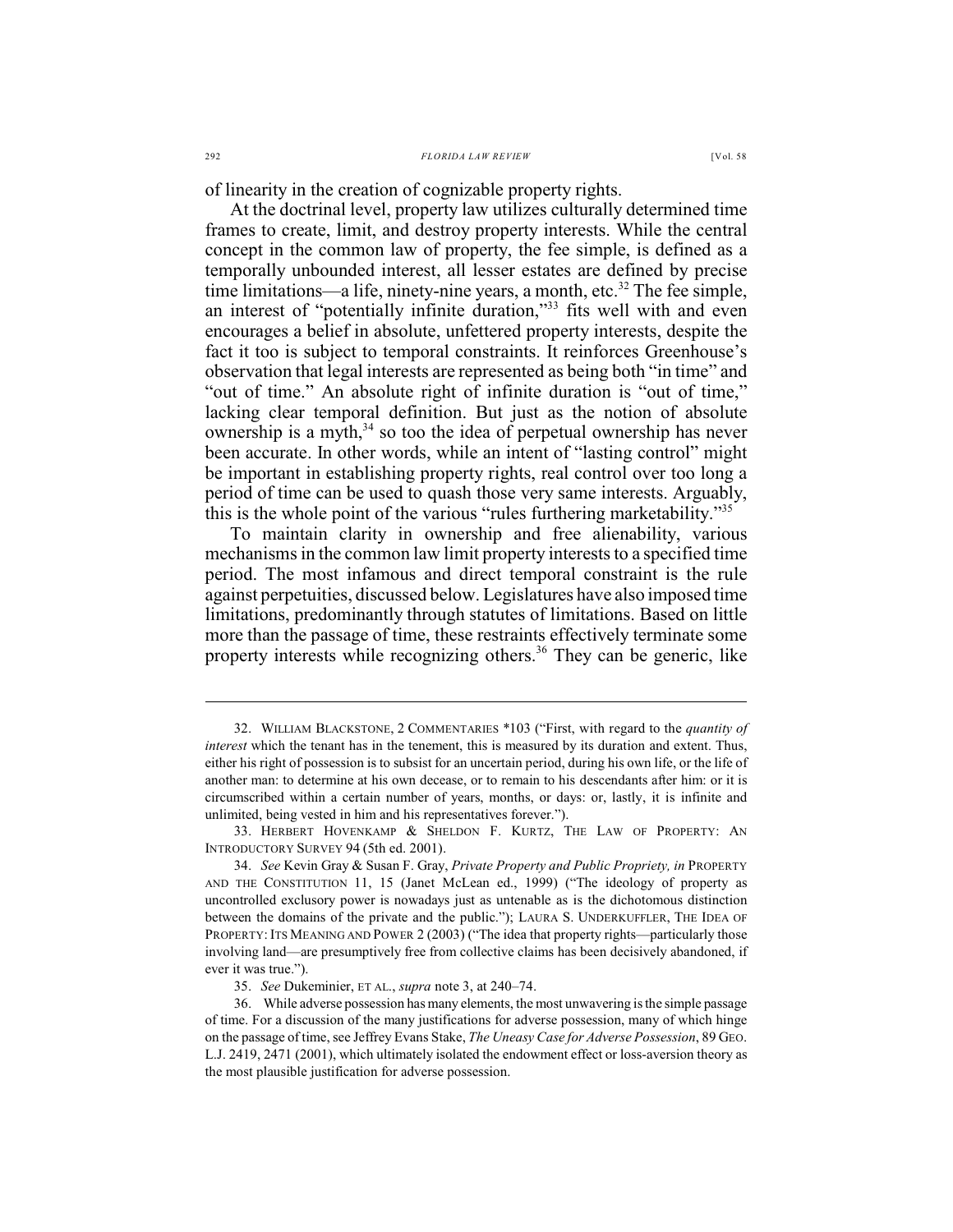legislation regarding adverse possession, or specific, like marketable title acts terminating stale claims<sup>37</sup> or limitations on the duration of certain defeasible interests. 38

## C. *Time and Boundaries*

The temporal constraints in property law are consistent with the many other ways property depends on boundaries. The most significant "boundary" in property is the limited number of carefully defined interests that are cognizable and enforceable as property interests—the *numerus clausus* principle.<sup>39</sup> According to Michael Heller, private property is circumscribed by a host of rules that attempt to protect against inefficient arrangements, predominantly commons ("overlapping rights of use in a commons") $40$  and anti-commons ("too many rights of exclusion"). $41$  Heller argues that although the various metaphors for conceptualizing property—particularly the physical thing and bundle of rights metaphors—have generally obscured the "nuanced way law enforces property boundaries," such conceptual boundaries have been pivotal to the ongoing vitality of private property.<sup>42</sup> According to Heller, rules limiting "intertemporal fragmentation," such as the rule against perpetuities, are key examples of such efficiency-producing boundaries.<sup>43</sup>

While Michael Heller and others firmly ground their observations concerning the *numerus clausus* in an efficiency framework<sup>44</sup>—specifically the role of law in protecting and encouraging the productive use of resources—other accounts of private property recognize the relevance of boundaries in a broader social and cultural context. At a basic level, Carol Rose argues that physical boundaries, such as the dilapidated fence that graces the cover of her collection of essays,

<sup>37.</sup> *See*, *e.g*., UNIF. MARKETABLE TITLE ACT, prefatory note (1990) ("The Model Act is designed to assure a title searcher who has found a chain of title starting with a document at least 30 years old that he need search no further back in the record.").

<sup>38.</sup> *See, e.g.*, 765 ILL. COMP. STAT. ANN. 330/4 § 4 (West 2008) (limiting possibilities of reverter and rights of entry or re-entry to forty years).

<sup>39.</sup> *See* Merrill & Smith, *supra* note 1, at 3–4.

<sup>40.</sup> Heller, *supra* note 2, at 1194.

<sup>41.</sup> *Id.*

<sup>42.</sup> *Id.* at 1187–94.

<sup>43.</sup> *Id.* at 1176–82. *But see* Rudden, *supra* note 2, at 239 (questioning efficiency-based justifications for the standardization of property interests).

<sup>44.</sup> Heller focuses on antifragmentation as the key efficiency aspect of the *numerus clausus*. *See supra* notes 40–43 and accompanying text. Merrill and Smith on the other hand, focus on the standardization/efficiency function. *See generally* Merrill & Smith, *supra* note 1. Hansmann and Kraakman, also writing in this area, focus on the verification/efficiency function. *See generally* Hansmann & Kraakman, *supra* note 2.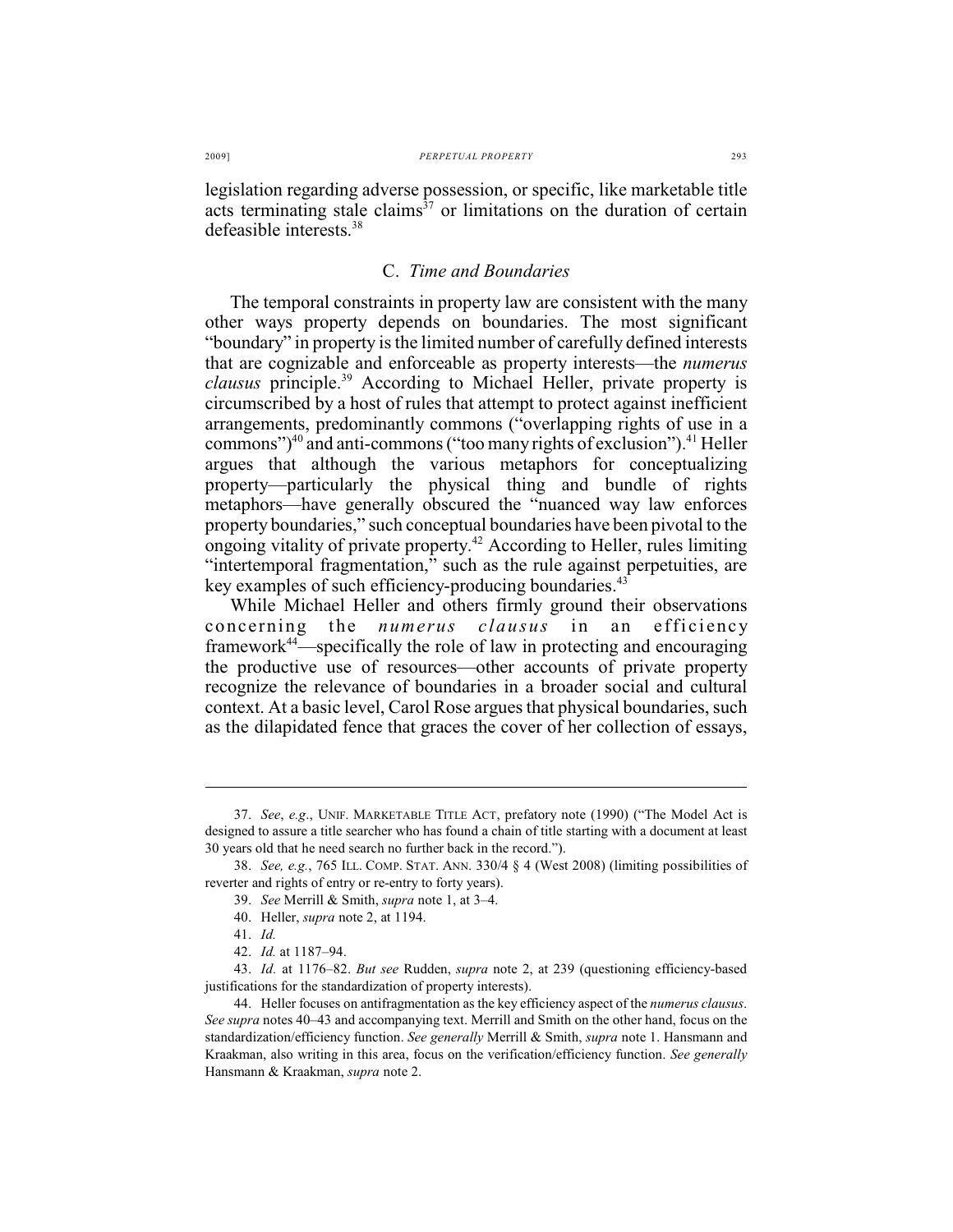are essential to the declaration, "This is *mine*."<sup>45</sup> But additional acts expressing a clear and unequivocal intent to exclude others are necessary to turn such physical boundaries into enforceable legal boundaries. The success of ownership claims depends on actions that delimit one's interest and are easily understood by others. The spatial and temporal contexts for such actions are key delimiting factors that either support or contradict ownership claims given certain cultural and societal expectations. So, as Rose argues, successful claims to ownership depend at least partially on actions evidencing an intention of long-term commitment rather than a temporary or itinerant interest, at least within the agrarian and commercial societies from which our system of private property evolved.<sup>46</sup>

The point of this is to stress that the timing of our actions with respect to property is important in determining the validity and extent of property rights. In addition, how we judge such timing is a product of specific cultural and societal expectations. Itinerant use might be the basis of a successful claim to property in some societies, but it is unlikely to support an ownership claim in traditional common-law societies given their agricultural and commercial moorings.<sup>47</sup> While claims that look too uncertain are shunned in the common law, so too are claims that appear to extend beyond the reasonable limitations of individual control. Built into our system of private property is the expectation that owners will be in control of and committed to their property, but not beyond that which is useful in a commercial society.

If we look at this through the lens of time rather than through the demands of commerce, the traditional common-law regulation of property is well-suited to the "sheer pace of change" associated with modern society.<sup>48</sup> It elevates rules that encourage flexibility and a quick response to changing circumstances. In short, given the pace of change, it would be irrational to allow individuals to retain property interests well into the future under circumstances that are beyond our ability to predict.

Thus, temporal limitations can be understood and justified based on the centrality of property to the development of commerce and the general experience of time in modern society. Clear boundaries, both temporal and spatial, are key to a system of property rights. If this is the case, then how should we understand the erosion of these temporal limitations? Does changing temporal limitations in property reflect changing assumptions

<sup>45.</sup> *See* ROSE, *supra* note 24, at 1.

<sup>46.</sup> Rose, *supra* note 6, at 87.

<sup>47.</sup> Stuart Banner, in his discussion of property law and the colonization of Australia, notes that "[i]n the late eighteenth century, many believed that a society without agriculture was therefore a society without property rights in land." Stuart Banner, *Why* Terra Nullius*? Anthropology and Property Law in Early Australia*, 23 LAW & HIST. REV. 95, 102 (2005).

<sup>48.</sup> ANTHONY GIDDENS, THE CONSEQUENCES OF MODERNITY 6 (1990).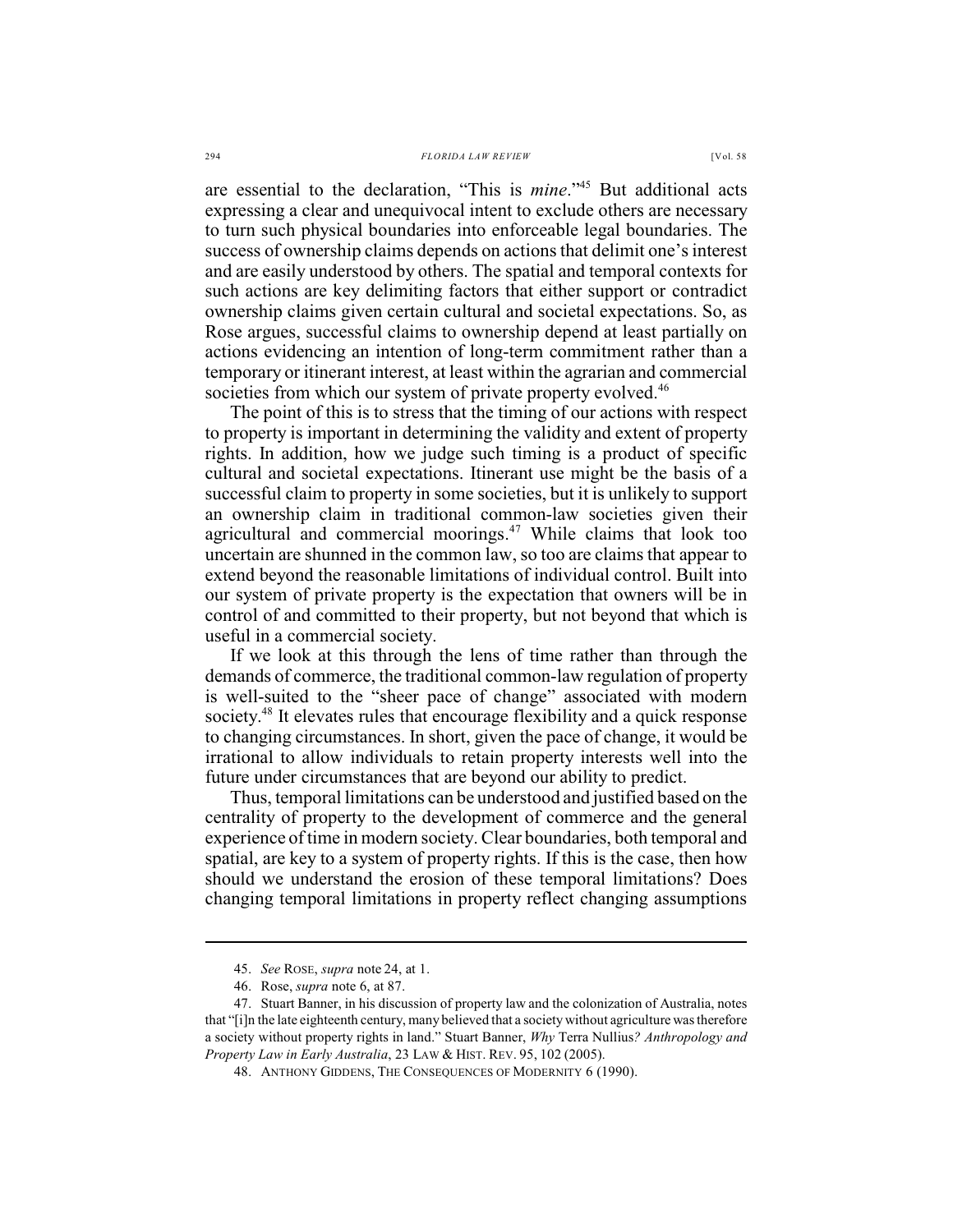about the role of property in our society? If these temporal logics are shifting in some areas, can we take this to be an indication of a larger cultural or societal shift in expectations about our relationship with some forms of property interests?

The following Part looks at a number of doctrinal changes in property law that permit private property holders to control their property further into the future or to claim property from the distant past. All these changes suggest a shift in our expectations about the legitimate temporalities of private property, at least in discrete areas of property law.

### III. THE FUTURE AND THE PAST IN OUR PRESENT CONCEPTION OF PROPERTY

#### A. *Reaching into the Future*

The changes discussed below cover three doctrinal areas of property law. The first two are part of the traditional body of property law—the rule against perpetuities and servitudes. Changes in both of these areas permit interested property holders to retain control over their property perpetually, even though traditionally, the common law guarded against this outcome. The third change comes from intellectual property law. Here, the lengthening terms of intellectual property rights—in particular copyright—raise independent questions while nonetheless sharing the same temporal peculiarities as the other examples.

#### 1. The Death of the Rule Against Perpetuities

Ask any law student about their most unpleasant classroom experience and chances are she will point to the rule against perpetuities. With its awkward method of time measurement simultaneously depending on concrete and abstract concepts, students generally don't get it. Its focus on irrational possibilities—fertile octogenarians and unborn widows—rather than circumstances in real life has earned it the reputation as a trap for estate planners,<sup>49</sup> confounding the plans of those who wish to control their property into the future.<sup>50</sup> But peculiar as it may be, the rule against

<sup>49.</sup> The Irish Law Reform Commission Report on the question of the abolition of the rule suggests that the rule acts as a "legal nuisance." LAW REFORM COMM'N, REPORT ON THE RULE AGAINST PERPETUITIES AND COGNATE RULES (LRC 62-2000) §4.16, at 52 (2000), *available at* http://www.lawreform.ie/publications/data/lrc111/lrc 111.pdf [hereinafter LAW REFORM COMM'N REPORT]. The difficulties associated with the rule against perpetuities are captured in the title of Barton Leach's article, *Perpetuities: Staying the Slaughter of the Innocents*. *See* W. Barton Leach, 68 L.Q. REV. 35 (1952).

<sup>50.</sup> *But see* A.W.B. Simpson, *Land Ownership and Economic Freedom*, *in* THE STATE AND FREEDOM OF CONTRACT 13, 37 (Harry N. Scheiber ed., 1998) (arguing that the primary function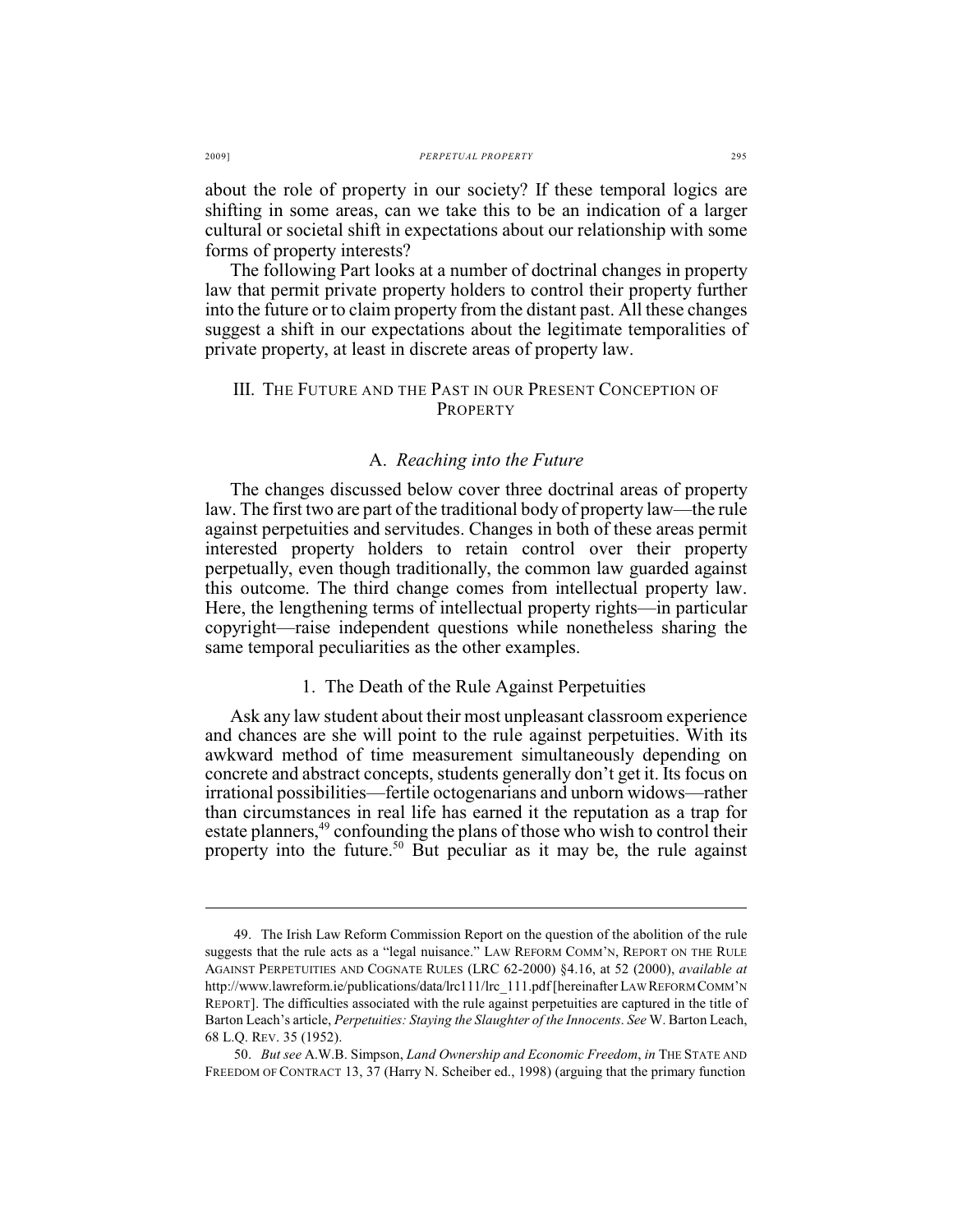perpetuities has been around for more than 400 years and is one of the classic rules of the common law.

The "modern" rule traces back to the Duke of Norfolk's Case, in which Lord Nottingham held an estate to be valid so long as it vested, if at all, during the lifetime of a person now alive.<sup>51</sup> From there the rule eventually became: "No interest is good unless it must vest, if at all, not later than twenty-one years after some life in being at the creation of the interest."<sup>52</sup> On the assumption that those who know the rule need no further explanation and those who do not, want no further explanation, I will not elaborate on the workings of the rule. 53

The rule was crafted to prevent landowners from controlling their property too far into the future,  $54$  thus limiting "dead hand" control of property.<sup>55</sup> While the rule primarily focused on land, it came to encompass all interests, real or personal, legal or equitable.<sup>56</sup> It "strike[s] a balance between the wishes of the dead and the desires of the living with respect to the use of wealth."<sup>57</sup> The justifications for this limitation are frequently voiced in economic terms.<sup>58</sup> Along with a collection of other limiting rules, the rule against perpetuities came to embody the common law's support of the free market. Judge Posner, for example, writes:

Not only are arrangements for the distant future likely to result in an inefficient use of resources brought about by unforeseen contingencies; interests that do not vest till sometime in the distant future may be owned by persons as yet unascertained or even unborn, making it difficult or impossible to obtain consent to a transfer.59

58. *E.g.*, Gallanis, *supra* note 57, at 284.

of the rule was not to limit the interests of powerful landholders desiring to tie up their property for generations but rather to ensure a legal mechanism for doing so).

<sup>51.</sup> 22 Eng. Rep. 931 (Ch. 1681).

<sup>52.</sup> JOHN CHIPMAN GRAY, THE RULE AGAINST PERPETUITIES § 201 (4th ed. 1942).

<sup>53.</sup> For further discussion of the rule and its many trappings (literally), see generally *id.*, the classic text discussing the rule.

<sup>54.</sup> *But see* Simpson, *supra* note 50, at 13.

<sup>55.</sup> *See* LAW COMM'N, THE RULES AGAINST PERPETUITIES AND EXCESSIVE ACCUMULATIONS (HC579,Rep. No. 251), §1.9, at 4 (1998), *available at* http://www.lawcom.gov.uk/docs/lc251.pdf [hereinafter LAW COMM'N REPORT].

<sup>56.</sup> *Id.* § 11.1, at 5. The *Duke of Norfolk's* Case was itself about a leasehold, an interest traditionally considered more personal than real property. *See supra* note 51 and accompanying text.

<sup>57.</sup> ROBERT J. LYNN, THE MODERN RULE AGAINST PERPETUITIES 10 (1966); *see also* T.P. Gallanis, *The Rule Against Perpetuities and the Law Commission's Flawed Philosophy*, 59(2) CAMBRIDGE L.J. 284, 284 (2000).

<sup>59.</sup> RICHARD POSNER,ECONOMIC ANALYSIS OF LAW 560 (5th ed. 1998). Lord Coke, writing in the late sixteenth centurymight have been the first to articulate an efficiency-related justification for such limiting rules, emphasizing the need for property to be freely alienable. *See* 3 WILLIAM S. HOLDSWORTH, A HISTORY OF ENGLISH LAW 85 (5th ed. 1942).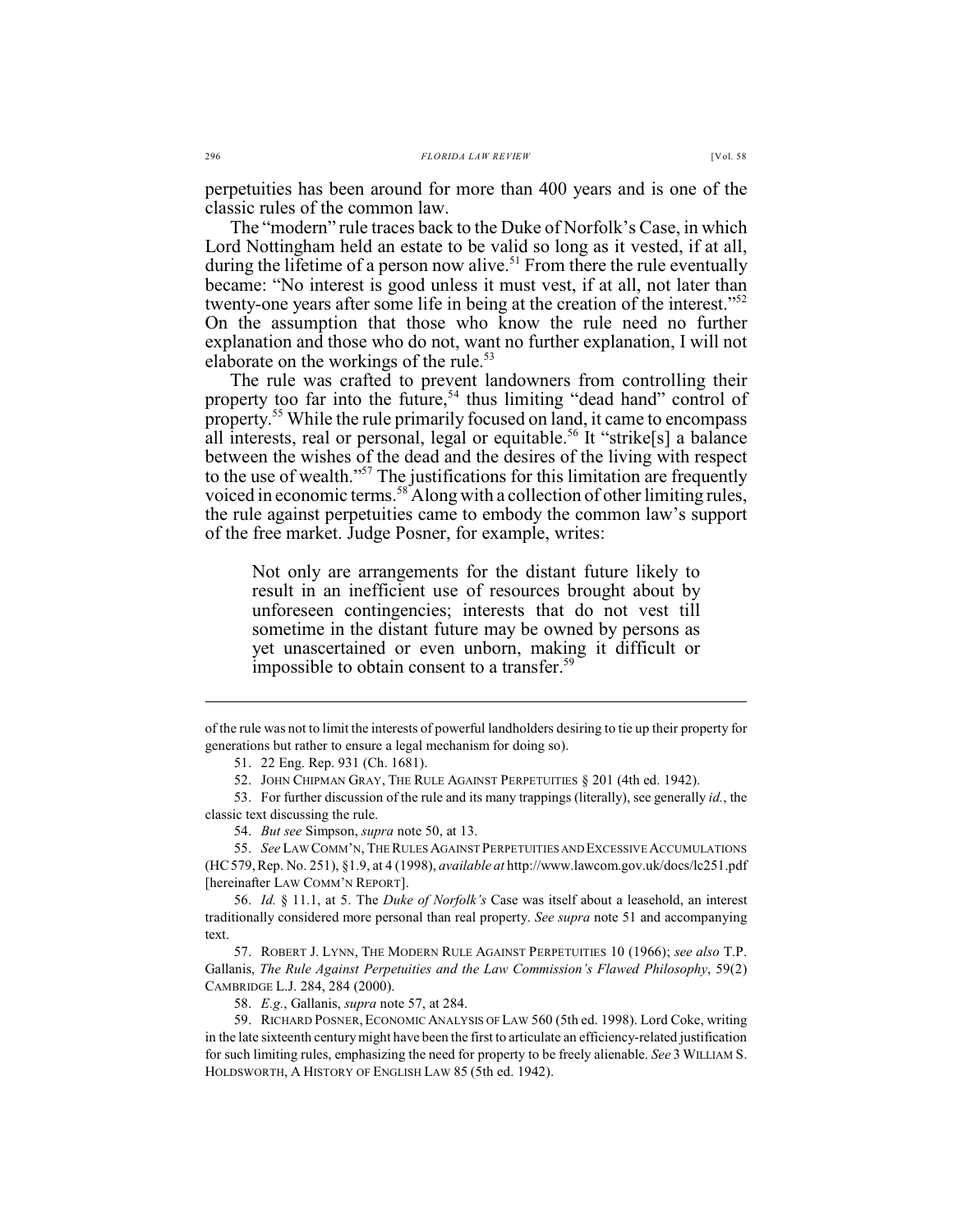More recently, Michael Heller states, "[T]he [rule] conclusively presumes a point after which the social cost of fragmentation exceeds private gains."<sup>60</sup> While the marketability gains achieved through the rule may both justify and explain its resilience in the common law, many have observed that this goal fails to justify its application to trusts.<sup>61</sup> Stewart Sterk writes that "[s]o long as the trustee has power to sell whatever land is held in trust (or whatever other assets the trust holds), concerns about marketability disappear."<sup>62</sup>

The balance between present and future, presumably achieved through the rule, is also justified in terms unrelated to efficiency. For example, a recent UK Law Commission Report emphasized fairness to future generations as the primary basis for retaining the rule—albeit in a reduced and reformed state.<sup>63</sup> This fairness justification is particularly relevant in the application of the rule to interests created in beneficiaries under a trust, given that concerns about the free alienability of property, in that context, are simply no longer relevant.<sup>64</sup>

Despite these justifications and its long and infamous career in common law, the rule looks like it is finally on its way out. Legislative alterations to the rule's operation have slowly worn down its sharp edges.<sup>65</sup> Most significantly, legislation in some states has altered the peculiar responses of the rule to remote possibilities by initiating a "wait and see" approach, <sup>66</sup> and simply changing the "perpetuity" term to a fixed eighty or ninety years.<sup>67</sup> The Uniform Statutory Rule Against Perpetuities, for example, provides that a non-vested property interest will remain valid so

<sup>60.</sup> Heller, *supra* note 2, at 1180.

<sup>61.</sup> *See, e.g.*, Stewart E. Sterk, *Jurisdictional Competition to Abolish the Rule Against Perpetuities: R.I.P. for the R.A.P.*, 24 CARDOZO L. REV. 2097, 2109 (2003).

<sup>62.</sup> *Id.*

<sup>63.</sup> *See* LAW COMM'N REPORT, *supra* note 55, § 1.9, at 4–5.

<sup>64.</sup> HAROLD A. J. FORD & WILLIAM A. LEE, PRINCIPLES OF THE LAW OF TRUSTS 34 (3d ed. 1996). *But see* Sterk, *supra* note 61, at 2110–117 (arguing that the fairness justification does not work well when dealing with equitable interests held in trust, but going on to note that the rule against perpetuities doesfunction to preventthe creation of trusts that would "generate agency costs and externalities without generating commensurate benefits.").

<sup>65.</sup> *See, e.g.*, 765 ILL.COMP.STAT.ANN. 305/4 § 4 (West 2008). Illinois legislation provides a good example of the types of changes that have been enacted. Legislation has been enacted to deal with the problems of the "fertile octogenarian," the "unborn widow," and interests created in individuals who must comply with an age restriction beyond twenty-one. More generally, it has limited the harsh application of the rule by implementing a "wait and see" approach. *Id.*

<sup>66.</sup> *See, e.g*., UNIF.STATUTORY RULE AGAINST PERPETUITIES § 1(a)(2) (1990). For a full list of the states that have adopted this approach, see Jesse Dukeminier & James Krier, *The Rise of the Perpetual Trust* 50 UCLA L.REV. 1303, 1306–07 (2003).

<sup>67.</sup> *Id*.; *see also* RICHARD R. POWELL, POWELL ON REAL PROPERTY § 71.02(2)–(3) (Michael Allan Wolf ed., rev. vol. 2008) (discussing the evolution of the rule).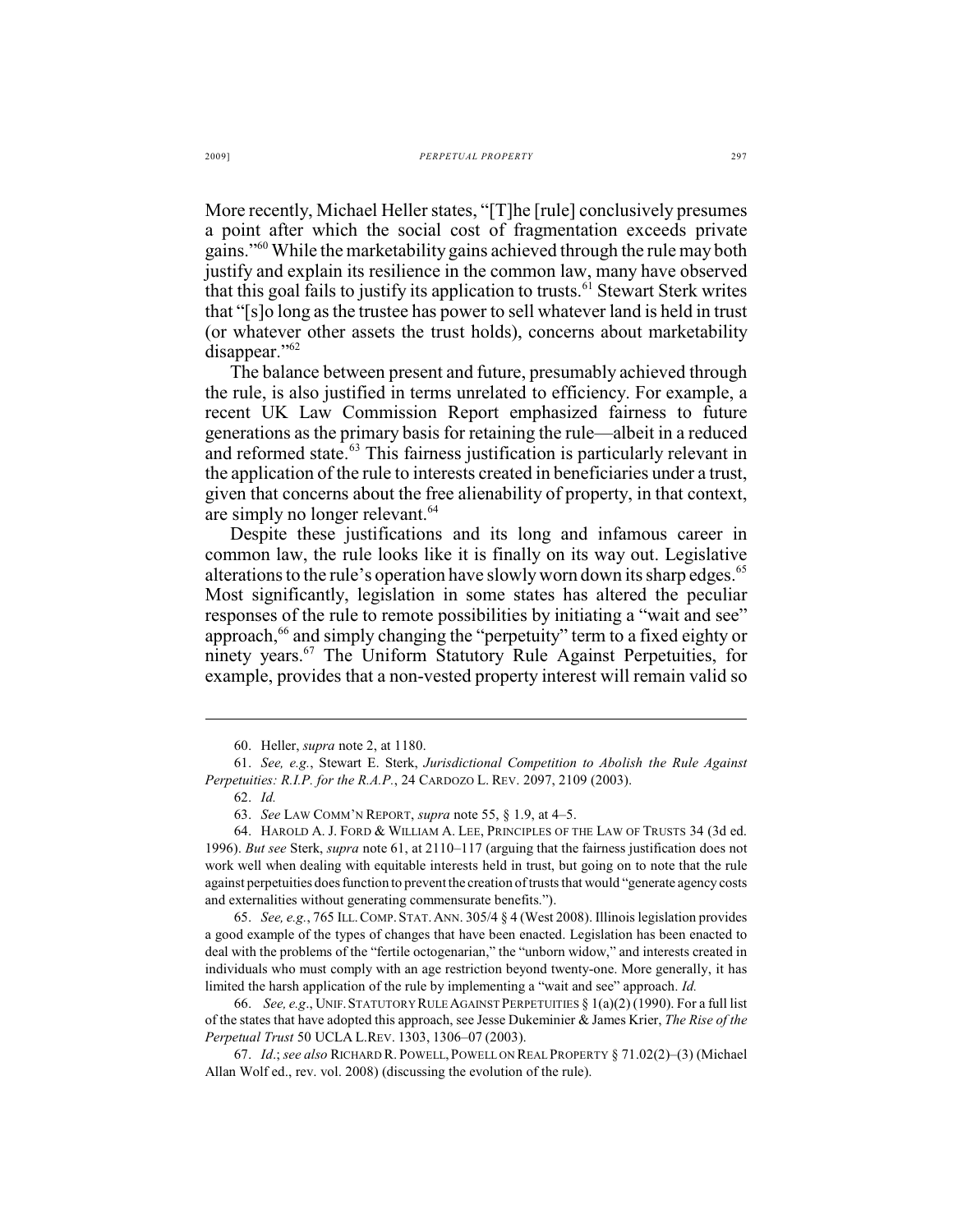long as it actually vests or terminates within ninety years.<sup>68</sup> Most of these changes soften the rule, thus allowing more settlements to remain intact. However, many jurisdictions now limit the rule, or even abolish it altogether.<sup>69</sup> In an article titled *The Death of the Rule Against Perpetuities*, *Or the RAP has no Friends—An Essay*, Joel Dobris comments that "society does not seem to care anymore about perpetuities  $\dots$ ."<sup>70</sup> Whether out of disinterest in the regulation of perpetual trusts or perhaps even a desire for their existence, the primary rule constraining the time frame for the vesting of future interests has simply slipped out of fashion.

There are good reasons for abolishing the rule—it is antiquated, $71$ complicated,  $\frac{1}{2}$  ineffective, harmful, and unfair.<sup>73</sup> Many of these arguments are not new. Strong opposition to continuance of the rule was voiced at least fifty years ago.<sup>74</sup> And yet the movement to abolish it seems to have picked up steam in just the last few decades. Stewart Sterk argues that the sudden race between U.S. jurisdictions to abolish the rule, at least as it applies to trusts, stems from the generation-skipping transfer tax enacted by Congress in 1986, combined with other changes exposing lawyers to liability for failure to properly apply the rule.<sup>75</sup> Sterk states: "Lawyer selfinterest joined tax avoidance as a reason to abolish the Rule.<sup> $176$ </sup> Even jurisdictions retaining the rule have nonetheless considerably limited its application.<sup>77</sup> The consequence has been a steep rise in the creation of

70. Joel C. Dobris, *The Death of the Rule Against Perpetuities, Or the RAP has no Friends—An Essay*, 35 REAL PROP. PROB. & TR. J. 601, 603–04 (2000).

71. *See* Leach, *supra* note 49, at 39 ("The Rule persists in personifying itself to me as an elderly female clothed in the dress of a bygone period . . . .").

<sup>68.</sup> *Id.* The Uniform Statutory Rule Against Perpetuities Act is also incorporated in the Uniform Probate Code. *See* UNIF. PROBATE CODE § 2-901(a)(2) (1997).

<sup>69.</sup> For example, the rule has been abolished or severely limited in its operation in Alaska, Arizona, Delaware, the District of Columbia, Florida, Idaho, Illinois, Maine, Maryland, Missouri, Nebraska, New Jersey, Ohio, Rhode Island, South Dakota, Virginia, Wisconsin, and Wyoming. Dukeminier & Krier, *supra* note 66, at 1313–14. For a full discussion of the legislative changes in these jurisdictions see *id.* at 1311–16.

<sup>72.</sup> *See* Dobris, *supra* note 70, at 656.

<sup>73.</sup> *See* LAW REFORM COMM'N REPORT, *supra* note 49, §§ 4.14–.19, at 51–53 (discussing all of these objections, and more).

<sup>74.</sup> Leach,*supra* note 49, at 35–59 (discussing problems inherent with the Rule as it existed in 1952 and suggesting solutions); *see also* Dukeminier & Krier, *supra* note 66, at 1304–11 (discussing the extended campaign to abolish or reform the rule).

<sup>75.</sup> Sterk, *supra* note 61, at 2097.

<sup>76.</sup> *Id.* at 2101;*see also* Max M. Schanzenbach & Robert H. Sitkoff, *Perpetuities or Taxes? Explaining the Rise of the Perpetual Trust*, 27 CARDOZO L.REV.2465,2478 (2006)(pointing to the passage ofthe generation skipping transfertax asthe primary catalyst for the rise of perpetual trusts and the liberalization of perpetuities rules: "Considerable evidence supports the view that the GST tax sparked demand for perpetual trusts by giving trust duration greater salience in estate planning").

<sup>77.</sup> Sterk, *supra* note 61, at 2102.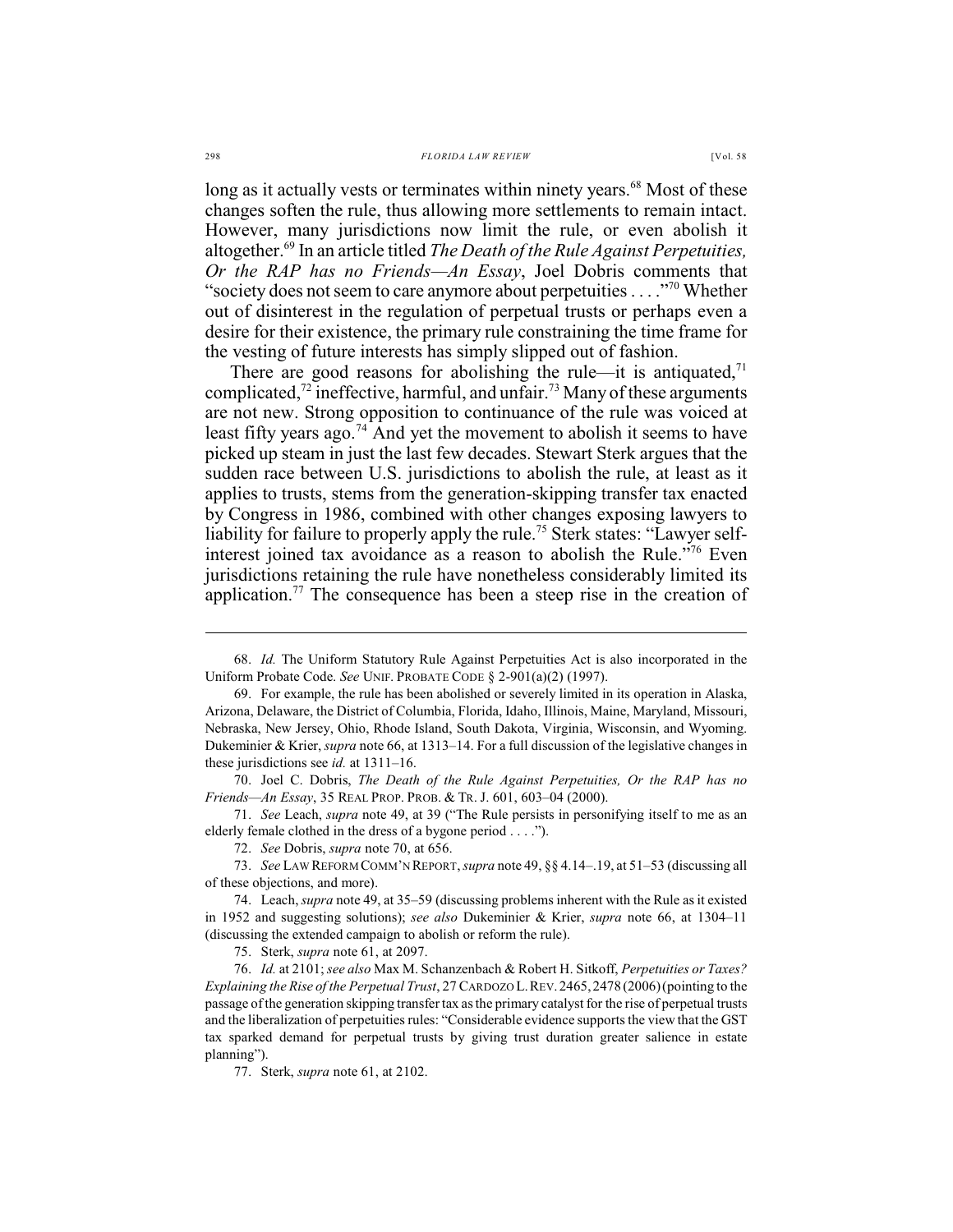perpetual trusts. The late Jesse Dukeminier reported that the "number of perpetual trusts created nationwide now runs into the thousands per year."78

The rule's recent history in the United Kingdom is instructive. The rule's "complexity and harshness" prompted a first round of reforms in The Perpetuities and Accumulations Act of 1964.<sup>79</sup> The most significant reform from that Act was the adoption of a "wait and see" approach.<sup>80</sup> More recently, the Law Commission suggested another set of reforms, most significantly limiting the rule to "successive estates and interests in property . . . [and] to powers of appointment," leaving such rights as options and rights of pre-emption untouched by the rule.<sup>81</sup> Additionally, the Law Commission proposed that the perpetuity period be replaced with a fixed 125-year term.<sup>82</sup> While it is plausible to argue that this and other fixed-term amendments to the rule actually shorten the required time frame for remote vesting, it is equally plausible to argue that they are longer than a "life in being plus twenty-one years." Furthermore, a "wait and see" provision typically accompanies a fixed term amendment, leaving the final disposition of remote interests unsettled for a longer period of time.

It is worth noting that the rule's "death" is only the latest in a long drawn out eradication of rules designed to limit the creation of non-vested future interests. In the introduction to his classic treatise on the rule, John Chipman Gray remarked, "originally the common law subjected [the creation of future interests] to many restrictions, but that these restrictions have been gradually so far removed that the rule against perpetuities is now almost the only legal check upon the granting of future interests."<sup>83</sup> If the rule is indeed the last significant barrier to the remote vesting of future interests, one must wonder why we aren't more concerned about its slow disappearance.

### 2. Servitudes in Perpetuity

One of the most dramatic shifts in property law in the past fifty years has been the influence of environmental concerns. Where development

<sup>78.</sup> Dukeminier & Krier, *supra* note 66, at 1316.

<sup>79.</sup> *See* LAW COMM'N REPORT, *supra* note 55, § 2.8, at 14–15.

<sup>80.</sup> For a summary of this and other changes, see *id.* § 2.13, at 15.

<sup>81.</sup> *See id.* § 11.2, at 132. The UK Government accepted the report but has yet to pass legislation implementing its objectives. *See* LAW COMM'N, ANNUAL REPORT 2007–08 (HC 540, Rep. No. 310),§§3.32–.33,at 18 (2008), *available at* http://www.lawcom.gov.uk/docs/lc310\_web. pdf.

<sup>82.</sup> *Id.* § 11.7, at 133.

<sup>83.</sup> GRAY, *supra* note 52, § 4. Some of the other rules are the destructibility of contingent remainders and the merger rule.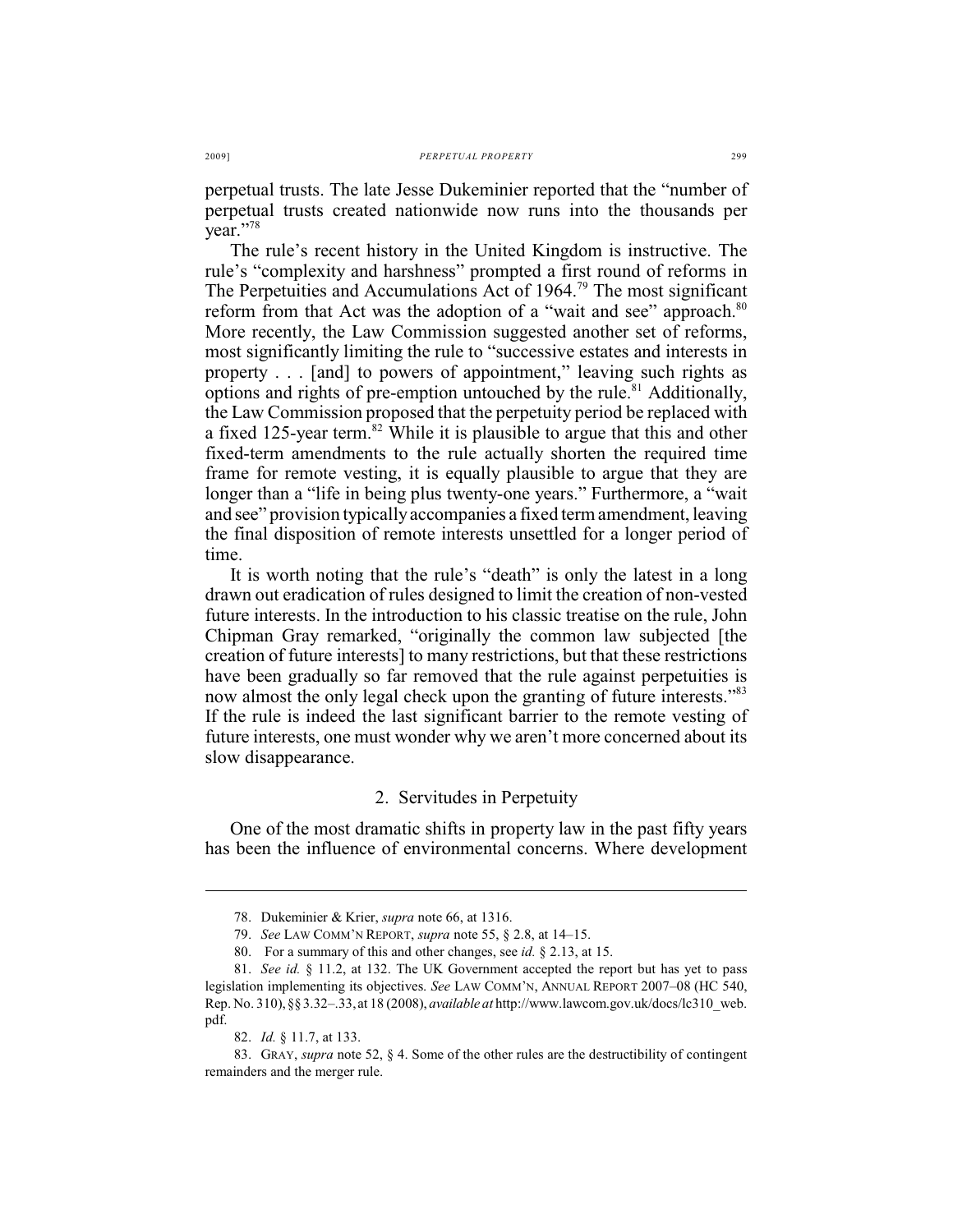was once allowed to proceed regardless of environmental impact, environmental regulations now heavily limit the extent and conditions of property development. One need look no further than the growing body of

U.S. Supreme Court cases dealing with what forms of regulation constitute "takings" of property to see the impact of such regulations on land use. Many regulatory takings cases relate to some form of environmental regulation.<sup>84</sup>

Given the constitutional difficulties created by environmental regulation, it is no wonder that one of the most important developments has been the conservation easement.<sup>85</sup> Julia Mahoney notes that the number of acres protected by conservation easements "increased from 450,000 in 1990 to 2.6 million in 2000."<sup>86</sup> By the end of 2005 that number increased to more than 6.2 million acres. $87$  As a private-property $88$ -based mechanism for the conservation of property, many have sung the praises of this relative newcomer to the property scene.<sup>89</sup>

While it has been around for almost a century, the conservation easement has only recently become a significant tool in conservation and has developed largely outside the common law. $90$  The common law, in fact, jealously guarded against the adoption of new negative easements. The conservation easement was particularly problematic because the

<sup>84.</sup> *See, e.g.*, Tahoe Sierra Preservation Council, Inc. v. Tahoe Reg'l Planning Agency, 535 U.S. 302, 306 (2002) (involving the Tahoe Regional Planning Agency Ordinances); Lucas v. S.C. Coastal Council, 505 U.S. 1003, 1006–07 (1992) (involving the South Carolina Beachfront Management Act).

<sup>85.</sup> For a general definition of a conservation easement (or servitude) see RESTATEMENT (THIRD) OF PROP.: SERVITUDES § 1.6 (1) (2000) ("A conservation servitude is a servitude created for conservation or preservation purposes. Conservation purposes include retaining or protecting the natural, scenic, or open-space value of land, assuring the availability of land for agricultural, forest, recreational, or open-space use, protecting natural resources, including plant and wildlife habitats and ecosystems, and maintaining or enhancing air or water quality or supply.").

<sup>86.</sup> Julia D. Mahoney, *Perpetual Restrictions on Land and the Problem of the Future*, 88 VA. L. REV. 739, 742 (2002).

<sup>87.</sup> *See* LAND TRUST ALLIANCE, 2005 NATIONAL LAND TRUST CENSUS REPORT 5 (2005), *available at* http://www.landtrustalliance.org/about-us/land-trust-census/2005-report.pdf; *see also* Nancy A. McLaughlin,*Conservation Easements: Perpetuity and Beyond*, 34 ECOLOLOGY L.Q.673, 675 n.8 (2007) (noting that the number of acres covered by conservation easements is even higher once one factors in land trusts that operate on a national level, such as the nature conservancy).

<sup>88.</sup> However, some have questioned the extent to which it is really private, given its dependence on public incentives. *See* Leigh Raymond & Sally K. Fairfax, *The "Shift to Privatization" in Land Conservation: A Cautionary Essay*, 42 NAT. RESOURCES J. 599, 626–28 (2002).

<sup>89.</sup> *See* Mahoney, *supra* note 86, at 742–43 (noting that conservation easements have a significant list of supporters and few critics).

<sup>90.</sup> *But see* Bennett v. Comm'r of Food & Agric., 576 N.E.2d 1365, 1367–68 (Mass. 1991) (declaring validity of an agricultural-preserve easement at common law on the basis that it is in furtherance of an important stated legislative goal).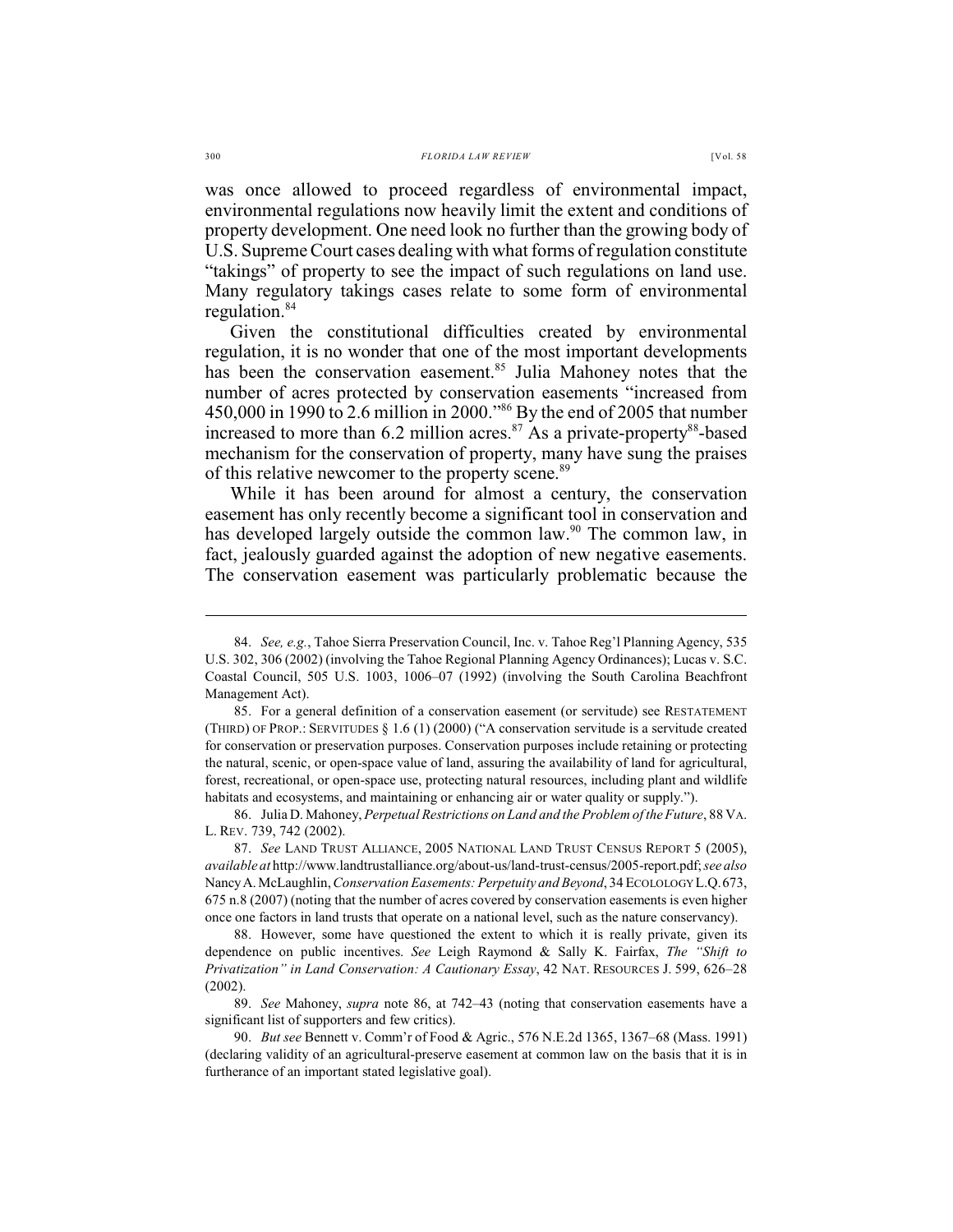benefit was typically held in gross.<sup>91</sup> The common law blocked the growth of negative easements because they are not readily apparent, unlike the typical affirmative easement, with its clearly marked intrusion on the burdened property. $92$  While the law of equitable servitudes, particularly in the United States, has ushered in an expansion in the range of such restrictions,  $93$  such servitudes are generally subject to a host of complicated requirements, not making them the most user-friendly form of property restriction.

Given the common law's suspicion of new non-possessory interests and dead hand control over property, conservationists turned to legislatures to establish the conservation easement. In 1981, the Uniform Conservation Easement Act was approved. Since then, more than forty states have passed legislation largely based on it, thus permitting the creation and subsequent enforcement of conservation easements.<sup>94</sup> Comparable interests, usually under the name conservation covenants, have also emerged in New Zealand,  $95$  Australia,  $96$  and Canada.  $97$ 

The merits of conservation easements are not the focus of this commentary. Rather, what interests me is the latitude granted to property owners choosing to restrict their property through conservation easements.

93. The most important addition is the recognition of covenants or servitudes imposing affirmative obligations on the burdened property holder, such as monetary payments. *See* Rudden, *supra* note 2, at 242–43.

94. Mahoney, *supra* note 86, at 750.

<sup>91.</sup> Andrew Dana & Michael Ramsey, *Conservation Easements and the Common Law*, 8 STAN. ENVTL. L.J. 2, 12–14 (1989).

<sup>92.</sup> *See* Mahoney, *supra* note 86, at 749 (noting that early attempts by the U.S. Fish and Wildlife Service to obtain nonpossessory interests in land as a conservation tool were only marginally successful because subsequent property owners were able to claim under the common law that the restrictions were not binding beyond the contracting parties); *see also* Phipps v. Pears, [1964] 1 A.C. 76, 83 (Q.B.) (stating that "[t]he law has been very chary of creating any new negative easements").

<sup>95.</sup> The Queen Elizabeth the Second National Trust Act 1977 provides for the creation of "Open space covenants." *See* Queen Elizabeth the Second National Trust Act 1977, § 22, 1977 S.N.Z. No. 102 (N.Z.), *available at* http://www.legislation.govt.nz/act/public/1977/0102/latest/ whole.html?search=sw\_096be8ed8009c727\_legal+agreement+between+the+National+Trust+an d+a+landowner#DLM8803; *see also* QEII National Trust: Open Space New Zealand, Covenants, http://www.openspace.org.nz/Site/Covenants/default.aspx#60213-1 (last visited Feb. 22, 2009) (explaining that a covenant is defined as a legally binding protection agreement between the National Trust and a landowner, protecting privately owned open space, that covenants are registered against the title and are binding on all current and subsequent owners or leaseholders, and that "*[o]pen space covenants are generally in perpetuity*" (emphasis added)).

<sup>96.</sup> *See, e.g.*, Victorian Conservation Trust Act, 1972, § 3A (Austl.) (providing for the creation of a "conservation covenant" to be held by the Trust); Soil and Land Conservation Act, 1945 § 30B (W. Austl.); National Parks and Wildlife Act, 1970 § 37B (Tas.).

<sup>97.</sup> Conservation Land Act, R.S.O. ch. C 28 (1990); Land Title Act, R.S.B.C. ch. 219 § 215 (1979).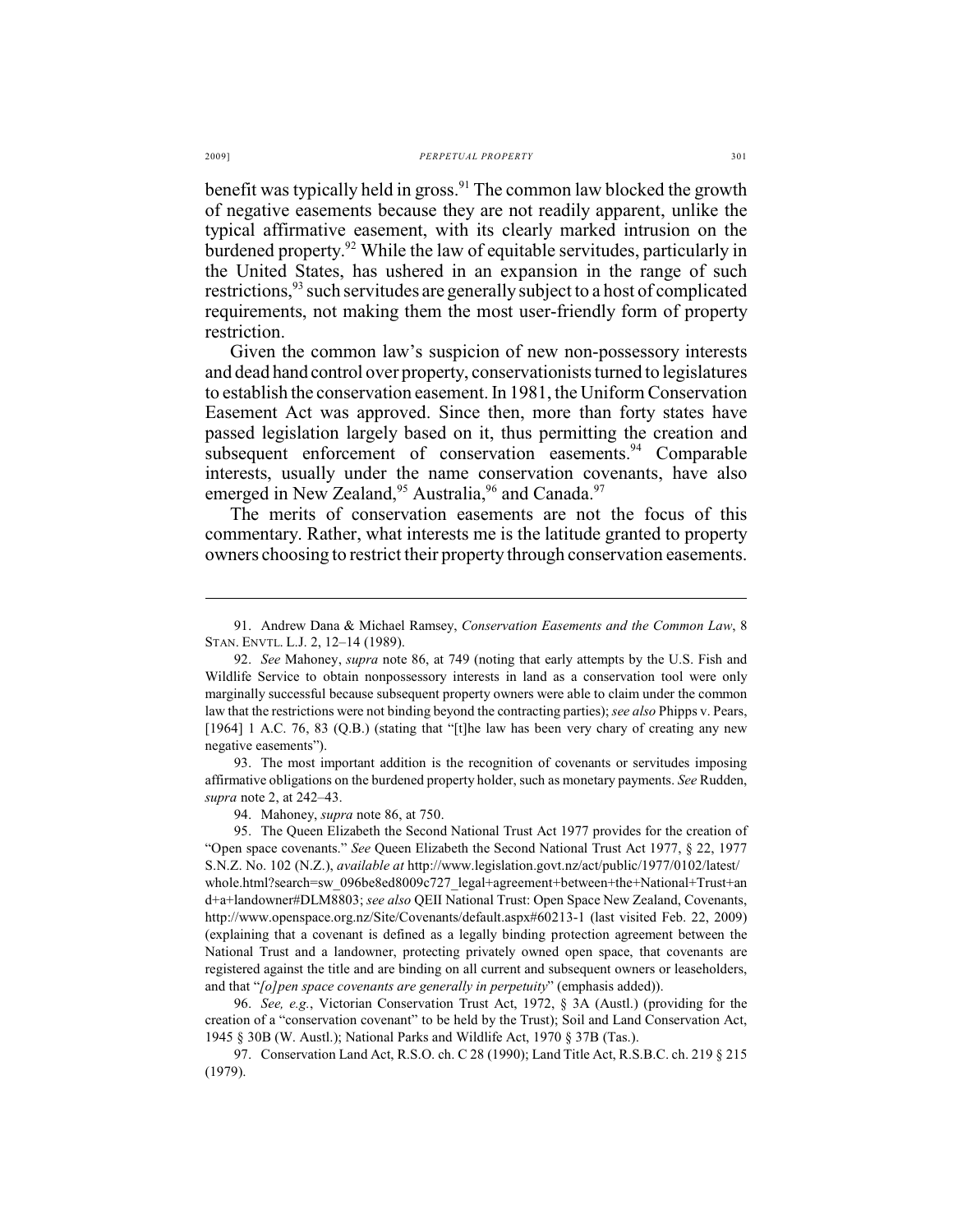As with the disappearance of the rule against perpetuities, these servitudes provide current owners with unprecedented powers to affect the management of their property indefinitely.

While all servitudes have the potential to run in perpetuity, conservation easements are permanent by design and many statutes that facilitate their creation actually require that they be perpetual.<sup>98</sup> It is this permanence, along with significant tax advantages,<sup>99</sup> that makes them both unique and highly desirable. And while the collection of common-law remedies designed to remove or terminate servitudes are technically still available, the terms of the legislation, as well as the nature of the easement itself, render such remedies ineffective. For example, the doctrine of changed circumstances is designed to permit the termination of an easement should it no longer be suitable given changes in the surrounding neighborhood. Applying this doctrine to conservation easements is problematic because changes to the surrounding environment are themselves reasons for the existence of the easement. Julia Mahoney states, "Changed conditions of the neighboring land renders enforcement of the servitude all the more important because the burdened parcel represents the final vestige of the old landscape." $100$  So we are left with a situation in which the servitude is explicitly defined as being permanent, the conditions for removal are very limited, and the beneficiary of the easement, typically a non-profit conservation organization or a government agency, has no real incentive to consent to termination.<sup>101</sup>

The conservation easement's popularity emerged in tandem with a comparable development in the area of historic preservation. Here, permanent easements, again granted to non-profit or government heritage organizations such as the Illinois Landmark Commission, are granted to ensure the preservation of privately owned property. The recent Restatement covering servitudes and the Uniform Conservation Easement Act include preservation or heritage-based restrictions in their definitions. The Restatement defines preservation purposes as including "preserving the historical, architectural, archaeological, or cultural aspects of real property." $102$  As with the conservation easement, the historic preservation easement is intended to last in perpetuity or so long as its intended purpose

<sup>98.</sup> *See, e.g.*, CAL. CIVIL CODE § 815.2(b) (1990) (West 2008) (establishing conservation easements as perpetual in duration).

<sup>99.</sup> McLaughlin, *supra* note 87, at 688.

<sup>100.</sup> Mahoney, *supra* note 86, at 778.

<sup>101.</sup> For a spirited discussion of the permanence of conservation easements and the problems generated by this dead hand control, see *id.* at 777–79. *See also* McLaughlin, *supra* note 87, at 706–07 (arguing for a more cautious use of the perpetual conservation easement given the longterm difficulties it poses).

<sup>102.</sup> RESTATEMENT (THIRD) OF PROP.: SERVITUDES § 1.6 (2000); *see* Bagley v. Found. for Pres. of Historic Georgetown, 647 A.2d 1110, 1111 (D.C. Cir. 1994).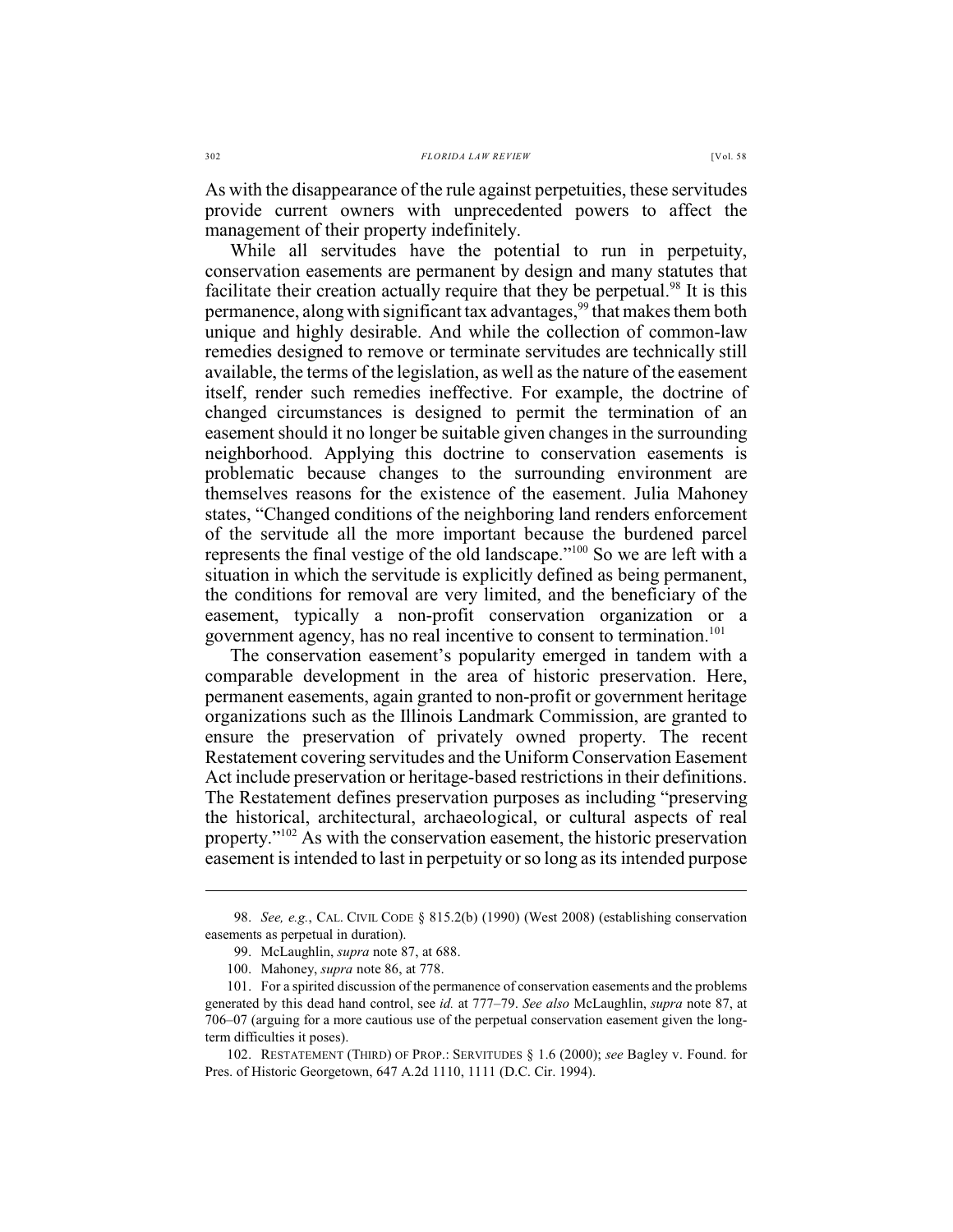can be met.

The popularity of preservation and conservation easements is part of a larger trend embracing servitudes. As gated communities and condominium developments expand,  $103$  the complex web of covenants controlling property thickens. These restrictions often have no definite end date. Yet, it is important to distinguish them from conservation and heritage-related easements precisely because the latter forms of restrictions are specifically designed to run in perpetuity with only marginal prospects of termination.

#### 3. Perpetual Rights in Knowledge and Ideas

Perhaps the most interesting example of the temporal extension of property interests is the increasing time frame for intellectual property rights. Since World War II, there has been a huge expansion in intellectual property rights leading to what John Braithwaite and Peter Drahos have labelled the "biogopolies" and "infogopolies" of the twenty-first century.  $104$  These sanctioned monopolies, with their lock on a vast array of knowledge, are at the forefront of the global economy, and they continue to expand through the international rules established under the Trade-Related Aspects of Intellectual Property Rights Agreement.<sup>105</sup> While the expansion of patents and copyrights into new areas of knowledge<sup> $106$ </sup> and information $107$  has been central to the growing importance of intellectual property rights, the time expansion is no less remarkable.

The most significant changes to the temporal boundaries of intellectual property rights are in the area of copyright. The recent court battle in the United States over the Copyright Term Extension  $Act^{108}$  put the question

<sup>103.</sup> One-sixth of the U.S. population now lives in gated communities and condominiums. *America's New Utopias*, ECONOMIST, Sept. 1, 2001, at 25.

<sup>104.</sup> PETER DRAHOS & JOHN BRAITHWAITE, INFORMATION FEUDALISM: WHO OWNS THE KNOWLEDGE ECONOMY? 150, 169 (New Press 2003) (2002).

<sup>105.</sup> *General Agreement on Tariffs and Trade: Multilateral Trade Negotiations (The Uruguay Round): Agreement on Trade-Related Aspects of Intellectual Property Rights, Including Trade in Counterfeit Goods*, Apr. 15, 1993, at 83–84, *reprinted in* 33 INT'L LEGAL MATERIALS 81 (1994) [hereinafter TRIPS Agreement].

<sup>106.</sup> In patent law, the steady shift from a focus on mechanical processes to biotechnology and more recently genetic engineering has fundamentally altered patent law and exponentially increased the number of existing patents. *See* DRAHOS & BRAITHWAITE, *supra* note 104, at 150–68.

<sup>107.</sup> While the expansion in copyright is less dramatic, the extension of copyright to computer technology, particularly software, has had a significant impact on the role of copyright in controlling information. *See id.* at 169–86. *See generally* Lawrence Lessig, *The Creative Commons*, 55 FLA. L. REV. 763 (2003) (arguing that copyright controls unduly hinder the free transfer of information).

<sup>108.</sup> Sonny Bono Copyright Term Extension Act, Pub. L. No. 105-298, § 102, 112 Stat. 2827 (1998) (codified as amended at 17 U.S.C. § 302 (2006)) [hereinafter CTEA]. The CTEA was the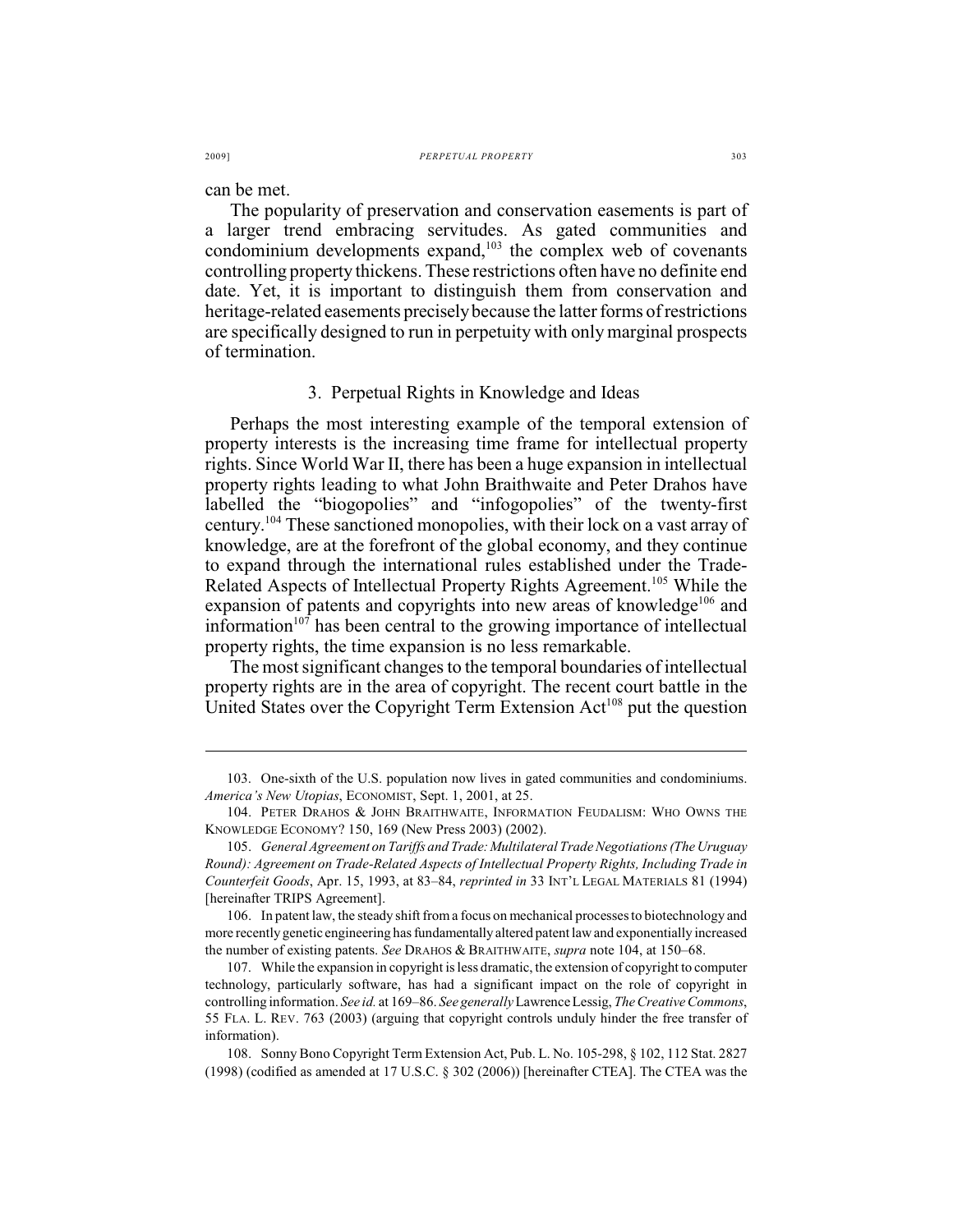of the appropriate time frame for copyright directly before the U.S. Supreme Court.<sup>109</sup> While perpetual copyright protection would indeed violate the Constitutional requirement that exclusive rights be "for limited [t] $imes$ ,"<sup>110</sup> the majority found that the term established in the CTEA was not perpetual, and that the appropriate non-perpetual term was a matter for Congress to decide.<sup>111</sup> Writing in dissent, Justice Breyer expressed concern that the most recent extension "make[s] the copyright term not limited, but virtually perpetual."<sup>112</sup> Later in his opinion he suggested that the new copyright term would, if the vesting of property were in issue, "violate the traditional rule against perpetuities."<sup>113</sup>

Aside from the question of constitutionality, the trend here is obvious—in the past thirty years, the copyright term has moved from a maximum of fifty-six years<sup>114</sup> to an average of ninety-five years,<sup>115</sup> creating what Peter Jaszi refers to as perpetual copyright "on the installment plan."<sup> $116$ </sup> From an economic standpoint, the current copyright term "has nearly the same present value as an infinite copyright term."<sup>117</sup>

110. U.S. CONST. Art I, § 8, cl. 8. Congress shall have power "[t]o promote the Progress of Science and useful Arts, by securing for limited Times to Authors and Inventors the exclusive Right to their respective Writings and Discoveries." *Id.* While there was some debate in English law about the existence of common-law perpetual copyright, this view did not appear to take root in the United States. The Continental Congress had no power to regulate in this area and most states simply embraced the English limitations set forth in the Statute of Anne: "No state was disposed to view copyright as creating a perpetual property right." Edward C. Walterscheid, *Defining the Patent and Copyright Term: Term Limits and the Intellectual Property Clause*, 7 J. INTELL. PROP. L. 315, 349 (2000). And later stated, "[w]hat is clear isthat both Pickney and Madison did not want a perpetual copyright term but rather wanted something along the lines set forth in the Statute of Anne, that is to say, a limited term." *Id.* at 353.

111. *Eldred*, 537 U.S. at 193–94.

112. *Id.* at 254 (Breyer, J. dissenting).

113. *See id.* at 256–57.

114. The term of twenty-eight years from the date of publication, renewable for another twenty-eight years was established in 1909 and remained in place until 1976. *See* Act of Mar. 4, 1909, ch. 320, §§ 23-24, 35 Stat. 1080–81.

115. The new term established under the CTEA begins at creation and runs until seventy years after the author's death, or ninety-five years after publication for a work of corporate authorship. 17 U.S.C. § 302(a) (2006).

116. Peter Jaszi, *Caught in the Net of Copyright*, 75 OR.L.REV. 299, 303 (1996) (quoting his own testimony in *The Copyright Term Extension Act of 1995: Hearings on S. 483 Before the S. Comm. on the Judiciary*, 104th Cong. 24 (1995)).

117. Brief for Eldred et al. as Amici Curiae Supporting Petitioners, *Eldred v. Ahscroft*, 537 U.S. 186 (2003) (No. 01-618), 2002 WL 1041846 (arguing that extending the copyright term increases the social cost of monopoly). For an economic argument in favor of indefinitely renewable copyright, see William M. Landes & Richard A. Posner, *Indefinitely Renewable*

fourth such extension in U.S. legislative history. The initial copyright termestablished in 1790 was fourteen years from publication, renewable for another fourteen years.

<sup>109.</sup> Eldred v. Ashcroft, 537 U.S. 186, 192–94 (2003) (upholding the constitutionality of the CTEA, which extended the duration of copyrights by another twenty years).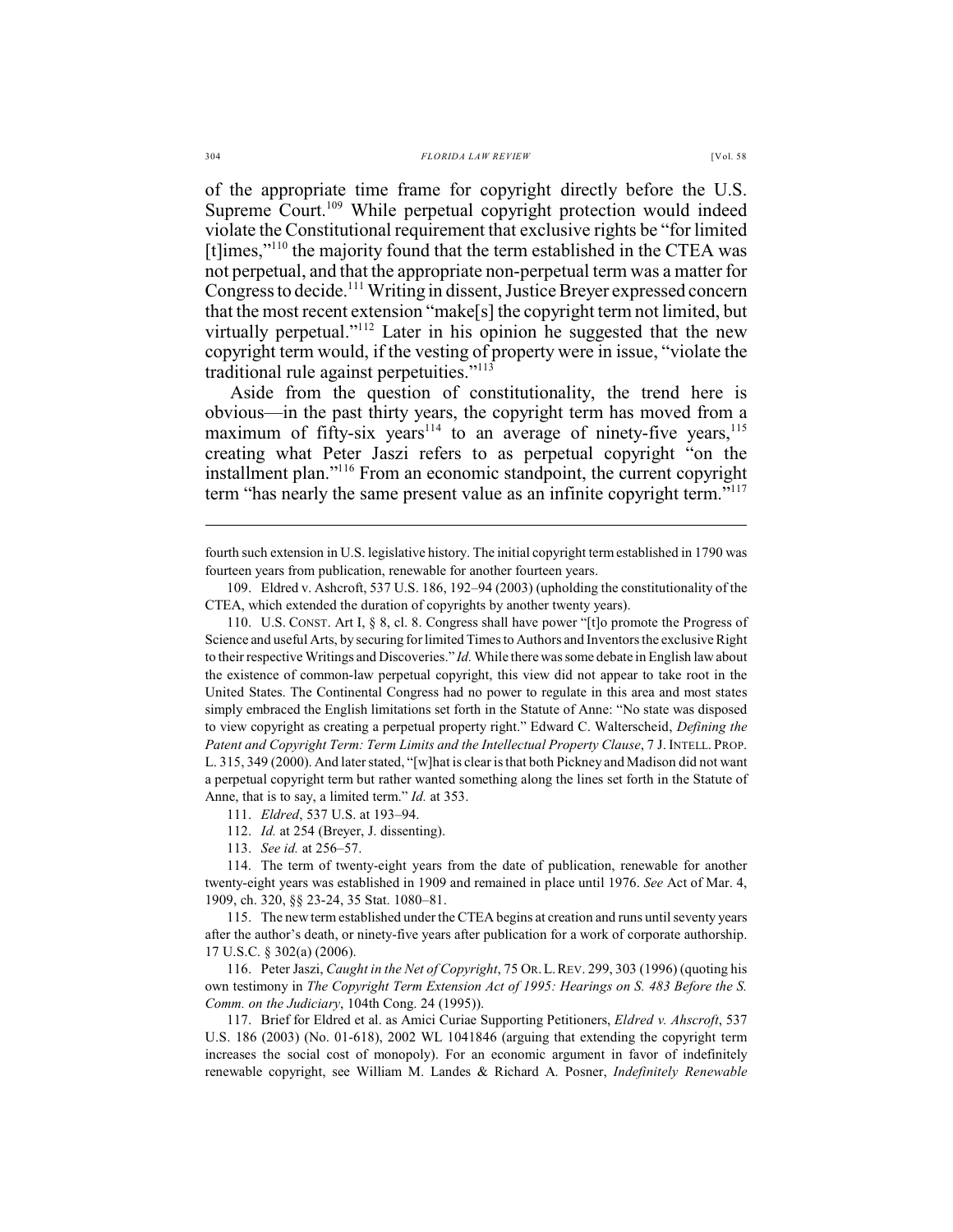#### 2009] *PERPETUAL PROPERTY* 305

In other areas of intellectual property, time extensions have not been as dramatic. In the area of patents, changes in U.S. law have extended the patent term, but only marginally. The original patent term was fourteen years<sup> $118$ </sup> and today it reaches up to twenty years, consistent with TRIPS.  $119$ Because of TRIPS, the same twenty-year term is now standard in many jurisdictions. But large corporate patent holders, particularly pharmaceutical companies, engage in a number of tactics designed to further lengthen patent rights.<sup>120</sup> Some of these have met with moderate success, while others are typically prevented if caught. Most blatant of these is simply double patenting—successfully applying for another patent once the first term has expired.<sup>121</sup> In the United States, this trick was dealt a decisive, albeit needlessly complex, blow in the termination of Eli Lilly's second Prozac patent.<sup>122</sup> The other more successful extension tactic is the "evergreening" of patents, a technique whereby pharmaceutical companies succeed in patenting new formulations and applications of a drug.<sup>123</sup>

Other intellectual property interests are typically less constrained by specific terms. Trademarks, for example, are infinitely renewable provided they remain in use—indeed, they have always been potentially

119. TRIPS Agreement, *supra* note 105, art. 33.

*Copyright*, 70 U.CHI.L.REV. 471, 474–75 (2003). *See also* Justin Hughes, *Fair Use Across Time,* 50 UCLA L.REV. 775, 778 (2003) (also arguing that the length of the copyright term might not be problematic if fair use and other public access rights are strengthened over time); Joseph P. Liu, *Copyright and Time: A Proposal*, 101 MICH. L. REV. 409, 410 (2002) (same).

<sup>118.</sup> The fourteen-year term established in the 1790 Patent Act derived from the English Statute of Monopolies. *See* Adam J. Sedia, *Storming the Last Bastion: The Patent Reform Act of 2007 and Its Assault on the Superior First-to-Invent Rule*, 18 DEPAUL J. ART, TECH., & INTELL. PROP. L. 79, 82 (2007). This term lasted until the Patent Act of 1861 when a seventeen-year term was adopted. *See* Tyler T. Ochoa, *Patent and Copyright Term Extension and the Constitution: A Historical Perspective*, 49 J.COPYRIGHT SOC'Y U.S.A. 19, 53 (2001). It wasn't until 1995 that this term was extended to twenty years to bring the law in line with TRIPS. 35 U.S.C.  $\S$  154(a)(2) (2006).

<sup>120.</sup> *See generally*Lara J. Glasgow, *Stretching the Limits of Intellectual Property Rights: Has the Pharmaceutical Industry Gone Too Far?*, 41 IDEA 227 (2001) (analyzing how pharmaceutical companies lengthen patent life to obtain an exclusive market share). In some jurisdictions, pharmaceuticals also have a five-year extension of the standard twenty-year term. *See* Patricia J. Carter, *Federal Regulation in the United States and Canada,* 21 LOY.L.A.INT'L &COMP.L.REV. 215, 243 (1999).

<sup>121.</sup> *See* DRAHOS & BRAITHWAITE, *supra* note 104 at 161.

<sup>122.</sup> *See* Eli Lilly & Co. v. Barr Labs., Inc., 251 F.3d 955, 971–72 (Fed. Cir. 2001). For a comment on the complexities of this case see Hsin Pai, Comment, Eli Lilly & Co. v. Barr Labs., Inc.*: The Muddling of Obviousness Type Double Patenting Doctrine*, 42 JURIMETRICS J. 479, 491 (2002).

<sup>123.</sup> *See* Glasgow, *supra* note 120, at 234 (discussing the extension of the Augmentin patent); *All Things Considered* (NPR radio broadcast Nov. 28, 2000); *see also* David Pilling & Richard Wolffe, *Drug Abuses*, FIN. TIMES (London), Apr. 20, 2000, at 20 (referring to these as "submarine patents").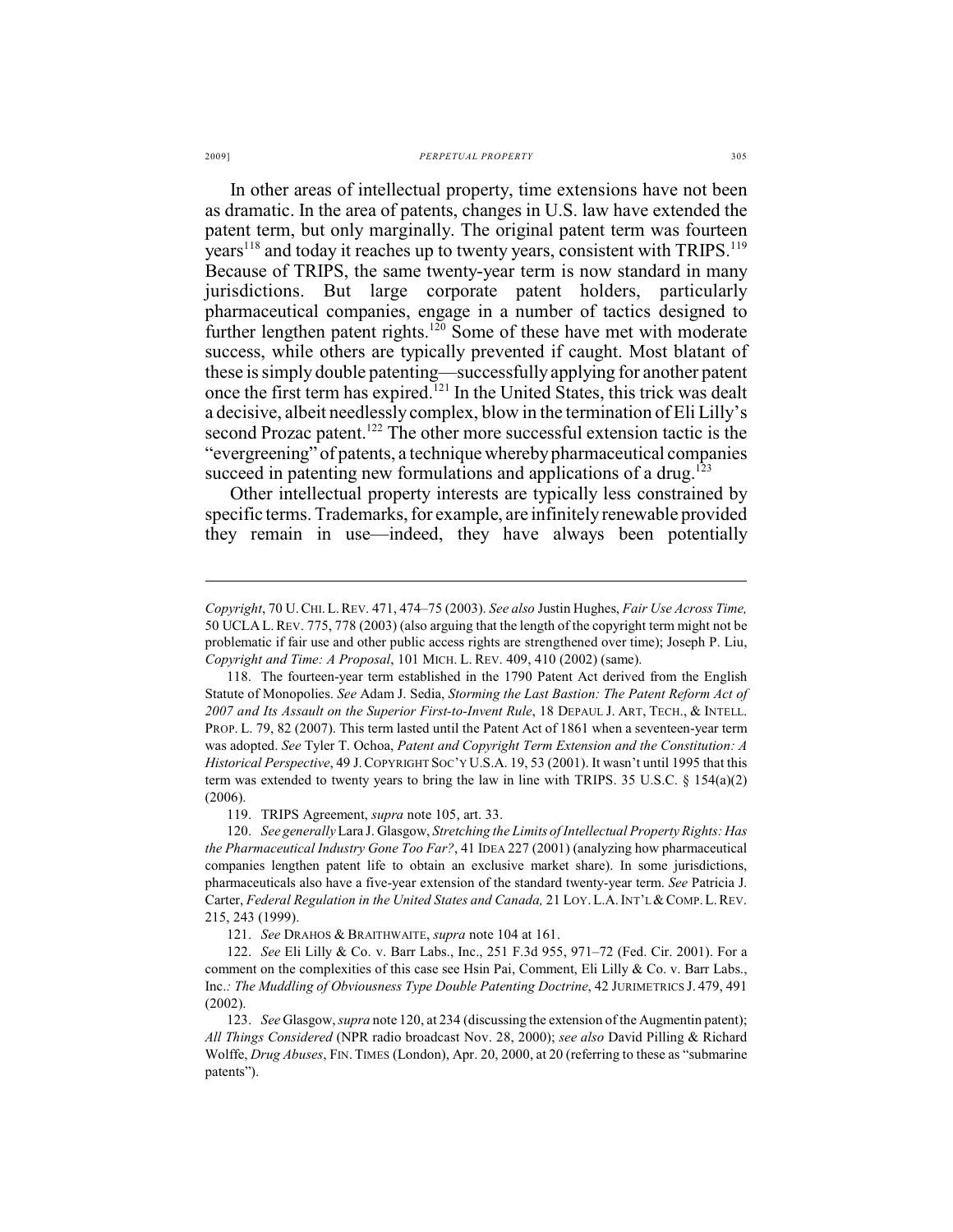perpetual.<sup>124</sup> But again other changes within trademark law have made perpetual trademarks more of a reality. The growing significance of a "dilution rationale" for trademarks and the passage of anti-dilution statutes have given expanded scope to the notion of use.<sup>125</sup> The enforceability of a trademark now depends more on the proprietary interests of the mark holder, "the business reputation or . . . the distinctive quality of a mark," than the regulation of competition and the interests of consumers.<sup>126</sup> With the switch away from consumers' interests to the mark holder's interest comes the possibility of longer, more powerful and wide-reaching trademarks.<sup>127</sup>

While these changes do not create perpetual intellectual property rights, they illustrate a trend toward the lengthening of intellectual property rights, particularly in the area of copyright. Unlike the prior examples where property interests are fragmented over time, intellectual property interests are monopolistic and thus enable long-term exclusive control. As a consequence, the economic and societal effects of even a limited lengthening are likely to be significant.

### B. *Retreating to the Past*

While the above examples indicate that in some discrete areas of property law property owners are increasingly able to control their property further into the future, they can also reach further into the past to reclaim property. In the first example below, dealing with the revival of customary rights, groups have retained rights to use privately held or otherwise inaccessible property based on usage for "time immemorial." In the second example below, prior owners are able to circumvent otherwise applicable limitation periods to claim important cultural objects.

#### 1. "Usage for Time Immemorial"—Customary Rights

While the concept of customary rights has always held a cherished place in English law, <sup>128</sup> most commentators agree that "[u]ntil recently, one could fairly characterize the United States judicial reception to custom as a source of law as decidedly chilly." $129$  So among the many changes in

<sup>124.</sup> *See* TRIPS Agreement, *supra* note 105, art. 18 ("The registration of a trademark shall be renewable indefinitely.").

<sup>125.</sup> 15 U.S.C.A. § 1125(c) (West 2008); Federal Trademark Dilution Act of 1995, Pub. L. No. 104-98, § 3, 109 Stat. 985, 985 (1995).

<sup>126.</sup> *See* ROSEMARY J. COOMBE, THE CULTURAL LIFE OF INTELLECTUAL PROPERTIES 70–71 (1998).

<sup>127.</sup> *See id.* at 71.

<sup>128.</sup> *See* David L. Callies,*Custom and Public Trust: Background Principles of State Property Law?*, ALI-ABA 699, 705 (1999).

<sup>129.</sup> *See id.* at 703.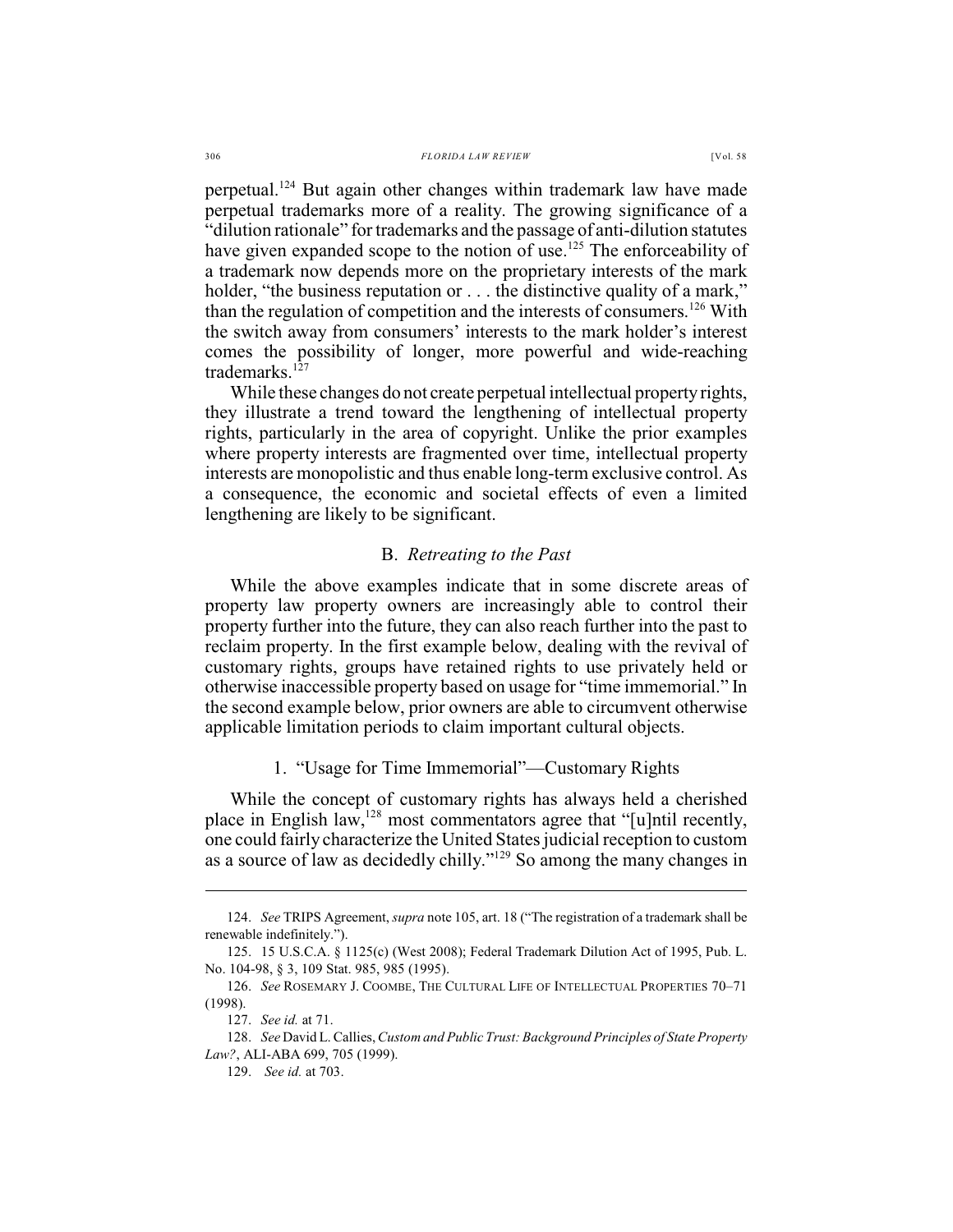property law running contrary to the common law's abhorrence of perpetuities,  $130$  the strangest must be the limited revitalization of the doctrine of custom in establishing public access to private property.

Customary rights in common-law jurisdictions have their origins, like so many other property doctrines, in England's manorial and feudal system. Rights claimed by a manor's tenants were recognized so long as the tenants could prove that the custom in question ran as far back into time as anyone could remember and was reasonable.<sup>131</sup> What makes the doctrine of custom particularly interesting for the purposes of this Article is that it recognizes an inalienable, unending interest in affected properties, held by a specific, clearly identifiable segment of the public, and that it justifies such interest based on usage for as long as the memory stretches. In this sense, it depends on recognition running back in time and then enforces the rights in question indefinitely into the future. John Chipman Gray remarked, "[I]t should be remembered that [customary rights] cannot be released, for no inhabitant, or body of inhabitants, is entitled to speak for future inhabitants. Such rights form perpetuities of the most objectionable character."<sup>132</sup>

Aside from a general aversion to perpetual interests, customary rights were spurned in American law because of the factual requirement that the custom be traced back to time "immemorial." This concept has little place in a nation where European colonization and the reception of the common law are well within recorded public and legal memory.<sup>133</sup> The uncertainty that customary rights create for settled common-law private property interests provides yet an additional reason for rejecting them.<sup>134</sup>

Nonetheless, some U.S. jurisdictions have recognized customary rights.<sup>135</sup> In 1969, an Oregon court relied on customary rights to recognize a public right of access to the dry sand area of private beachfront property.<sup>136</sup> The court stated: "It seems particularly appropriate in the case at the bar to look to an ancient and accepted custom in this state as the source of a rule of law." $137$  To support the idea of usage for time

<sup>130. &</sup>quot;[F]or courts of justice will not indulge even wills, so as to create a perpetuity, which the law abhors: because by perpetuities . . . estates are made incapable of answering those ends of social commerce, and providing for the sudden contingencies of private life, for which property was at first established." WILLIAM BLACKSTONE, 2 COMMENTARIES \*173–74.

<sup>131.</sup> *See* ROSE, *supra* note 24, at 123.

<sup>132.</sup> GRAY, *supra* note 52, § 586.

<sup>133.</sup> *See, e.g.*, Ocean Beach Ass. v. Brinley, 34 N.J. Eq. 438, \*6 (N.J. Ch. 1881); Harris v. Carson, 34 Va. (7 Leigh) 632, \*3 (1836).

<sup>134.</sup> Ackerman v. Shelp, 8 N.J.L. 125, 130–31 (N.J. 1825).

<sup>135.</sup> *See generally* Knowles v. Dow, 22 N.H. 387 (1859) (recognizing the existence of customary rights in New Hampshire).

<sup>136.</sup> State *ex rel.* Thornton v. Hay, 462 P.2d 671, 678 (Or. 1969).

<sup>137.</sup> *Id.* at 678.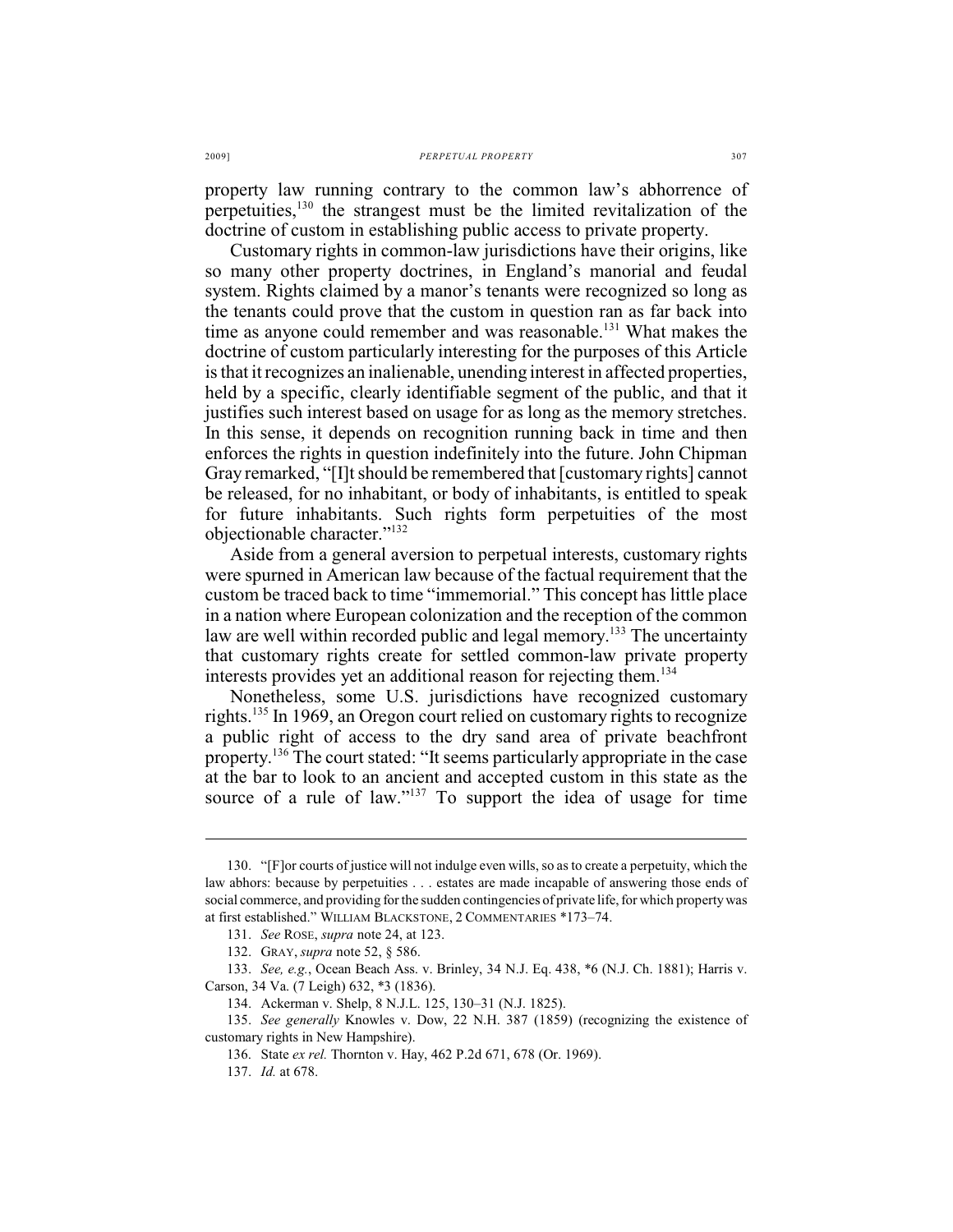immemorial, the court even alluded to Native American use of the dry sand area long before European colonization.<sup>138</sup>

Other American courts have rejected the notion of custom as an "[a]rchaic judicial response[,]" relying instead on the less "'fixed or static'" concept of "public trust."<sup>139</sup> Interests held under the public-trust doctrine may also run indefinitely and thus can be seen as part of the rise of perpetual interests, although in a more limited way. Property interests held through the concept of public trust depend on proof of public need, whereas the doctrine of custom primarily depends on continuity in the mere recognition of the rights in question.  $^{140}$  Property interests determined by public need are more changeable than those driven by mere public recognition. Nonetheless, the key advantage of both these approaches is that they steer clear of the constitutional requirement of compensation for a "taking" of property because the public interest is presumed to have been there all along. Private property owners lose nothing—a right to exclude the public was never there to begin with. $141$ 

Perhaps because of their ancient status and their strange contradiction of common-law property rights, customary rights have also caught on in Hawaii. Native Hawaiians have used them as the basis for a variety of claims stemming from their traditional practices. For most of its history as a state, the customary rights of native Hawaiians were thought to be terminated by statute. But in 1995, the Supreme Court of Hawaii made it clear that such rights may trump common-law rights of exclusion.<sup>142</sup>

140. *See* Callies, *supra* note 128, at 732 (citing Blackstone for the proposition that it is the right of use, not the use itself, that must be proven).

141. This is a particularly convenient method of avoiding the possibility of compensation in the wake of *Lucas v. South Carolina Coastal Council*, given its stated exception for states' "background principles of the State's law of property." 505 U.S. 1003, 1020–32 (1992). However Justice Scalia, the author of the *Lucas* opinion, has rejected the notion that such "new-found" doctrines are part of the "background principles." Stevens v. City of Cannon Beach, 835 P.2d 940, *cert. denied*, 114 S. Ct. 1332, 1334–35 (1994) (Scalia, J., dissenting). For a discussion of whether customary rights are part of such "background principles" see Callies, *supra* note 128, at 703–05.

142. Pub. Access Shoreline Haw. v. Haw. County Planning Comm'n, 903 P.2d. 1246, 1263 (Haw. 1995). *But see* State v. Hanapi, 970 P.2d 485, 494–95 (Haw. 1998) (doubting the

<sup>138.</sup> *Id.* at 673.

<sup>139.</sup> Matthews v. Bay Head ImprovementAss'n, 471 A.2d 355, 365, 369 (N.J. 1984) (holding that the dry sand area of a beach owned by a quasi-public body was open to the public through the public trust doctrine). The public trust doctrine as it applies to beaches, tidal, and submerged lands itself has a long history stretching back at least to the seventeenth century and Matthew Hale's treatise, *De Jure Maris*. Within the United States, it has experienced surges of popularity since the early nineteenth century. *See* ROSE, *supra* note 24, at 115–16. The modern articulation and application of the doctrine is typically traced to Joseph L. Sax, *The Public Trust Doctrine in Natural Resource Law: Effective Judicial Intervention*, 68 MICH. L. REV. 471 (1970) (examining the modern use of the public trust doctrine in various jurisdictions throughout the country). A brief history of the legal recognition of public interest in tidal and submerged lands is also contained in *Matthews*, 471 A.2d at 360–62.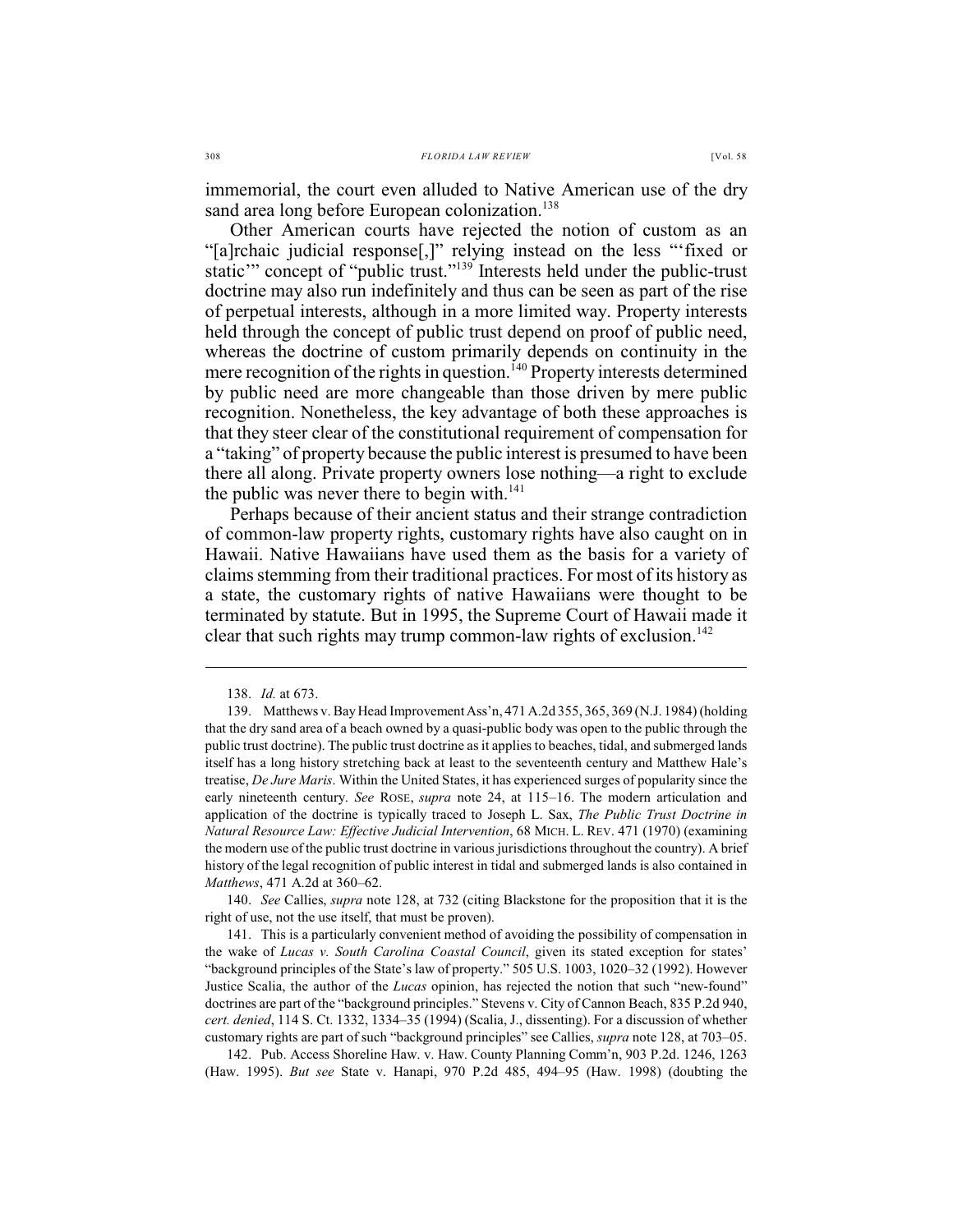Australian Aborigines and the Maoris of New Zealand have also resorted to the notion of customary rights as a means of protecting their traditional practices and ensuring access to private lands.<sup>143</sup> Unlike the European populations that colonized these nations, the indigenous populations can indeed trace their usage back to time "immemorial."<sup>144</sup> Furthermore, the doctrine was intended to apply to only specific communities and discrete practices, making it peculiarly apposite to the situations of indigenous peoples. Consequently, customary rights have been widely used outside the United States as a tool for recognizing aboriginal rights. 145

There are a number of plausible explanations for why customary rights have reappeared in case law. In the context of beach access, customary rights can establish public access over a large area and against an entire category of property owners without running afoul of the constitutional requirement of just compensation.<sup>146</sup> In the area of aboriginal rights, the suitability of customary rights to the indigenous populations living within legal systems that offer them few other remedies goes a long way to explain their popularity.<sup>147</sup> But regardless of the explanation, it is evident that customary rights have arisen "phoenix-like"<sup>148</sup> from the remains of English property law, providing yet another example of property interests running in perpetuity.

## 2. Stolen Cultural Objects and the Irrelevance of Limitation Periods

The restitution of personal property within the common law has always turned on an applicable limitation period. While neither a thief nor a subsequent good-faith purchaser can acquire good title to stolen objects, the passage of a statutory time period—typically anywhere from two to six years in U.S. jurisdictions—bars the original owner from claiming the property in question, at least against a good-faith purchaser.<sup>149</sup>

applicability of customary rights to settled residential property).

<sup>143.</sup> The Australian case law is probably the most extensive on the issue of customary rights and "native title." *See generally* Mabo v. Queensland II (1992) 175 C.L.R. 1, 61–65. More recently the Australian High Court has begun to limit the rights associated with "native title." *See* Yorta Yorta Aboriginal Cmty. v. Victoria, (2002) 214 C.L.R 422, 422–23.

<sup>144.</sup> *Yorta Yorta*, 214 C.L.R at 492.

<sup>145.</sup> *See* Kent McNeil, *The Relevance of Traditional Laws and Customs to the Existence and Content of Native Title at Common Law, in* EMERGING JUSTICE? ESSAYS ON INDIGENOUS RIGHTS IN CANADA AND AUSTRALIA 416 (Kent McNeil ed., 2001); see also, Kent McNeil, *Self-Government and the Inalienability of Aboriginal Title*, 47 MCGILL L.J. 473, 506–07 (2002).

<sup>146.</sup> Callies, *supra* note 128, at 736–37.

<sup>147.</sup> *Id.* at 730.

<sup>148.</sup> *Id.*

<sup>149.</sup> *See* Patty Gerstenblith, *The Adverse Possession of Personal Property*, 37 BUFF. L. REV.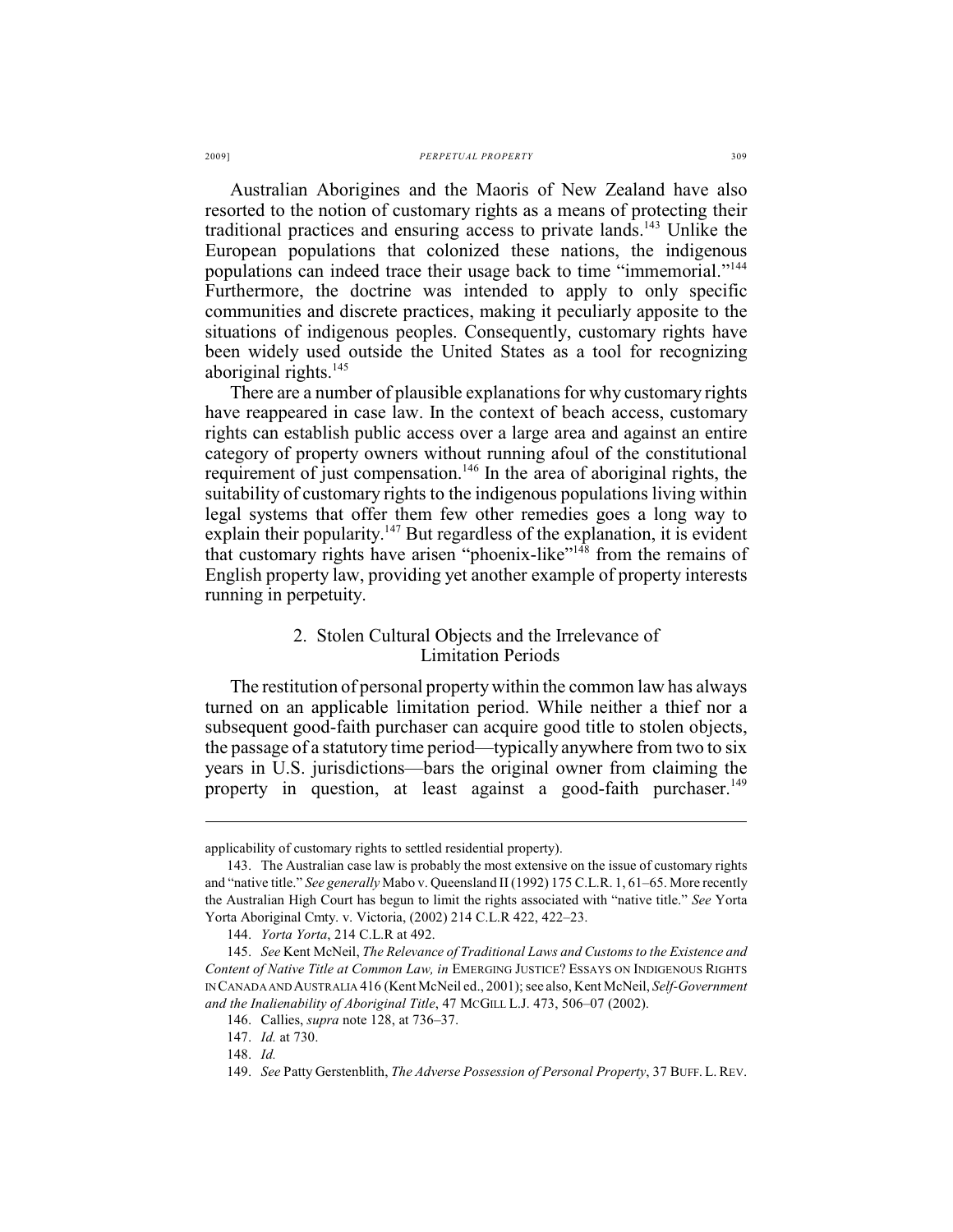Consequently, a good-faith purchaser of personal property typically feels secure about her title after the statutory time period for recovery has expired. This, however, is no longer the case when dealing with significant works of art or other cultural objects. Now, owners can reclaim such objects long after the relevant time period passes.<sup>150</sup>

Changes in this area are related to two larger social and historical concerns. The first is the Nazi theft and illegal transfer of a significant portion of Europe's artistic treasures.<sup>151</sup> Given the scale of Nazi looting and the broader context of the Holocaust, it is not surprising that the standard adverse possession approach was unsuitable.<sup>152</sup> The first case to deal with this issue in the United States concerned the ownership of a Chagall painting left behind in Belgium as the owners fled from the advancing Nazis.<sup>153</sup> The relevant New York statutory time period had long since expired, but the court permitted the plaintiff to sue for the return of the painting by applying what is now known as the "demand and refusal" rule.<sup>154</sup> Under this rule, the cause of action does not accrue, and thus the limitation period does not begin to run, until the original owner demands return and the defendant refuses.<sup>155</sup> While subsequent cases raised doubts about the continued application of this rule, the New York Court of Appeals eventually affirmed it in *Solomon R. Guggenheim Foundation v. Lubell*,<sup>156</sup> a case involving another Chagall.<sup>157</sup>

Other courts dealing with ownership disputes overstolen or missing art followed New York's lead and developed similar approaches to the tolling of statutory limitation periods. Most significantly, the New Jersey courts developed the "discovery rule" in *O'Keeffe v. Snyder*.<sup>158</sup> Under this

<sup>119, 121–23 &</sup>amp; n.10 (1988–1989).

<sup>150.</sup> *See* Patty Gerstenblith, *Identity and Cultural Property: The Protection of Cultural Property in the U.S.*, 75 B.U. L. REV. 559, 570–71 (1995).

<sup>151.</sup> *See* LYNN NICHOLAS, THE RAPE OF EUROPA: THE FATE OF THE EUROPE'S TREASURES IN THE THIRD REICH AND THE SECOND WORLD WAR 333 (1994) (examining the transfer of an estimated four hundred tons of art and gold from Seigen mines during the Third Reich and Second World War).

<sup>152.</sup> For a general discussion of the litigation surrounding Nazi-looted art, see generally Jennifer Anglim Kreder, *Reconciling Individual and Group Justice with the Need for Repose in Nazi-Looted Art Disputes*, 73 BROOK. L. REV. 155 (2007), which concluded that an international tribune with compulsory jurisdiction to resolve Nazi-looted art disputes and clear title to the artwork was a just solution to the increasing litigation involving Nazi-looted art, and David Wissbroecker, *Six Klimts, a Picasso and a Schiele: Recent Litigation Attempts to Recover Nazi Stolen Art*, 14 DEPAUL-LCA J. ART & ENT. L. & POL'Y 39 (2004).

<sup>153.</sup> Menzel v. List, 246 N.E.2d 742, 742–43 (N.Y. 1969).

<sup>154.</sup> Menzel v. List, 253 N.Y.S.2d 43, 44 (App. Div. 1964).

<sup>155.</sup> *Id.*

<sup>156.</sup> 569 N.E.2d 426 (N.Y. 1991).

<sup>157.</sup> *Id.* at 427.

<sup>158.</sup> 416 A.2d 862, 870 (N.J. 1980).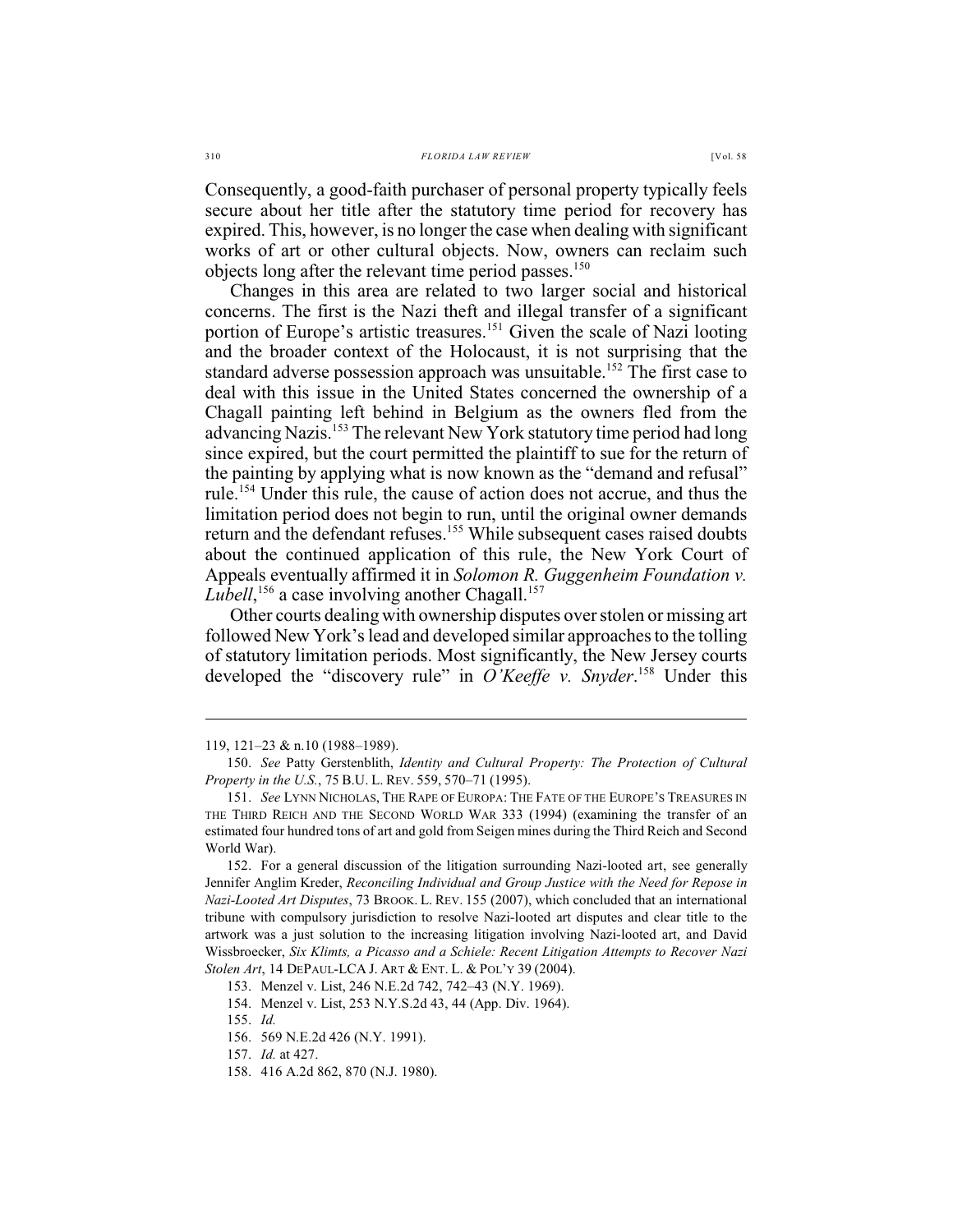approach, the cause of action does not accrue, and thus the statute of limitations does not begin to run, until the original owner has discovered the whereabouts of the stolen work, provided that she has used due diligence in her search.<sup>159</sup> The discovery rule was also followed in a case involving Byzantine mosaics stolen from a Greek-Orthodox church in Turkish-occupied Cyprus.<sup>160</sup> The same rule inspired a statutory provision in California dealing with the recovery of stolen art.<sup>161</sup>

In addition to these various judicial innovations, museums and governments around the world have initiated policies to encourage—and in some cases dictate—the return of looted art to its original owners.  $^{162}$  For example, the American Association of Museums guidelines encourage members to "waive certain available defenses" to claims for recovery of once-looted art works in order to achieve an "equitable and appropriate resolution of claims."<sup>163</sup> Many of these efforts occurred in the past decade following a sensational standoff between the City of New York and an Austrian art foundation over two Egon Schiele works stolen by the Nazis.  $164$  As a result of these efforts, an increasing number of looted works continue to be returned to their pre-World War II owners.<sup>165</sup> While these developments are an important part of a larger reconciliation process with Holocaust victims, it is important to note that they do contradict settled law in both civil- and common-law jurisdictions.

The second major development concerns the return and protection of the cultural property of indigenous peoples. The motivations behind these repatriations are similar to those driving the return of Nazi-looted

<sup>159.</sup> *Id.*

<sup>160.</sup> Autocephalous Greek-Orthodox Church of Cyprus v. Goldberg & Feldman Fine Arts, Inc., 717 F. Supp. 1374, 1377–79, 1388 (S.D. Ind. 1989).

<sup>161.</sup> CAL. CIV. PROC. CODE § 338(c) (West 2008) (stipulating that the cause of action for the recovery of art and other related material does not accrue until the discovery of the whereabouts of the work in question).

<sup>162.</sup> For a recent discussion of many of these initiatives, see Paulina McCarter Collins, Comment, *Has "The Lost Museum" Been Found? Declassification of Government Documents and Report on Holocaust Assets Offer Real Opportunity to "Do Justice" for Holocaust Victims on the Issue of Nazi-Looted Art*, 54 ME.L.REV. 115, 140–50 (2002). For a look at one of these initiatives, see Commission for Art Recovery, http://www.commartrecovery.org/ (last visited Feb. 22, 2009).

<sup>163.</sup> American Association of Museums, Guidelines Concerning the Unlawful Appropriation of Objects During the Nazi Era, § 4(f) (amended Apr. 2001), *available at* http://www.aamus.org/museumresources/ethics/nazi\_guidelines.cfm.

<sup>164.</sup> *See* Martha Lufkin, *US Lawsuit to Confiscate Schiele's Portrait of Wally Suspended*,THE ART NEWSPAPER, No. 193, Dec. 29, 2008, *available at* [www.theartnewspaper.com/](http://www.theartnewspaper.com/) article.asp?id=16693.

<sup>165.</sup> *But see* Jennifer Anglim Kreder, *U.S. Museums' Use of Declaratory Judgment Actions in Nazi-Looted Art Disputes*, ART,CULTURAL INSTITUTIONS AND HERITAGE LAW NEWSL.(Int'l Bar Ass'n Legal Practice, Vienna, Austria), Oct. 2007, at 7, 7–8 (discussing pre-emptive approaches by museums to secure title to disputed works of art).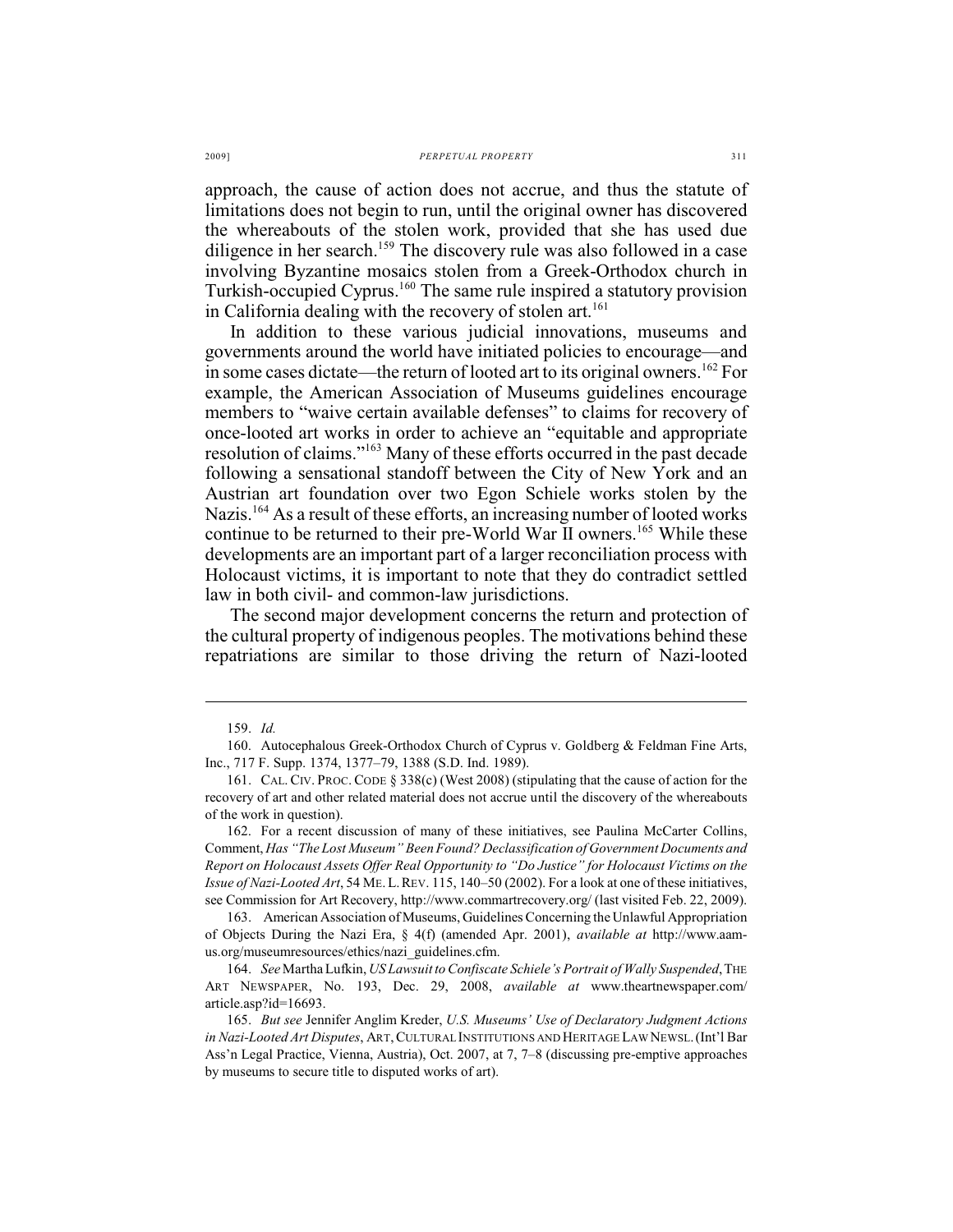art—most notably, concerns about fairness, a desire to compensate for past injustices, and collective guilt.<sup>166</sup> The timing is also similar, with the repatriation movement picking up steam throughout the world in just the past few decades. Australia, New Zealand, and the United States all have substantial laws dealing specifically with the cultural property of their indigenous peoples.<sup>167</sup> Canada has not relied on legislation, but accomplishes repatriation through informal and voluntary mechanisms similar to those that are now encouraging the return of Nazi-looted art.<sup>168</sup>

The primary U.S. legislation dealing with repatriations is the Native American Graves Protection and Repatriation Act (NAGPRA), <sup>169</sup> which requires federally funded museums to return cultural objects to culturally affiliated tribes.<sup>170</sup> Given that most cultural objects have been in the possession of non-Native Americans for more than a century, here again the idea of return runs counter to the law of personal property by ignoring the relevant statute of limitations. NAGPRA specifically attempts to avoid the issues generated by the background common law and limitations periods by stipulating that museums do not need to return any objects for which they can prove a "right of possession." However, this "right of possession" is itself narrowly defined.<sup>171</sup> For this and other more politically motivated reasons, museums have been cautious about utilizing the "right of possession" defense, despite their lack of enthusiasm for NAGPRA.

Placing these changes in the context of the material above, we see again the possibility of ownership interests extending beyond the traditional temporal limitations imposed in property law. Changing circumstances and our general intuition that claims weaken over time<sup>172</sup> have provided adequate justification for extinguishing stale claims. However, these reasons no longer seem to hold sway, at least in the areas discussed above. While it might be tempting to marginalize this development as just another example of the growing influence of human rights in Western legal systems, these changes are also appearing in cases that are removed from the troubling human rights contexts discussed above. The *O'Keeffe* case in which the "discovery rule" was crafted had

<sup>166.</sup> *See* Sarah Harding, *Justifying Repatriation of Native American Cultural Property*, 72 IND. L.J. 723, 738 (1997).

<sup>167.</sup> *See, e.g.*, 25 U.S.C. §§ 3005–3013 (2006) (providing for the return of cultural property for indigenous people in certain situations).

<sup>168.</sup> Tamara Kagan,*Recovering Aboriginal Cultural Property at Common Law: A Contextual Approach*, 63 U. TORONTO FAC. L. REV. 1, 12–14 (2005).

<sup>169.</sup> Native American Graves Protection and Repatriation Act, Pub. L. No. 101-601, 104 Stat. 3048 (1990) (codified as amended at 25 U.S.C. §§ 3001–3013 (2006)).

<sup>170.</sup> *Id.*

<sup>171.</sup> 25 U.S.C. §§ 3005(c), 3001(13); *see* Harding, *supra* note 166, at 736–37.

<sup>172.</sup> RUTI G. TEITEL, TRANSITIONAL JUSTICE 138 (2000).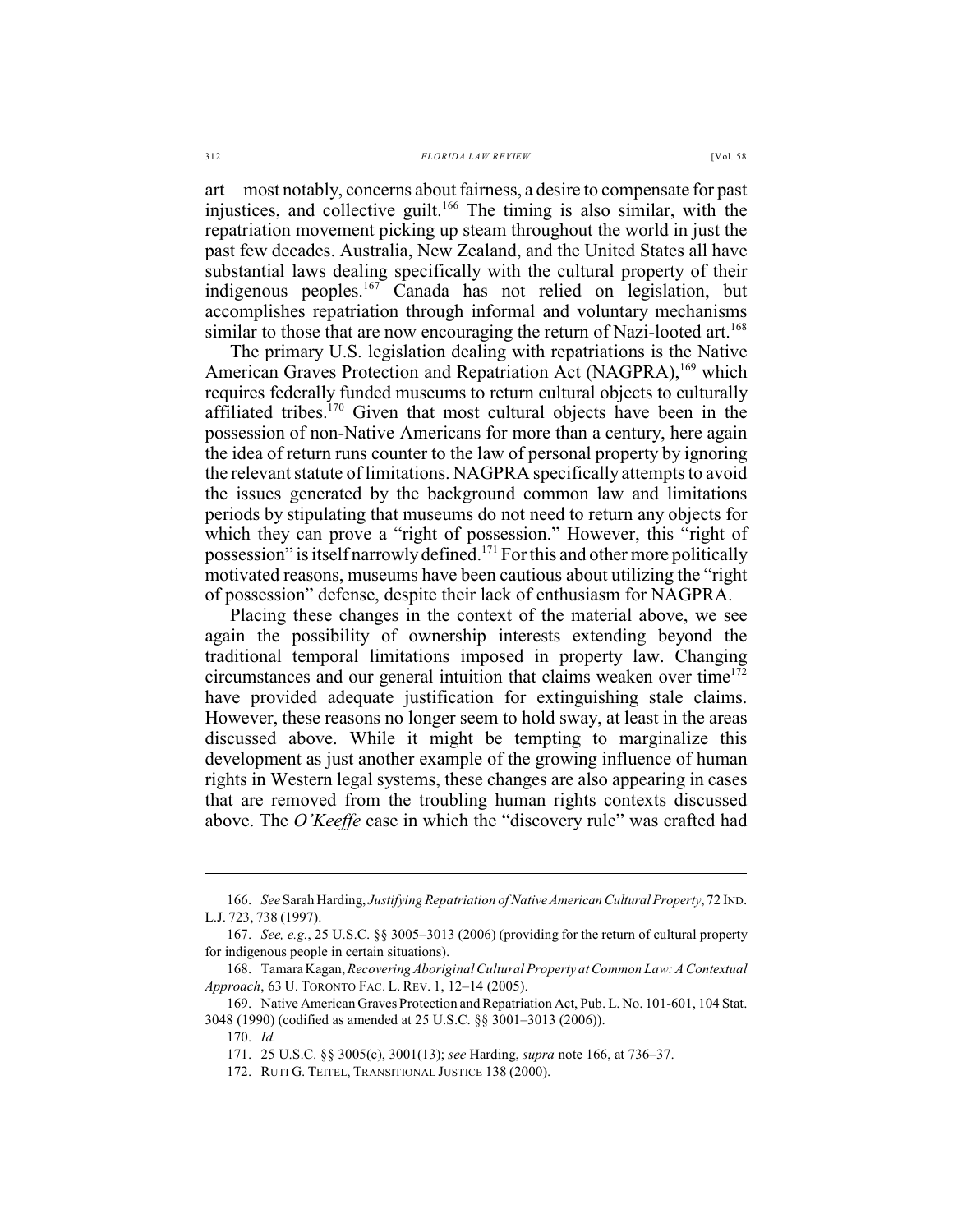nothing to do with Nazi atrocities or the misdeeds of colonialism.<sup>173</sup> The same point applies to the Byzantine mosaics case.<sup>174</sup> The California law mentioned above applies to all stolen articles "of historical, interpretive, scientific, or artistic significance," $175$  not simply those associated with human rights violations.

Undoubtedly, these changes are connected to problems unique to the art and cultural object market: the increasing importance of this market, the emergence of a thriving black market, archaeological looting, cultural misappropriation, and, more generally, the ease with which art objects can be concealed. But these peculiarities should not divert our attention from the temporal consequences—individuals or groups are able to reclaim property long after their interests would have been terminated under traditional common-law and legislative rules.

## C. *Conclusion*

The five examples discussed above may seem isolated and random, but they generate a few key observations. First, they stretch across all formal categories of property law—real, personal, intellectual and cultural. Customary rights and conservation easements are changes with respect to land; changes to the running of limitation periods in reclaiming art and cultural objects squarely fit within the law of personal or cultural property; and the intellectual property changes speak for themselves. The rule against perpetuities applies to most forms of non-vested property interests. So while these examples might seem random, we should view them as distinct niches in each area of property where long-term interests are permitted to thrive.

Second, the changes regarding the conservation easement, the rule against perpetuities, and the copyright term are significant. The increasing number of acres subject to conservation easements is ample evidence of the significance of this new form of environmental protection. In former times the rule against perpetuities dominated the law of property. Its long standing in the law has made it difficult to push aside; both its tenacity and the extensive debate around its removal indicate that its withering is anything but insignificant.

The changes to the copyright term, along with the broader growth of intellectual property rights, are indisputably significant, giving rise to

<sup>173.</sup> *See* O'Keeffe v. Snyder, 416 A.2d 862, 864–65 (N.J. 1980) (explaining that O'Keeffe alleged her paintings were stolen from a New York art gallery).

<sup>174.</sup> Autocephalous Greek-Orthodox Church of Cyprus v. Goldberg & Feldman Fine Arts, Inc., 717 F. Supp. 1374, 1379, 1388 (S.D. Ind. 1989) (stating that the mosaics went missing during the Turkish invasion).

<sup>175.</sup> CAL. CIV. PROC. CODE § 338(c) (West 2008).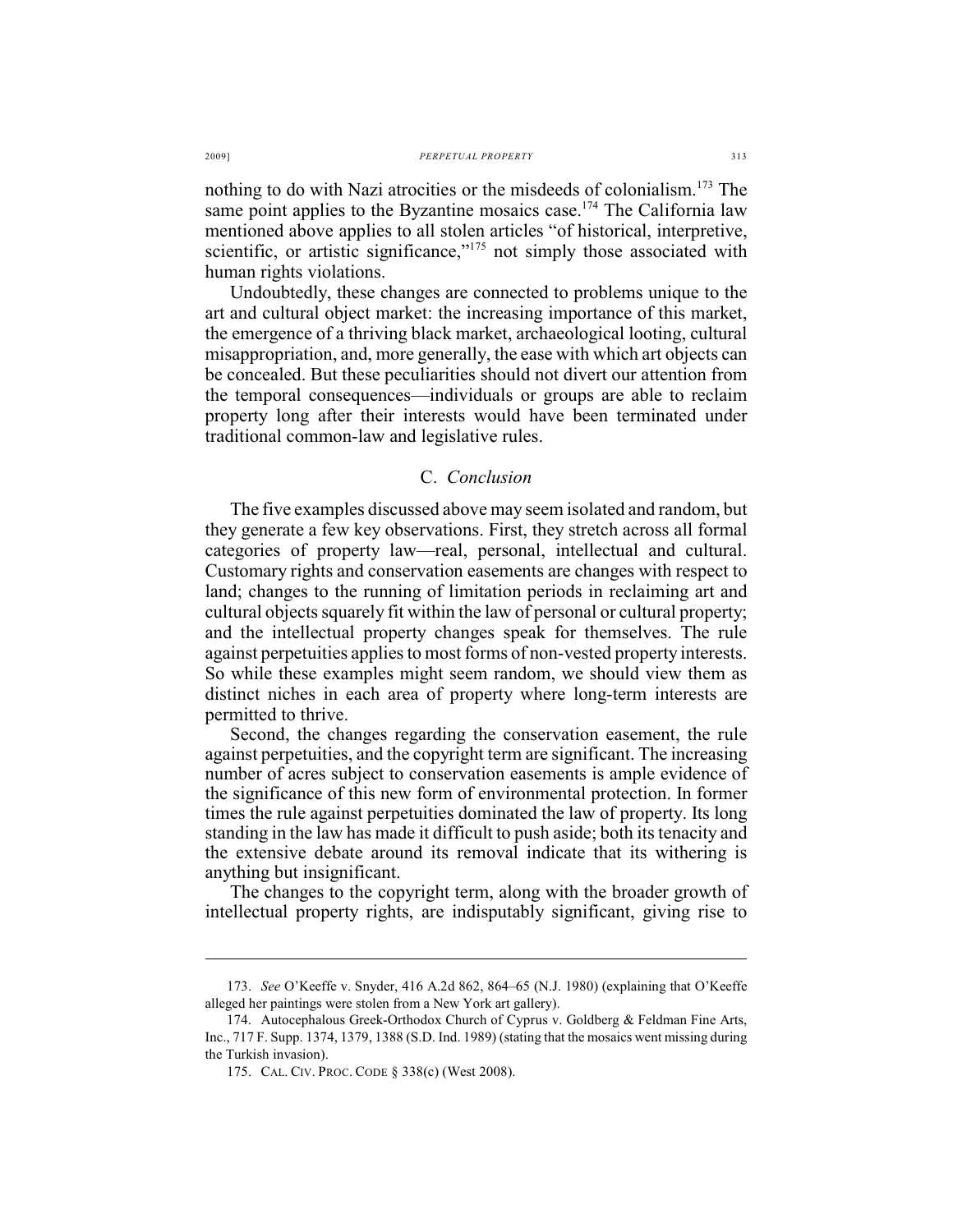volumes of commentary and scholarship. Whether one bemoans or applauds the increasing propertization of knowledge through, among other mechanisms, term extensions, it is difficult to deny the significance of intellectual property rights in the global economy. As Saul Levmore remarked in an article on the future of property: "[O]f course it is . . . ideas . . . which we can expect to come into play and to dominate our economy—and interest group activity—in the future."<sup>176</sup>

Third and finally, the temporal changes highlighted above have occurred through both judicial and legislative innovation. The more significant changes—those that have permitted property holders to extend their claims further into the future—have been achieved through legislation. But the innovative revival of customary rights, the development of the public trust doctrine, and the inventive interpretations ofthe tolling oflimitation periods in disputes over cultural objects indicate some openness on the part of the judiciary to tinker with temporal limitations.

## IV. TIME AND THE CHANGING CULTURAL LANDSCAPE OF PRIVATE PROPERTY

#### A. *Everything but Time*

It is possible to come up with entirely separate, persuasive, and contradictory explanations for each of these changes. But if we look at these various developments through the lens of time, a pattern emerges that deserves some attention. Within many discrete areas falling under the broad umbrella of property law, private (or even quasi-public) property holders are increasingly capable of maintaining interests in their property for longer periods of time. While perpetual interests have been a deep concern in property law for much of its history, we no longer seem to care that much about them. In short, we seem less concerned about limiting one's control over or claim to property to a limited time frame.

In most of the examples above, the expanded time frame also introduces more complexity and uncertainty into private property through either permitting the long-term fragmentation of title, as in the case of the conservation easement, or creating uncertainty about future and current holdings, as in the case of the changes to the rule against perpetuities and the recovery of stolen cultural property. While the lengthening of intellectual property rights does not present the same concerns, the longterm monopolies created by such interests do create other well-

<sup>176.</sup> Saul Levmore, *Property's Uneasy Path and Expanding Future*, 70 U.CHI. L. REV. 181, 194 (2003).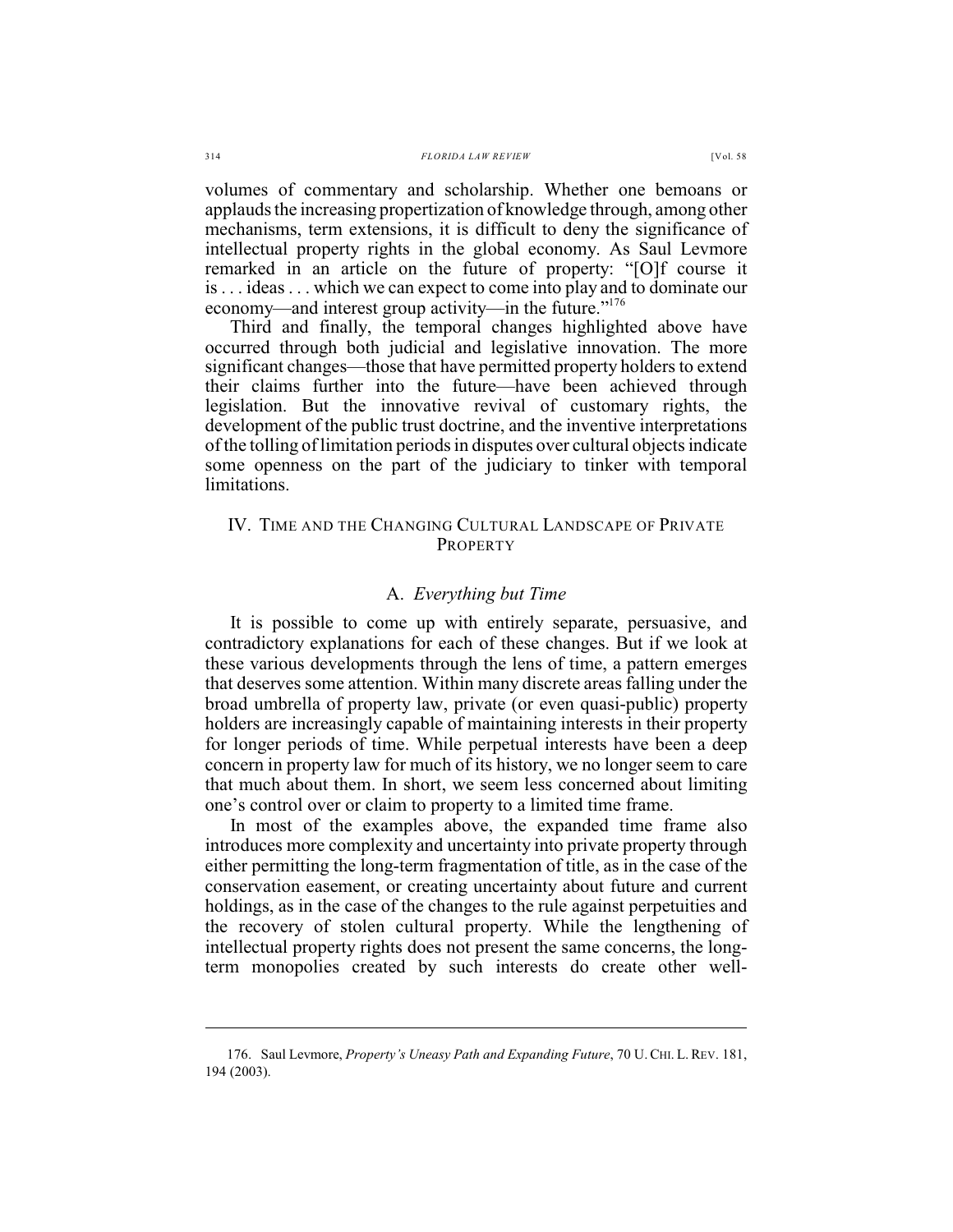documented efficiency problems. <sup>177</sup>

These changes are all quite remarkable given the common law's traditional abhorrence of perpetual interests, not to mention its general preference for rules that encourage efficient use of property. So why are we suddenly more willing to accept perpetual and longer-running property interests?

#### 1. Rent Seeking

One plausible explanation for increasing temporal permissiveness can be found in a "skeptical"<sup>178</sup> law and economics story. This approach might explain these changes as the products of classic rent-seeking behavior, the type ubiquitous in the evolution of property rights. Accordingly, temporal changes might result from individuals seeking profits or advantages associated with the use and control of property—advantages that tend to diminish society's net social wealth. After all, individuals have always desired perpetual interests in property, $179$  and historically the courts and legislatures limited such behavior by establishing various temporal and conceptual boundaries.<sup>180</sup> In the various examples discussed above, rent-seeking works through an official change in the rules, rather than working within established rules, as would be the case of a holdout.<sup>181</sup> So in addition to the rent-seeking behavior, this explanation also requires hypothesizing capture of the legislative or judicial process by the rentseeking individuals.<sup>182</sup>

This explanation may be convincing if we focus on the general trend—individuals seeking greater control of their property over time. But when we look closely at the examples it doesn't always fit. Certainly rent-seeking behavior is a plausible explanation for the changes to the rule

<sup>177.</sup> Brief for Eldred et al. as Amici Curiae Supporting Petitioners, *Eldred v. Ahscroft*, 537 U.S. 186 (2003) (No. 01-618), 2002 WL 1041846, at \*8.

<sup>178.</sup> Levmore, *supra* note 176, at 182–83.

<sup>179.</sup> For a look at the persistent rent seeking of copyright and patent holders attempting to secure perpetual rights, see Edward C. Walterscheid, *supra* note 110, at 334–40, 368–71.

<sup>180.</sup> Although early in the development of copyright, Lord Mansfield suggested that there was a perpetual property right based on the common law, a right that, if it truly existed, was restrained by legislation, not the courts. *See id.* at 334–46 (discussing this history of the development of the first English copyright statute, the Statute of Anne 1710, and subsequent debate over its interpretation and background rights).

<sup>181.</sup> For a brief discussion of rent seeking both within the established rules and with the intent of changing rules, see Thomas W. Merrill, *Rent Seeking and the Compensation Principle*, 80 NW. U. L. REV. 1561, 1586–87 (1986); for a more general discussion, see James M. Buchanan, *Rent Seeking and Profit Seeking*, *in* TOWARD ATHEORY OF THE RENT-SEEKING SOCIETY 3, 3–15 (James M. Buchanan et al. eds., 1980).

<sup>182.</sup> *See* Peter Drahos, *Regulating Property: Problems of Efficiency and Regulating Capture*, *in* REGULATING LAW 168, 168–69 (Christine Parker et al. eds., 2004).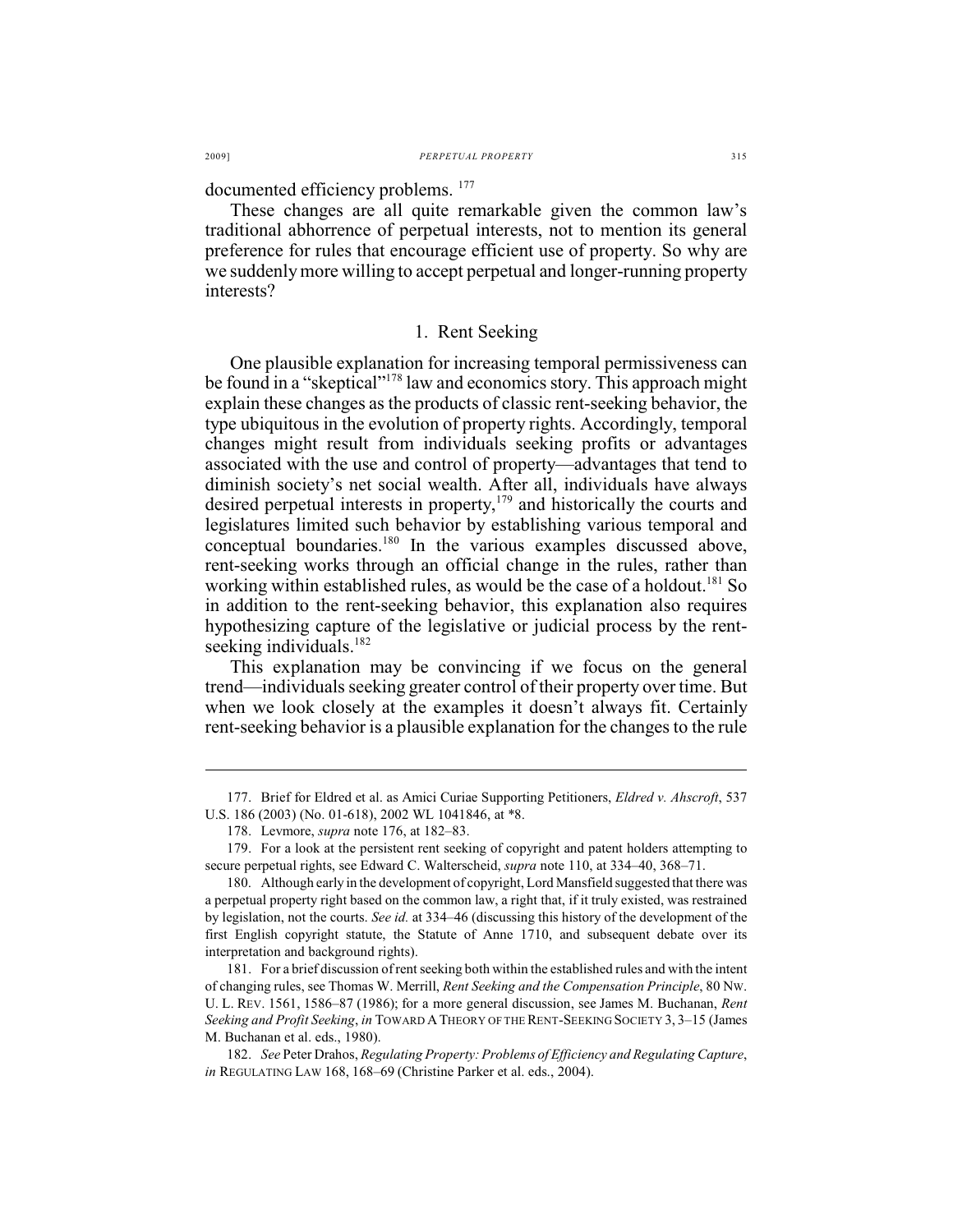#### 316 *FLORIDA LAW REVIEW* [Vol. 58

against perpetuities<sup>183</sup> and the lengthening terms in intellectual property rights. Peter Drahos and John Braithwaite convincingly argue that this explanation is the most compelling for the general expansion of intellectual property rights in international law.<sup>184</sup> But it is less persuasive when we turn to the other examples where profit-driven or self-interested motives don't always provide the most convincing explanation. The conservation easement, for example, presents the possibility of an interesting mix of selfish and selfless motivations, with tax advantages weighing in on one side and long-term environmental concerns on the other. Thomas Merrill argues that this kind of legislation is "not easily placed under either the private-interest or the public-interest model, but rather reflects widely shared moral or cultural sentiments."<sup>185</sup>

The new rules regarding repatriation of cultural objects are equally complicated. While on the one hand they can be understood as the triumph of highly specified self-interested groups, on the other the motivations here are best understood in human rights or corrective justice terms, not profits. In short, not all changes have been driven by profit-hungry individuals desiring to make the most of their property without concern for the broader social impact.

## 2. Efficiency

The flip side of this "skeptical" rent-seeking story is the "optimistic" economic story, developed most prominently by Harold Demsetz in his immensely influential *Toward a Theory of Property Rights*.<sup>186</sup> According to Demsetz, as the costs and benefits associated with a specific resource change, property rights develop or change to produce the most efficient outcomes, either in terms of incentive and production or reduction of transaction costs.  $187$  This story is one of many, for example, that intellectual property rights holders rely on to justify their expanding rights, including term extensions. According to these rights holders, changes in technology and the growing cost of research require longer-lasting intellectual property rights to maintain the optimal balance between creation incentives and public access.<sup>188</sup> Indeed, according to Carol Rose,

<sup>183.</sup> *See* Dobris, *supra* note 70, at 639–41 (arguing that while theRule wasintended to benefit society over and above the preferences of individual landowners, its demise is part and parcel of our lack of interest in civil society and public life).

<sup>184.</sup> *See* DRAHOS & BRAITHWAITE, *supra* note 104, at 73.

<sup>185.</sup> Merrill, *supra* note 181, at 1587.

<sup>186.</sup> Harold Demsetz, *Toward a Theory of Property Rights*, 57 AM. ECON. REV. 347, 354 (1967).

<sup>187.</sup> *Id.* at 350.

<sup>188.</sup> Many are unconvinced, however, that, at least in the area of copyright, longer-lasting rights have any real impact on the incentive to create. *See* Brief for Eldred et al. as Amici Curiae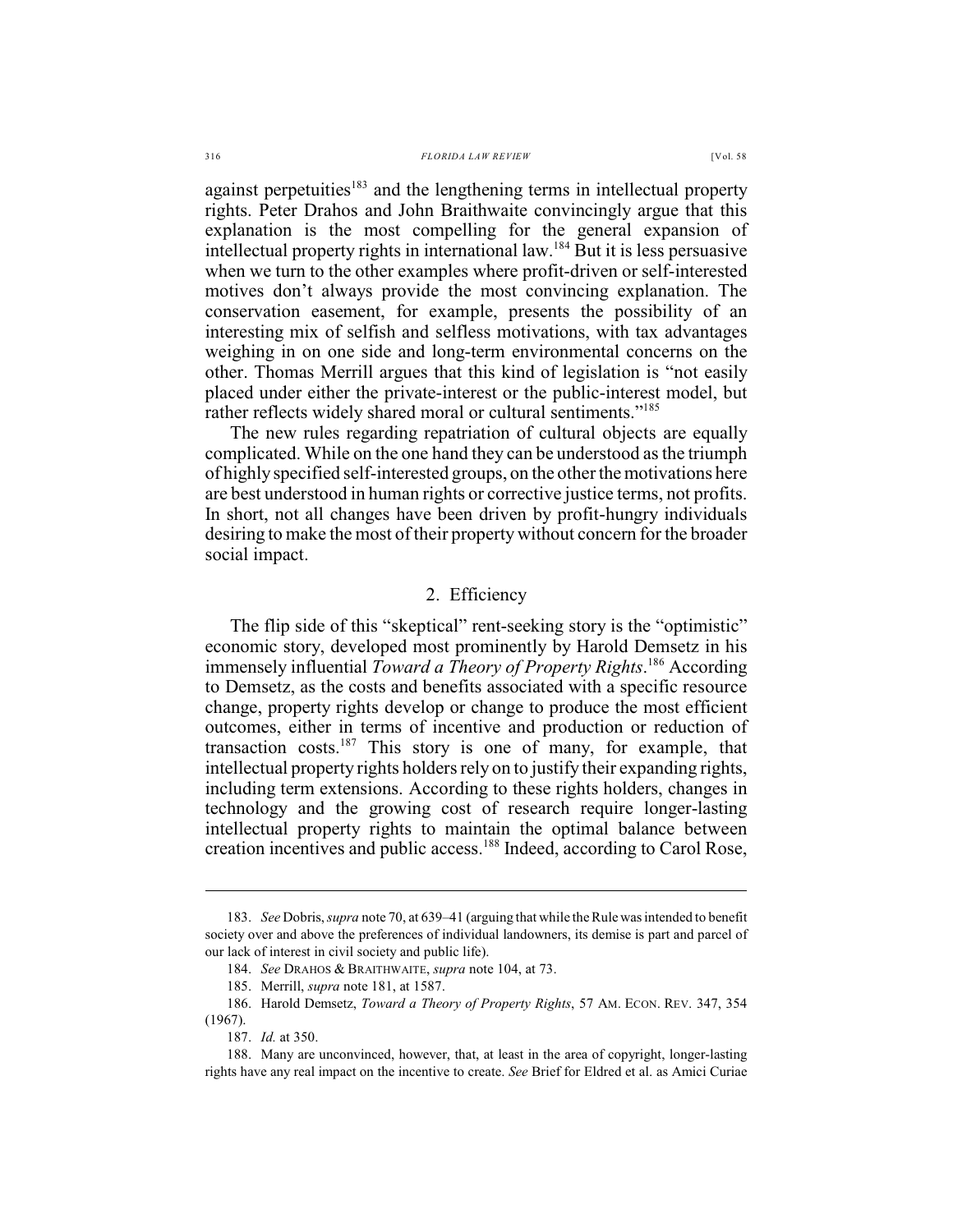it can be used plausibly to justify any of the changes, including the rise of customary rights. Customary rights fit within a group of resources cleverly labeled comedic rather than tragic commons that become more valuable when more people have access to them—" the more, the merrier."<sup>189</sup>

If we are going to rely on this justification for changing temporal limitations, then we need to know what has changed so that longer-running property interests are now more efficient because historically the assumption has been quite the opposite. Indeed, as discussed in the above section on time and property, a recent wave of articles on the *numerus clausus* principle has pointed to a raft of efficiency-related arguments for the existing temporal and conceptual limitations in property.  $190$  More than two decades ago, Robert Ellickson provided convincing efficiency-based justifications for the rule against perpetuities, and the rules allowing for the termination of servitudes, and shorter, not longer, limitation periods for adverse possession claims. 191

If efficiency requires that property remain flexible to enable appropriate responses to inevitable but unidentifiable changes in market conditions, why are we witnessing the rise of temporally unlimited property interests? If anything, the pace of change in our current social and economic conditions would seem to dictate shorter-running property interests. In short, either the efficiency argument simply can't provide a compelling explanation for these temporal changes, or we need a richer analysis of the effects of the quickening pace of change to provide the contextual framework for a convincing efficiency-related argument.

## 3. Neo-liberalism

A more persuasive explanation might be found in the rise of neoliberalism. Given that most of the temporal changes discussed, in particular those that allow perpetual interests to run into the future, can be understood as expansions of property rights, we could think of these changes as part of the swing away from Keynesian economics (until we hit the current economic crisis) and toward greater reliance on the market and private mechanisms of control. Undersuch a theory, there is a presumption against any rules that interfere with ownership or create restraints on alienation—including temporal limitations. Richard Epstein is arguably

Supporting Petitioners, *Eldred v. Ashcroft*, 537 U.S. 186 (2003) (No. 01-618), 2002 WL 1041846, at \*8.

<sup>189.</sup> ROSE, *supra* note 24, at 141. Economists also refer to this phenomenon as "network effects."

<sup>190.</sup> *See supra* notes 39–44 and accompanying text.

<sup>191.</sup> However, Ellickson focuses on the adverse possession of land, not chattels. Robert C. Ellickson, *Adverse Possession and Perpetuities Law: Two Dents in the Libertarian Model of Property Rights*, 64 WASH. U. L.Q. 723, 734–36 (1986).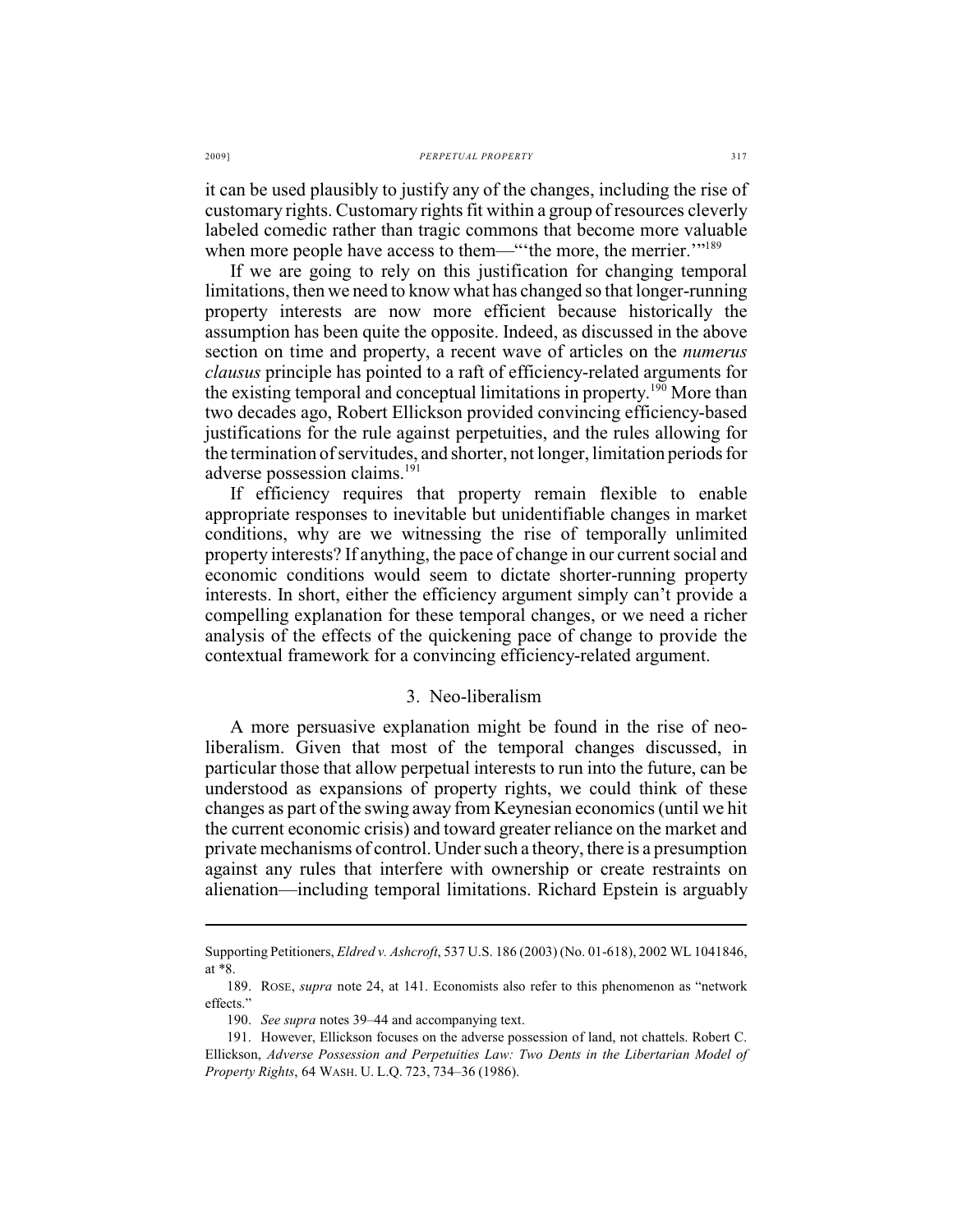one of the best-known advocates of a neo-liberal theory of property rights,  $192$  and so it should come as no surprise that he has argued against some of the temporal limitations in property law.

In a now somewhat dated but strikingly relevant article, Epstein argues that the only justification for interfering with "restraints of private alienation is to prevent the infliction of external harms." $193$  Since, according to Epstein, "[t]he rule against perpetuities and its kindred rules are not directed" to such harms, they serve no legitimate function.<sup>194</sup> In short, Epstein argues for temporally unrestrained ownership rights, at least with respect to attempts to control property into the future.

Whatever one thinks of the normative argument here, this explanation at least complements other current trends in property law. In this sense we can understand the temporal changes as yet another aspect of our steady move away from a centralized, "command and control" model of resource regulation to rising confidence in an unrestrained system of private property.<sup>195</sup> This trend is evident in everything from the privatization of world economies to the rise of gated communities $196$  and the emergence of market-based private property solutions to resources formally considered public goods, such as clean air. $197$  This explanation, like the "optimistic" economic story, sees the decreasing significance of temporal limitations as an intentional and desirable development rather than just a case of the fox guarding the hen house. But unlike the efficiency justification, unfettered private ownership under this approach is presumed to be more than just productive. Private ownership is seen as inherently more desirable because it is a fundamental element of one's right to property.

This strong rights-based argument certainly is persuasive with respect to the first three changes discussed. But does it also work for the changes in the areas of adverse possession of cultural objects and the re-emergence of customary rights? Epstein argues in favor of the rule of adverse possession, including a standard application of limitation periods,  $^{198}$  so if he is consistent, then the changes in this area don't seem to fit. But

<sup>192.</sup> *See, e.g.*, RICHARD A. EPSTEIN, TAKINGS: PRIVATE PROPERTY AND THE POWER OF EMINENT DOMAIN (1985) (critiquing the expansion of the power of eminent domain).

<sup>193.</sup> Richard A. Epstein, *Past and Future: The Temporal Dimension in the Law of Property*, 64 WASH. U. L.Q. 667, 705 (1986).

<sup>194.</sup> *Id.*

<sup>195.</sup> Carol M. Rose, *The Several Futures of Property: Of Cyberspace and Folk Tales, Emission Trades and Ecosystems*, 83MINN.L.REV. 129, 130 (1998); *see also* GIDDENS,*supra* note 48, at 164.

<sup>196.</sup> *See generally* EVAN MCKENZIE, PRIVATOPIA: HOMEOWNERS ASSOCIATIONS AND THE RISE OF RESIDENTIAL PRIVATE GOVERNMENT (1996) (examining the political and social implications of the growth of homeowner associations).

<sup>197.</sup> Rose, *supra* note 195, at 130.

<sup>198.</sup> Epstein, *supra* note 193, at 679–82.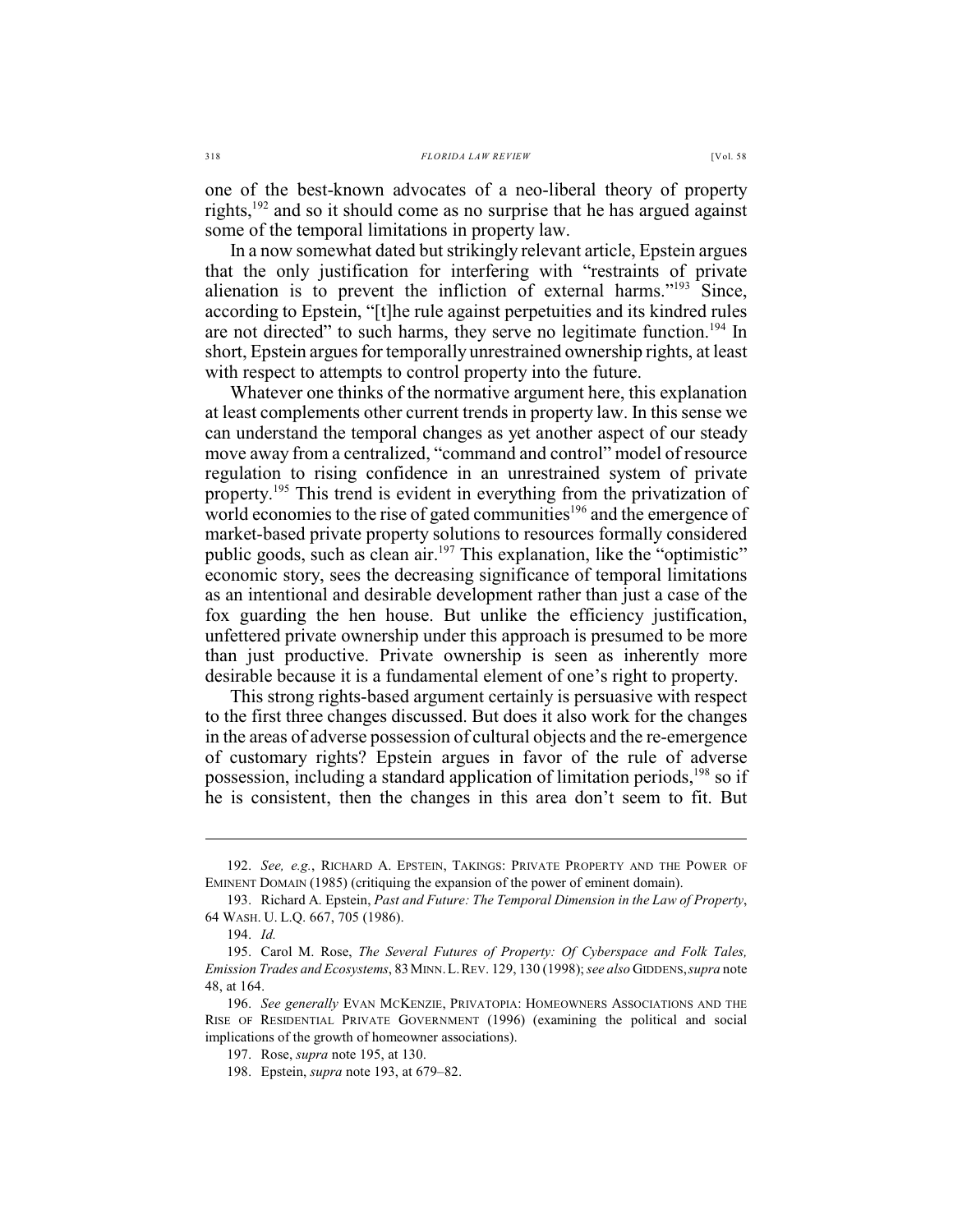Epstein's arguments in this area are in predominantly utilitarian terms, a theoretical shift for which he was roundly criticized.<sup>199</sup> If we stick with the neo-liberal approach, the rights of an original property-holder arguably take priority over all subsequent claims regardless of the concerns about efficiency or certainty that are addressed by limitation periods destroying a right of recovery.<sup>200</sup> In other words, while these changes can, on the one hand, seem strikingly redistributive and, as such, sit uncomfortably with the neo-liberal justification, they can also be understood in terms of strong persistent property rights and thus more in keeping with the neo-liberal approach. $^{201}$ 

But even if we settle on this explanation we are still left with the nagging question: Why have these absolutist tendencies with respect to property rights materialized in the areas discussed?

## 4. Certainty, Fairness, and the Changing Face of Property

There are several other ideas we could explore. Perhaps the changes reflect the simple reality that people live longer, or maybe the general decline in the significance of tangible property in a global economy.<sup>202</sup> We live in an information society, dependent on intangible rather than tangible

201. However, Epstein has argued that long-standing public rights in property are equally worthy of defense against the onslaught of legislation that might alter them without compensation. So, for example, Epstein rejects the extension of the copyright term as a legislative intrusion on existing public rights. *See* Richard A. Epstein, *The Dubious Constitutionality of the Copyright Term Extension Act*, 36 LOY.L.A.L.REV.123,127–28 (2002);Richard A. Epstein, *Congress' Copyright Giveaway*, WALL ST. J., Dec. 21, 1998, at A19.

202. DRAHOS & BRAITHWAITE, *supra* note 104, at 198–99 ("[W]ealth . . . com[es] from controlling abstract objects . . . ."); Gregory S. Alexander, *Time and Property in the American Republican Legal Culture,* 66 N.Y.U.L.REV.273,333–35(1991)(discussing the rise of "imaginary property" or intangibles); Heller, *supra* note 2, at 1174 (tangible property at the core of property conceptions but the locus of economic value has shifted to intangibles).

<sup>199.</sup> *See* Ellickson, *supra* note 191, at 725.

<sup>200.</sup> Indeed there is some movement in this direction with respect to the adverse possession of real property. In 2005, the European Court of Human Rights held that the law of adverse possession in the United Kingdom violated the protection of property found in the European Convention on Human Rights. J.A. Pye (Oxford) Ltd. v. United Kingdom, 02 Eur. Ct. H.R. (2005). The case involved a simple case of adverse possession with the usual mix of common-law elements and a statutory limitation period. *Id.* The Court concluded that the transfer of property without compensation to the adverse possessor violated the plaintiff's right to "peaceful enjoyment of his possessions." *Id.* The decision was, however, overturned by the Grand Chamber of the European Court of Human Rights by a vote of ten to seven. J.A. Pye (Oxford) Ltd. v. United Kingdom, 44302/02 Eur. Ct. H.R. (2007). Public outcry at the effects of adverse possession in the United States have also led numerous states to propose changes to the law of adverse possession, in some cases prohibiting it all together. *See* Jay Romano, *Adverse Possession: Mind Your Property*, N.Y. TIMES, Nov. 11, 2007, § 11, at 12; Heath Urie, *Adverse Possession Bill Set for Senate Committee*, BOULDER DAILY CAMERA, Mar. 4, 2008, *available at* http://www.dailycamera.com/news/2008/mar/ 04/adverse-possession-bill-set-senate-committee/.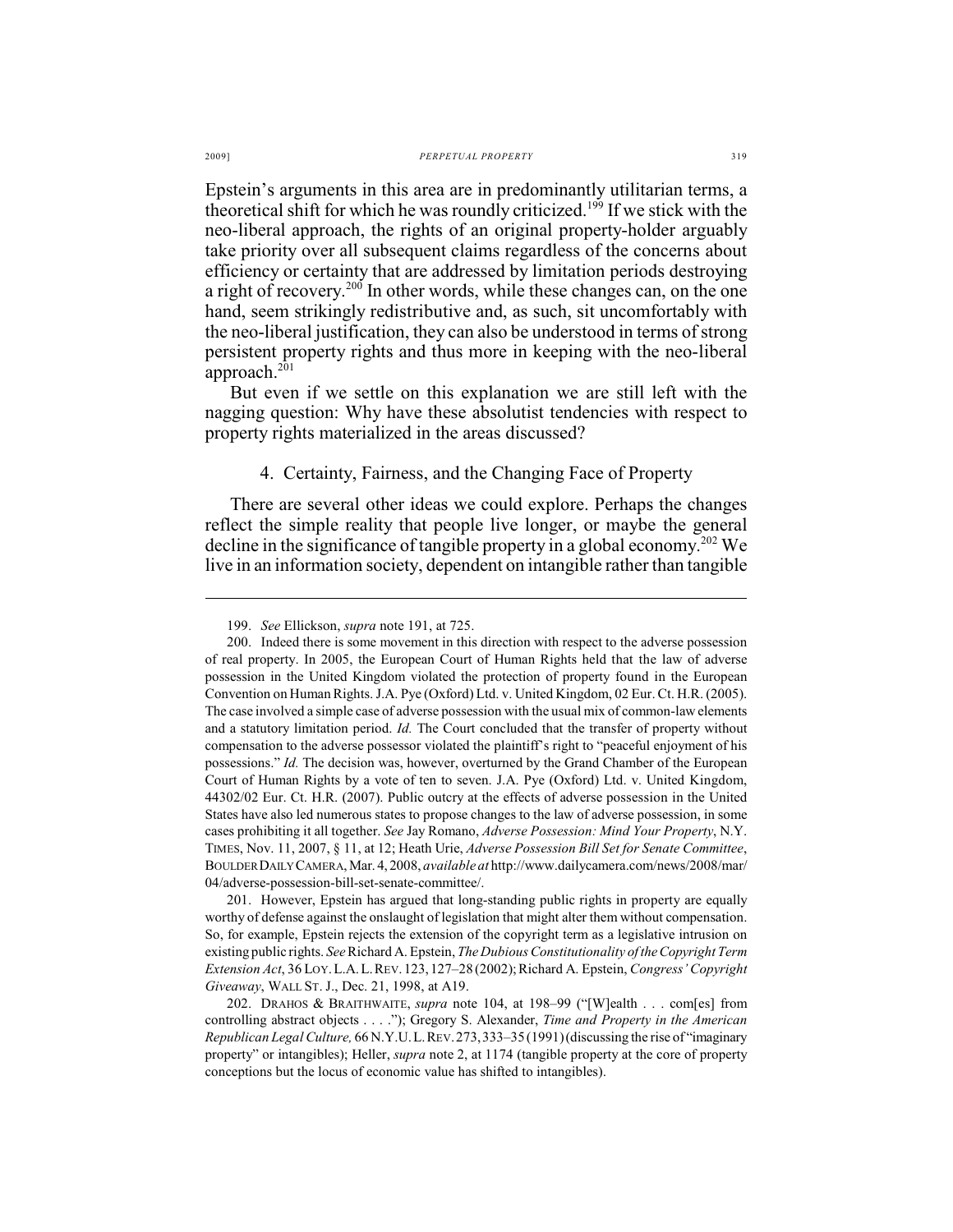assets.<sup>203</sup> If tangible property is unimportant, the rules established to ensure socially beneficial uses will presumably also be less important. Setting aside the intellectual property material, some changes involve rather remote examples of tangible property that arguably have little to do with the economy and public welfare. Even the rule against perpetuities, with its roots in an era when land was the core of social and economic life, 204 is typically associated with land rather than the diverse types of property interests to which it actually applies.<sup>205</sup> But this doesn't explain why intellectual property rights are also getting longer. If everything turns on what is relevant to the growing global economy and we accept the economic arguments for temporal limitations, perhaps intellectual property rights should be getting shorter, or at least not expanding.

Perhaps all these changes are simply part of the cyclical movement in property between clear or "crystal" rules, devoted to creating certain and definitive property rights, and fuzzy or "mud" rules whose purpose is to inject an element of fairness.<sup>206</sup> Since temporal changes tend to create greater uncertainty, could these rules simply reflect the mud or fairness part of the cycle? If so, can we expect these changes to encourage a new set of doctrines that re-impose clarity and more precise time frames for control over property? While we may witness a swing back to the enforcement of temporal limitations, I am not sure the "mud" explanation is entirely adequate in this context. Not all the rule changes discussed above, particularly the changes to the rule against perpetuities and intellectual property rights, are fuzzy, mud kind of rules. To the contrary, these changes simplify the rules of the game, arguably bringing more certainty to a viable property interest even if, as in the case of the rule against perpetuities, simultaneously encouraging greater fragmentation of those interests over time.

So far this Article has presented a rather eclectic selection of possible explanations, both normative and descriptive, for the slow disappearance of some temporal boundaries. All the ideas presented above are worthy of further discussion and are potential candidates for both exploring and critiquing temporal changes. Some combination of these explanations may be the most convincing line of inquiry. But each of these approaches

<sup>203.</sup> R.T. Narayanan, *Intangibles are the Tangible Assets Now*, BUSINESS LINE (THE HINDU), Dec. 28, 2005, at 11, 11, *available at* http://www.thehindubusinessline.com/2005/12/28/stories/200 5122800251100.htm.

<sup>204.</sup> George L. Haskins, *Extending the Grasp of the Dead Hand: Reflections on the Origins of the Rule Against Perpetuities,* 126 U. PA. L. REV. 19, 20–22, 27 (1977).

<sup>205.</sup> *See* Dobris, *supra* note 70, at 635–39.

<sup>206.</sup> Carol Rose, *Crystals and Mud in Property Law*, 40 STAN. L. REV. 577, 577–80 (1988) (arguing that both types of rules are present in property law and in fact tend to appear in cyclical fashion, reflecting two important, yet not wholly compatible, cultural tendencies in the maintenance of a system of private property—desire for certainty on the one hand and fairness on the other).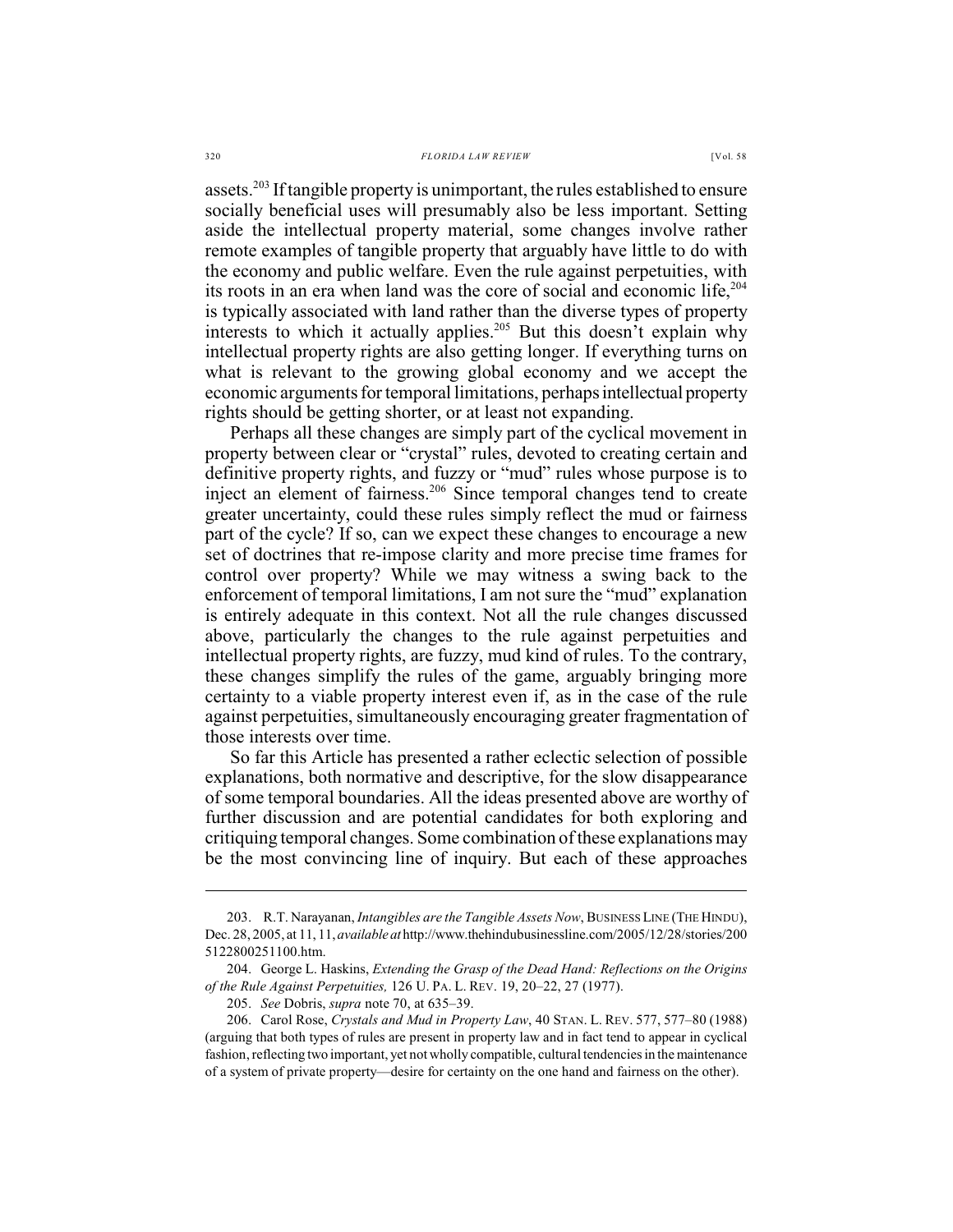#### 2009] *PERPETUAL PROPERTY* 321

suffers from at least one significant shortcoming. Each one of them fails to deal directly with the temporal element. In each of the above justifications, temporal limitations and their removal are secondary issues, simply by-products of larger normative theories or social expectations. In short, time wouldn't matter much if we were to pursue any of the above ideas. But if we take seriously the growing acceptance of perpetual property and Greenhouse's observations about the importance of time in legitimizing law,  $207$  then curiosity compels a search for an explanation that takes the temporal element seriously.

This doesn't mean that the above explanations are irrelevant. To the contrary, temporal limitations appeared because of their tendency to encourage efficient and fair uses of property, not out of opposition to perpetuities per se. $208$  And so it may very well be the case that these same reasons have, in conjunction with changing cultural assumptions about property, prompted the removal of such limitations. But it is indeed the changing cultural assumptions about some forms of property—how we define fairness and expectations through time—that is worth exploring.

### B. *Time, Stability, and the Subjective Element in Property*

The new value placed on the transitory, the elusive, and the ephemeral, the very celebration of dynamism, discloses a longing for an undefiled, immaculate, and stable present.<sup>209</sup>

The circumstances that created our current market-driven system of private property and the temporal boundaries accompanying it have not changed dramatically. In particular, the demands of social, commercial, and private life shift so rapidly today that we would expect even more limited temporal boundaries in the ownership of property. The prevailing conditions of society even a single generation into the future are likely to be so different from today that long-term control of property seems anachronistic. Julia Mahoney captures this point in her discussion of the conservation easement: "[T]here is a certain irony in the fact that the number of acres under conservation easement has been growing rapidly at a time when old conceptual models of natural and cultural stability have begun to give way to more dynamic ones."<sup>210</sup> Why do we strive for greater

<sup>207.</sup> Greenhouse, *supra* note 8, at 1642–43.

<sup>208.</sup> *See, e.g.*, Lewis M. Simes, *The Policy Against Perpetuities*, 103 U. PA. L. REV. 707, 707–13 (1955).

<sup>209.</sup> Jurgen Habermas, *Modernity—An Incomplete Project, in* POSTMODERN CULTURE 3, 5 (Hal Foster ed., 1985).

<sup>210.</sup> Mahoney, *supra* note 86, at 753; *see also* Alex Geisinger, *Rethinking Risk-Based Environmental Cleanup*, 76 IND. L.J. 367, 368–69 (2001) (critiquing the "new cleanup paradigm"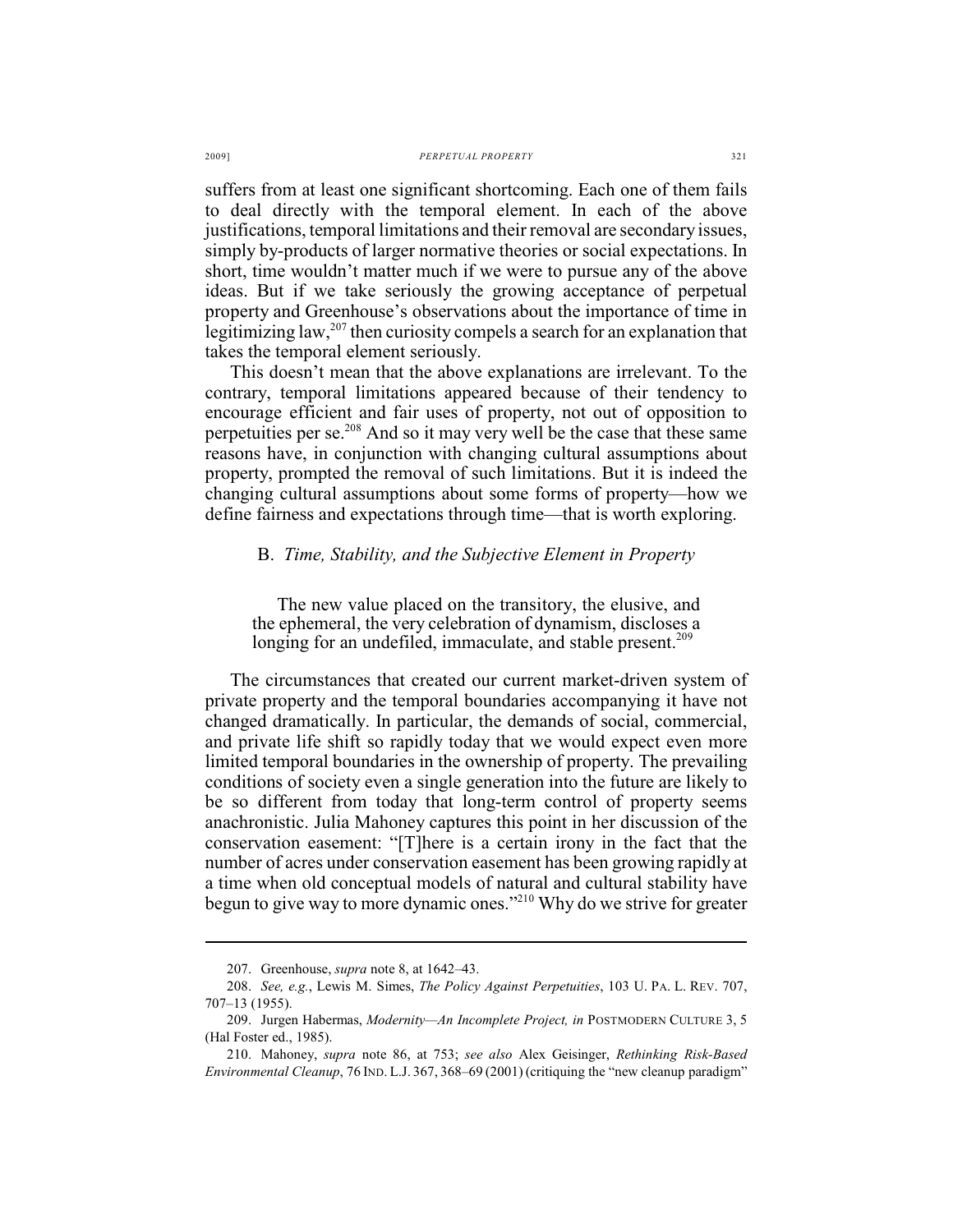permanence and long-arm control over property when our current cultural conditions require greater flexibility? How is it that in an era of rapid technological change we are more willing to tolerate perpetual interests?

If we put the notion of time front and center, what becomes obvious is that the temporal expansion of interests in property has occurred in the context of broader social conditions, which David Harvey has termed "'time space compression."<sup>211</sup> Harvey uses this concept to elaborate on changes in how we represent the world to ourselves.<sup>212</sup> At its core, time-space compression simply articulates the rapid acceleration of the pace of life and the corresponding shrinking of space. Spatial barriers disappear as goods, information, and people move rapidly from place to place.<sup>213</sup> Revolutionary changes in transportation and communication technologies have radically reduced both spatial and temporal horizons.<sup>214</sup>

These changes are most apparent in the flow of capital and the globalization of markets, but their effects are wide-ranging. The most evident consequence "has been to accentuate volatility and ephemerality"<sup>215</sup> in every aspect of life—the notion that ""all that is solid melts into air' has rarely been more pervasive."<sup>216</sup> Actual tangible things pass through our hands with amazing speed, generating labels such as the "throwaway" or "disposable" society. $^{217}$  These observations are hard to reconcile with the changes in property law discussed above, but the transitory nature of current social conditions is only part of the story. Harvey goes on to state:

But, as so often happens, the plunge into the maelstrom of ephemerality has provoked an explosion of opposed sentiments and tendencies. . . . The revival of interest in basic institutions (such as the family and community), and the search for historical roots are all signs of a search for more secure moorings and longer-lasting values in a shifting world.218

that restricts property use by predicting and then entrenching future property uses); A. Dan Tarlock, *Slouching Toward Eden: The Eco-Pragmatic Challenges of Ecosystem Revival*, 87 MINN.L.REV. 1173, 1175–78 (2003) (discussing the changing approaches to environmental protection, in particular, the shift from a focus on preservation to revival).

<sup>211.</sup> DAVID HARVEY, THE CONDITIONS OF POSTMODERNITY: AN ENQUIRY INTO THE ORIGINS OF CULTURAL CHANGE 240 (1989).

<sup>212.</sup> *Id.*

<sup>213.</sup> *See id.*

<sup>214.</sup> *Id.*

<sup>215.</sup> *Id.* at 285.

<sup>216.</sup> *Id.* at 285–86.

<sup>217.</sup> *Id.* at 286.

<sup>218.</sup> *Id.* at 292.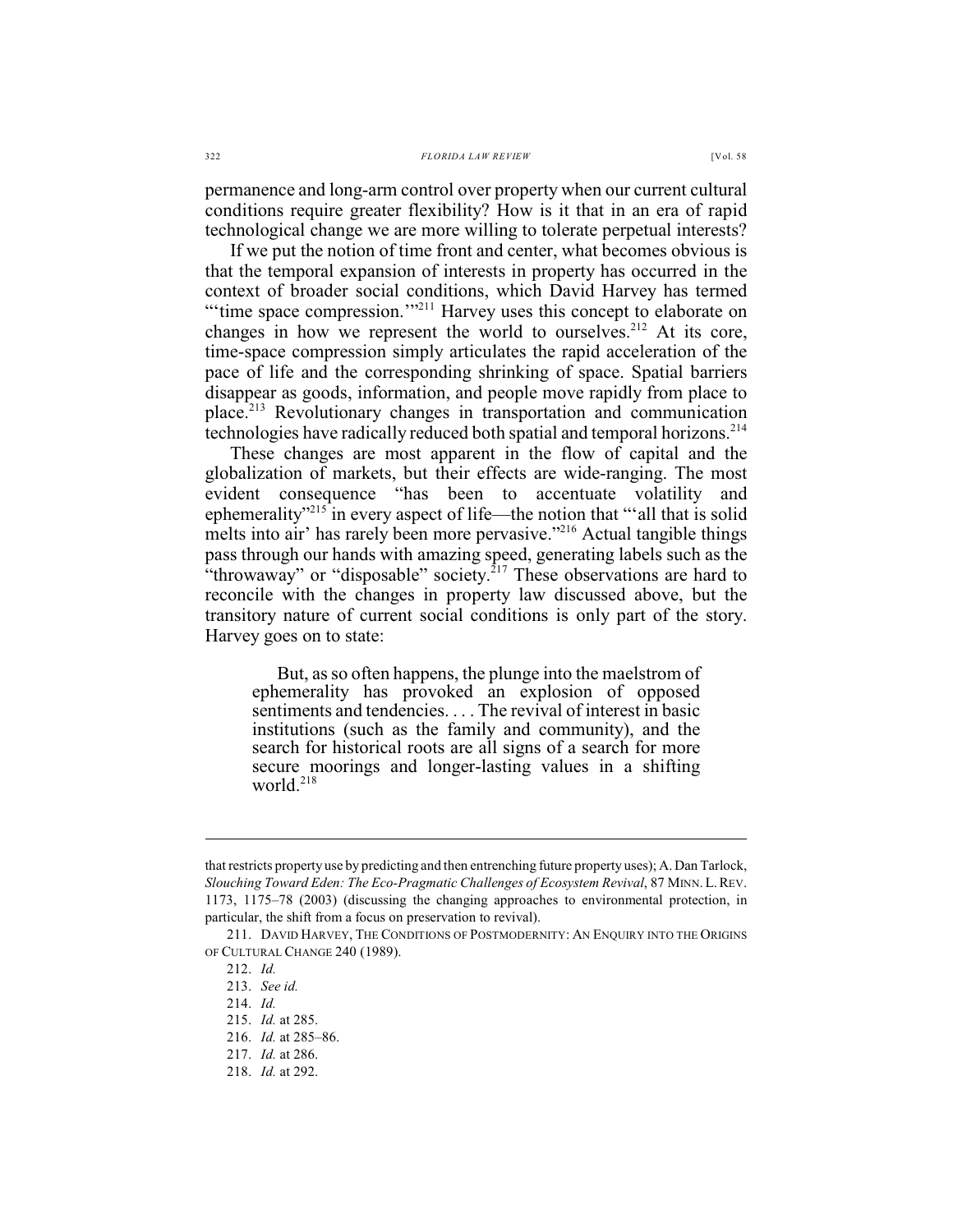We might find fertile ground in this oppositional tendency for exploring temporal changes in property. Our increased tolerance for perpetual property interests might reflect our desire for stability, permanence, and historical continuity when such things are scarce in other aspects of our lives. As Susan Stewart notes, within cultures defined by an exchange economy, saturated with fungible commodities, the search for something authentic and unchanging becomes critical.<sup>219</sup>

This explanation is strengthened when we take another look at the areas where the temporal changes have occurred. Each of the areas discussed concerns either institutions or actual objects to which we tend to attach added personal, cultural, or communal significance. The clearest example of this is in the area of cultural property. The cases and statutes are full of comments about preserving the past and protecting sacred connections. As Harvey recognizes, certain objects "become the focus of a contemplative memory, and hence a generator of a sense of self that lies outside the sensory overloading of consumerist culture and fashion."<sup>220</sup> Thus we have the meteoric rise of the market in art and collectibles; this has been a reliable place to "store value effectively."<sup> $221$ </sup> We can even consider the conservation easement as a reflection of our desire for permanence, an "undefiled, immaculate and stable present."<sup>222</sup>

The idea that our concerns about protecting the past and preserving our place in the future become more intense during times of technological change is not just a product of our current conditions. Stephen Kern writes about similar experiences in an earlier generation: "From . . . 1880 to the outbreak of World War I a series of sweeping changes in technology and culture created distinctive new modes of thinking about and experiencing time and space." $223$  This generation looked to the past "for stability in the face of rapid technological, cultural, and social change."<sup>224</sup> During this time, England, France, and Germany all passed legislation creating organizations such as the National Trust "to look after places of historic interest or natural beauty." <sup>225</sup>

The temporal changes in intellectual property can also be viewed in this light—but admittedly only indirectly. On the one hand, the changes to the copyright term seem to be about profits, whether rent-seeking or efficient, and the need to harmonize U.S. law with the European copyright term for

<sup>219.</sup> SUSAN STEWART, ON LONGING: NARRATIVES OF THE MINIATURE, THE GIGANTIC, THE SOUVENIR, THE COLLECTION 133 (1984).

<sup>220.</sup> HARVEY, *supra* note 211, at 292.

<sup>221.</sup> *Id.* at 298.

<sup>222.</sup> Habermas, *supra* note 209, at 5.

<sup>223.</sup> STEPHEN KERN, THE CULTURE OF TIME AND SPACE 1880–1918 1 (1983).

<sup>224.</sup> *Id.* at 36.

<sup>225.</sup> *Id.* at 39.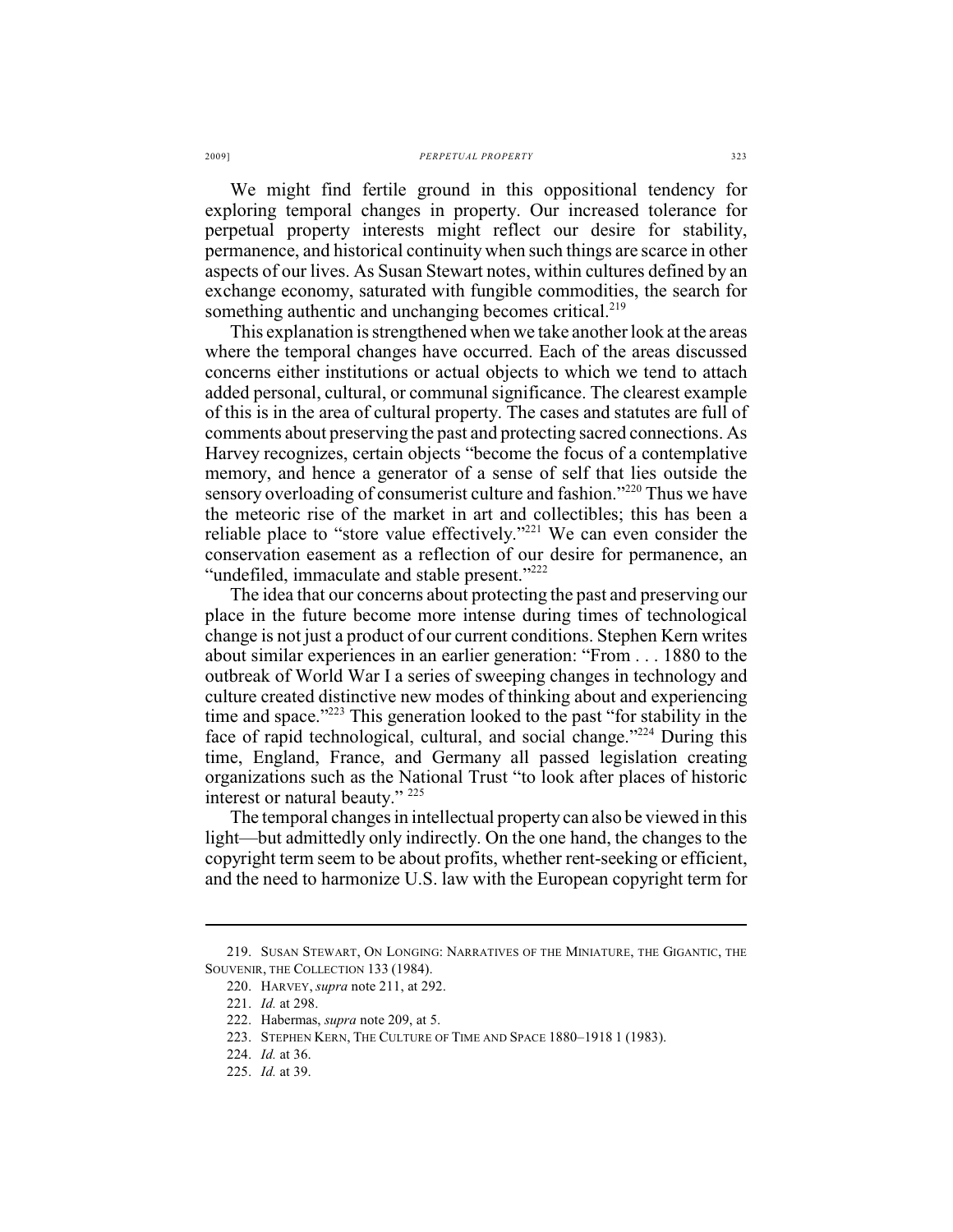profit-motivated reasons. $2^{26}$  And yet it was arguments about the sanctity of the creative product, the preservation of cultural heritage, and the importance of protecting the expectations of heirs that tended to pave the way for expansion.<sup> $227$ </sup> Disney was perhaps the most vocal special interest advocate of the CTEA, and yet its prominence in the debate over such legislation did not focus on profits but rather concerns about defiling those quintessential American cultural icons, Mickey and Minnie. <sup>228</sup>

Despite the many situations governed by the rule against perpetuities, its primary association is with the testator who wants only to see that his lifelong efforts are not squandered and that those he loves are well cared for.<sup>229</sup> It is fundamentally about ties to family and community—those institutions, according to Harvey, that we are striving to reinvigorate.<sup>230</sup> The purpose of dead hand control is to maintain some presence among kin long after all physical traces have disappeared.<sup>231</sup>

In short, a plausible explanation for the disappearance of time limitations is a shared desire for permanence and preservation in areas where property is perceived as being important to personal and cultural identity. Because of this perception we let our guard down and ignore the significance of boundaries implemented to protect broader social interests. We are eager to buy into the story of the struggling creator, the patriarch who just wants to care for his family, the victims of ethnic and cultural genocide wanting to reclaim something of their own, and the environmentalist or public advocate looking to preserve the past for future generations—because they resonate with our personal experiences and our desire for stability.

If property law has been shaped by both subjective preferences and objective rules based on broader concerns about social utility, we might

<sup>226.</sup> Arthur R. Miller, Commentary, *Extending Copyrights Preserves U.S. Culture*, BILLBOARD, Jan. 14, 1995, at 4.

<sup>227.</sup> *See* Copyright Term Extension Act of 1995: Hearing on S. 483 Before the S. Comm. On the Judiciary, 104th Cong. 42 (1995) (statement of Jack Valenti, President & CEO, Motion Picture Assoc.) ("A public domain work is an orphan. No one is responsible for its life. But everyone exploits its use, until that time certain when it becomes soiled and haggard, barren of its previous virtues."); Miller, *supra* note 226; *see also* S. REP. NO. 104-315, § 3 (1996) (detailing concerns about incentives for creativity and protecting claims for iconic works still popular and profitable).

<sup>228.</sup> Rarely is there a mention of the CTEA in the popular media without reference to the expiration of copyrights on Mickey Mouse and his friends. *See, e.g.*, Linda Greenhouse, *Justices to Review Copyright Extension*, N.Y.TIMES, Feb. 20, 2002, at C1 (mentioning the concern about Mickey Mouse entering into the public domain). For more material see the documents and articles referenced at Commentary on Copyright Term Extension, http://homepages.law.asu.edu/~dkarjala/ OpposingCopyrightExtension/commentary.html and Legsliative Materials (105th Congress), http://homepages.law.asu.edu/~dkarjala/OpposingCopyrightExtension/legislative.html.

<sup>229.</sup> Haskins, *supra* note 204, at 25.

<sup>230.</sup> *See* HARVEY, *supra* note 211, at 292.

<sup>231.</sup> *See id.*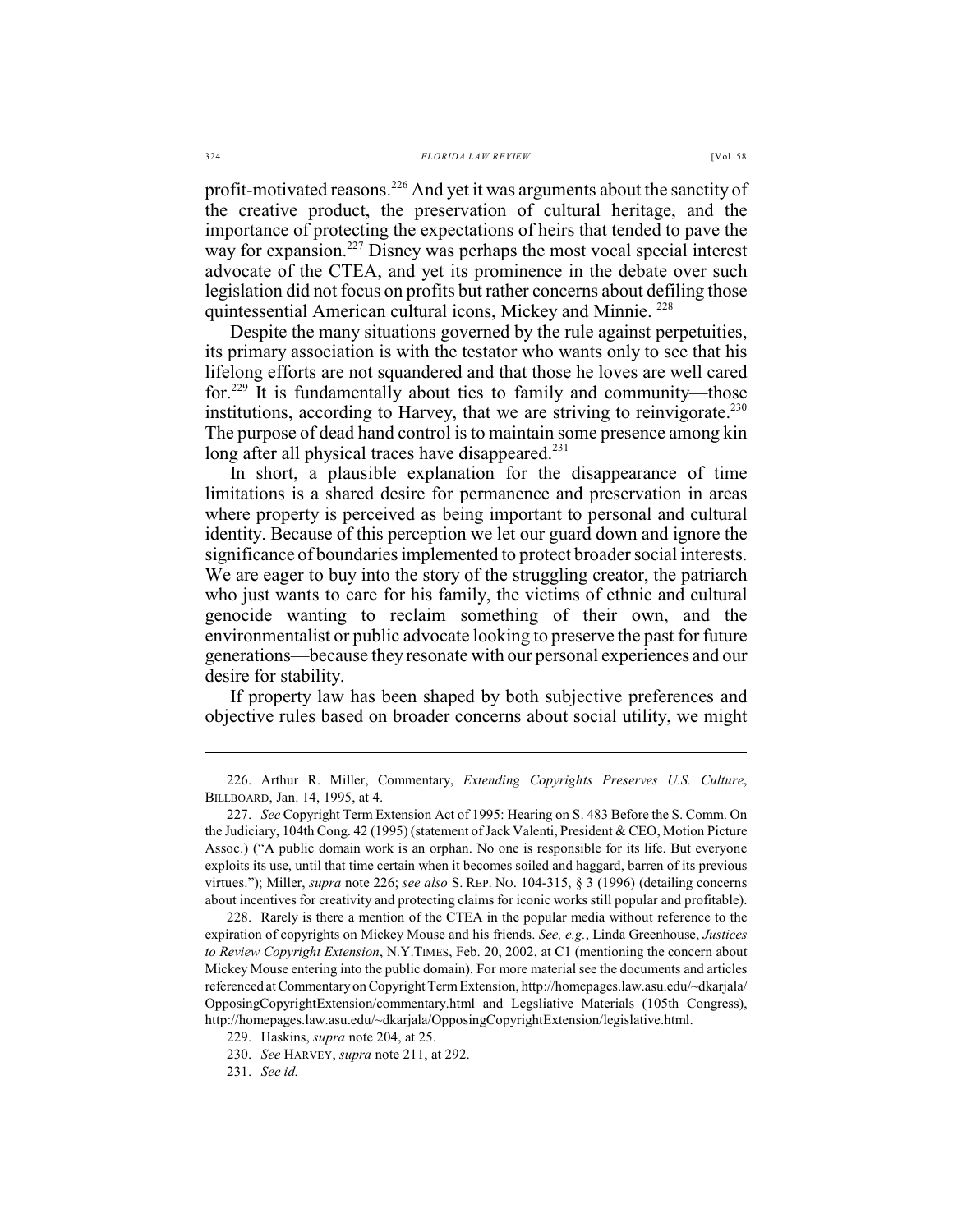see the changes discussed as leaning toward the subjective preference side of the equation. While it is plausible that this leaning stems from a belief in the sanctity and absolute nature of property rights,  $\frac{1}{2}$  it is equally likely that such changes simply reflect our yearning for enclaves of stability in the midst of ceaseless flux. Furthermore, this approach, unlike the neo-liberal claims, helps explain the discrete nature of the temporal changes. While Epstein's approach would apply to all property interests,<sup>233</sup> the arguments presented here explain only the limited areas discussed above or other areas where we might recognize a significant cultural or personal element—areas where it makes sense to seek greater permanence and stability.

There are two important points to clarify. First, I am not arguing that a desire for stability in these areas is a primary or first-order reason for the temporal changes discussed. As I have stated many times throughout this Article, there are other more direct and compelling reasons. But the subjective component here may be at least a partial influence, something that provides an additional justification for the changes, or a reason to minimize or limit our objections to otherwise obvious and blatant rent seeking.

Second, I am not arguing that these changes actually create stability. While they may be indirectly connected to a yearning or desire for stability in certain areas where a subjective element looms large, the changes do not necessarily achieve this desired result. In the cultural property context, other connections that are deemed less worthy are cut short, customary rights interfere with the stability of private landowners, and conservation easements fragment property interests over time. Certainly there are winners and losers in all property allocations and while the changes may reflect at some level the importance of subjective connections, they simultaneously minimize and destabilize other connections whether in the public or other private interests. Our collective consensus about how we allocate property rights is bound to privilege some connections over others. My argument here is that part of that collective consensus, part of what might explain the shifts in entitlements that are accomplished through adjustments to temporal limitations, might be reflected in what Harvey recognizes as a collective yearning for creating new pockets of stability.

Emphasis on the subjective element of ownership, the importance of imagination, and psychological attachments, have been key elements in property theory going back at least to Hume, who stressed the importance of conventions in the construction of property rules.<sup>234</sup> More recently,

<sup>232.</sup> *See supra* Part III.A.3.

<sup>233.</sup> *Id.*

<sup>234.</sup> DAVID HUME,ATREATISE ON HUMAN NATURE 536–65 (Ernest C. Mossner ed., Penguin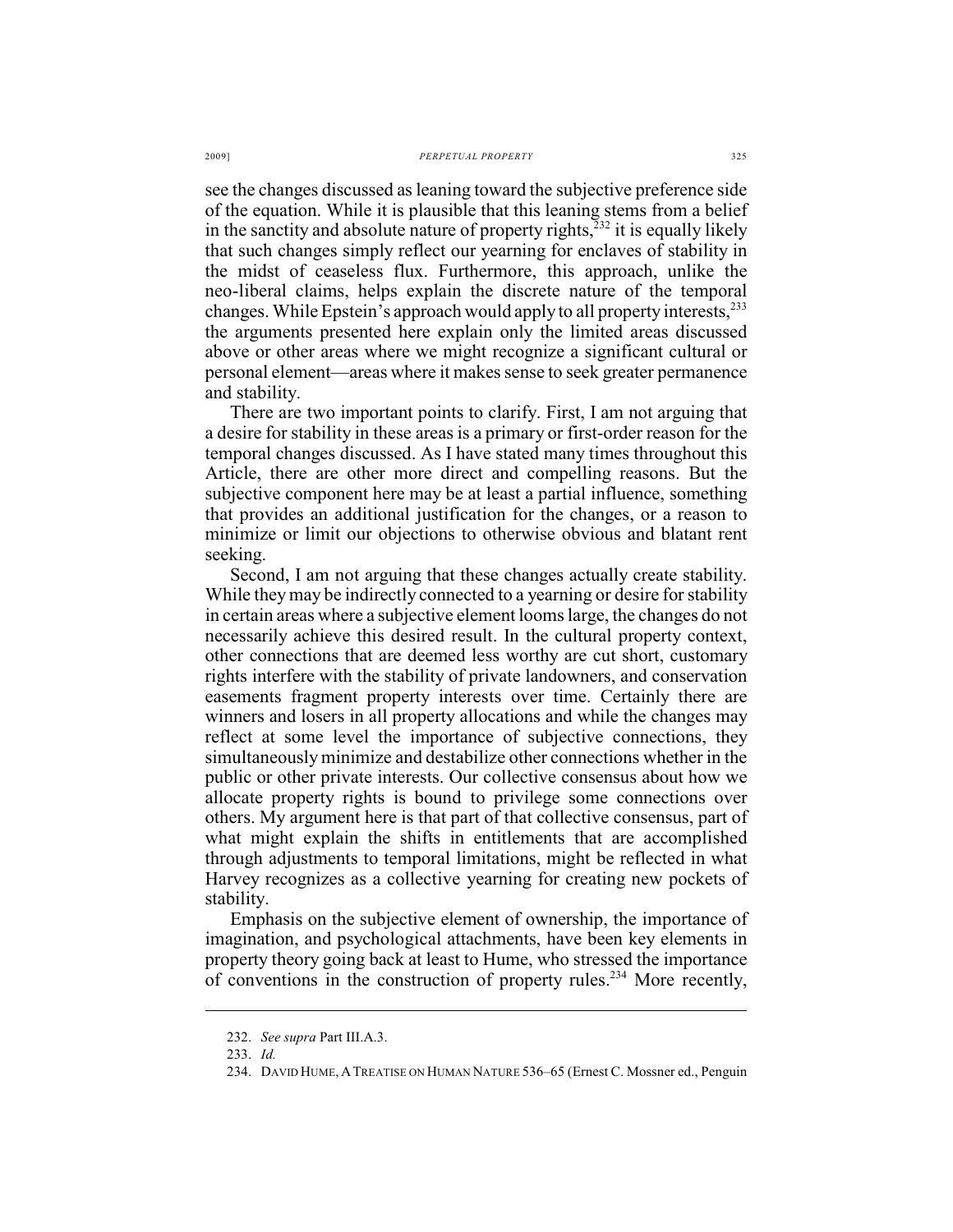Erving Goffman's work showing that even under conditions of the starkest deprivation we strive to create property—enclaves of privacy and stable presence—often appears in discussions of property.<sup>235</sup> Margaret Radin is probably the scholar most responsible for reinvigorating this aspect of property, drawing out the personality element in property and the importance of this element in the construction of legal rules.<sup>236</sup> More recently, Peter Benson argues for a subjective, "self-authenticating" element in principles of first occupancy.<sup>237</sup>

Returning to Greenhouse's observation about time and law, we might say that the shift toward perpetual property reflects the "out of time" aspect of law—a desire for constancy rather than the excessive flux embedded in current conditions of the linear story.<sup>238</sup> Surely the linear story is still predominant in property law. The notion of private property is fundamentally connected to our cultural obsession with progress, growth, and economic development. But integral to the mythic status of law and property is the idea that there is always a permanent, unchanging, and impenetrable entitlement.

While a focus on the subjective element in property is common, I have used it primarily as a descriptive tool, leaving the larger normative questions untouched. It is presented here as a plausible alternative to the other strong contender for understanding these temporal changes, the one suggested by Richard Epstein and actually argued for in temporal terms almost twenty years ago. While Epstein's approach would apply to all property interests, the arguments presented here help explain only the discrete areas discussed above. The recognition of a perpetual property category whose *perceived* function is to provide greater security in an ever-changing world is arguably problematic, not to mention easily coopted by rent seekers. But as a reflection of the larger social and cultural responses to our current societal conditions, it seems inevitable and worthy of further attention.

### V. CONCLUSION

Legally cognizable property rights are culturally contingent. Both the scope and breadth of property rights have changed over time, driven by the

Books 1969) (1740).

<sup>235.</sup> Erving Goffman, *Asylums: Essays on the Social Situation of Mental Patients and Other Inmates, reprinted in* PERSPECTIVES ON PROPERTY LAW, at 3, 5 (Robert C. Ellickson et al. eds., 2d ed. 1995).

<sup>236.</sup> Margaret Jane Radin, *Property and Personhood*, 34 STAN.L.REV. 957, 957–61, 986–88 (1982).

<sup>237.</sup> Peter Benson, *Philosophy of Property Law*, *in* THE OXFORD HANDBOOK OF JURISPRUDENCE AND PHILOSOPHY OF LAW 752 (Jules Coleman & Scott Shapiro eds., 2002).

<sup>238.</sup> *See supra* Part I.A.